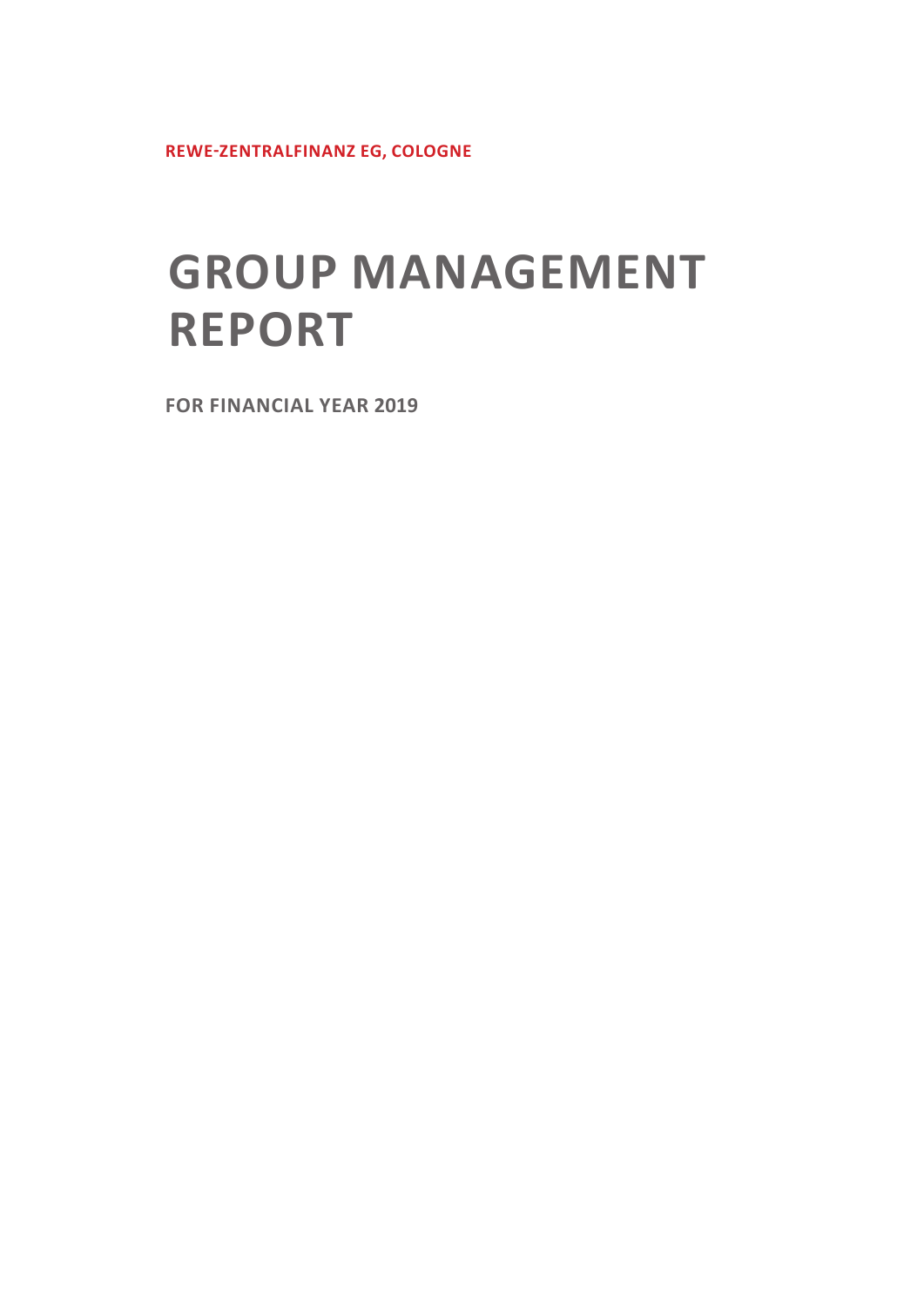#### **CONTENTS**

|    | <b>GROUP STRUCTURE</b>                         | 3  |
|----|------------------------------------------------|----|
|    | <b>ECONOMIC ENVIRONMENT</b>                    | 6  |
| 1. | Macroeconomic Development                      | 6  |
| 2. | Development by Sector                          | 8  |
|    | <b>PERFORMANCE</b>                             | 11 |
| 1. | Comparison of the forecast reported in the     |    |
|    | previous year with actual business development | 12 |
| 2. | Results of Operations                          | 13 |
| 3. | Financial Position and Net Assets              | 16 |
| 4. | Performance Indicators                         | 20 |
|    | <b>RISK AND OPPORTUNITIES REPORT</b>           | 26 |
|    | <b>REPORT ON EXPECTED DEVELOPMENTS</b>         | 36 |
| 1. | Future Macro-Economic Development              | 36 |
| 2. | Expected Revenue and EBITA Development         | 39 |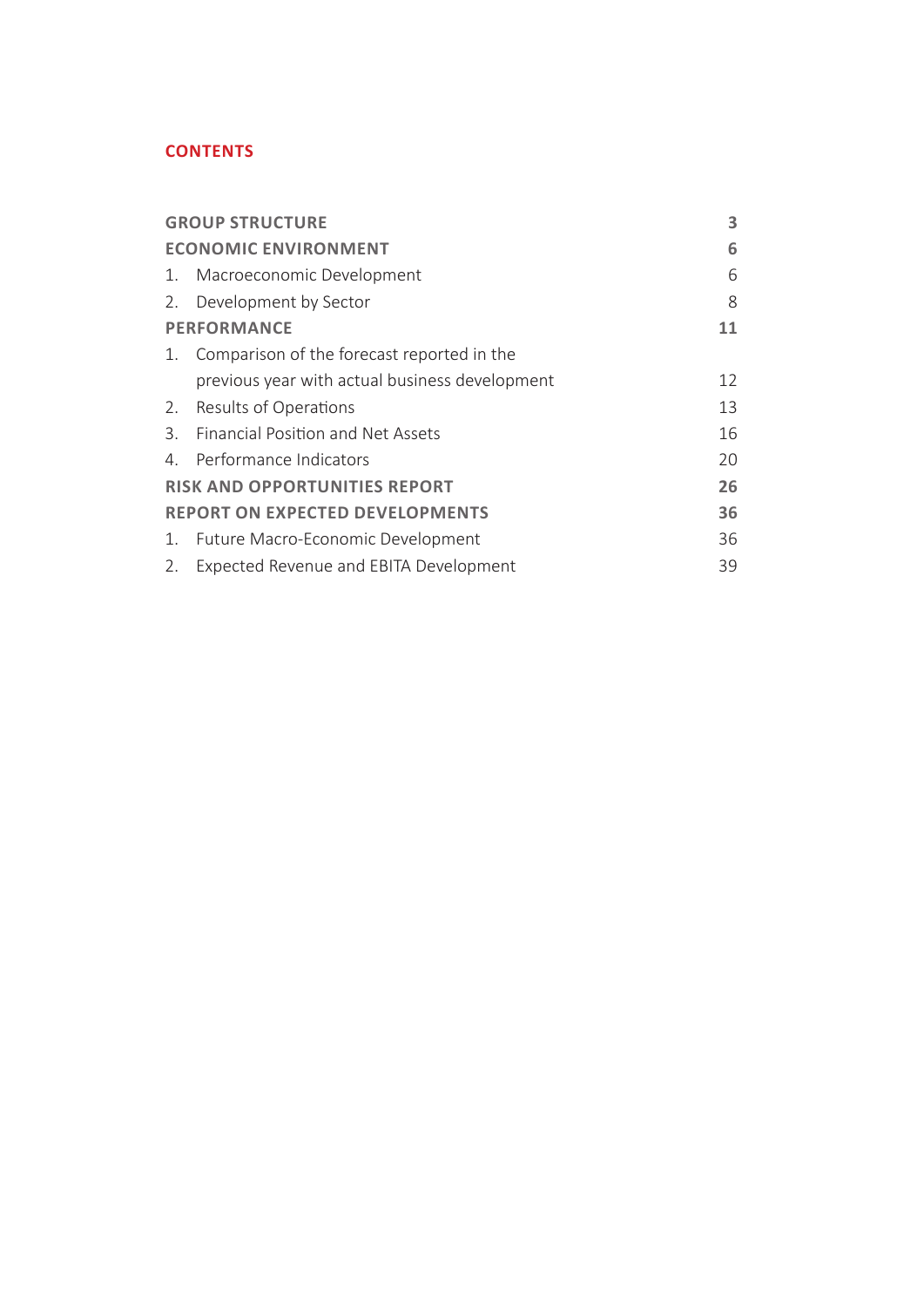# **Group Structure**

The REWE combine is an international retail and tourism group consisting of REWE-ZENTRALFINANZ eG, Cologne (RZF), and its subsidiaries.

As at 31 December 2019, the REWE combine comprised the parent company RZF and 266 (previous year: 245) domestic and 149 (previous year: 149) foreign subsidiaries.

With effect as at 1 May 2019, RZF acquired all but eight shares with restricted transferability held by the shareholders of RZAG. Following the transfer of shares, RZF holds a controlling interest of 99.9995 per cent in RZAG. RZF is expected to acquire the remaining eight shares in 2020.

The REWE Group operates in various business segments, which are divided into divisions and segments.



#### **Business Segments**

The **Retail Germany** business segment includes the REWE, Penny Germany and Retail Germany Central Companies divisions.

The REWE division is active in both retail and wholesale, operating 1,760 supermarkets and consumer stores under the REWE, REWE CITY, REWE CENTER and REWE To Go brands. The wholesale business supplies 2,690 REWE and REWE Dortmund partner stores, REWE Dortmund stores and nahkauf stores as well as other customers. REWE is also active in the online business via its REWE delivery and mail order services at REWE.de.

The Penny Germany division operates 2,169 discount stores under the PENNY brand.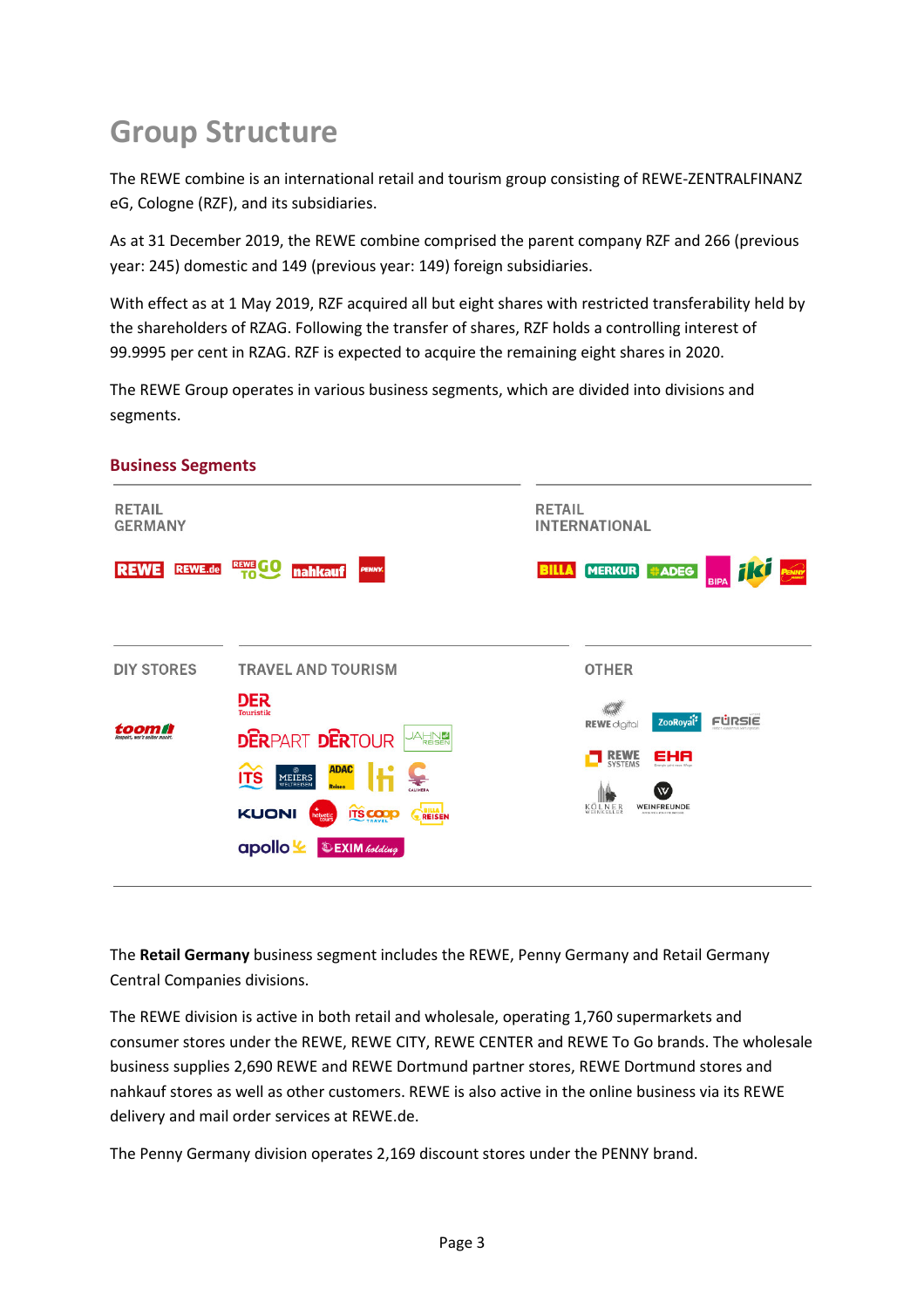In addition to the domestic real estate companies, the Retail Germany Central Companies division also includes the production and sale of baked goods under the Glocken Bäckerei brand and the production of meat and sausage products under the Wilhelm Brandenburg brand, as well as domestic and international merchandising companies.

The **Retail International** business segment covers the Austrian Full-Range Stores, CEE Full-Range Stores and Penny International divisions. The Austrian and CEE Full-Range Stores divisions operate supermarkets and consumer stores at a total of 2,907 locations. In Austria, the stores are operated under the BILLA, MERKUR and ADEG brands. In addition, the wholesale business supplies 371 ADEG partner stores. The Retail International stores are also represented with the BILLA supermarkets in Bulgaria, Russia, Slovakia, the Czech Republic and Ukraine. In addition, drug stores are also operated in Croatia and Austria under the BIPA brand. In Lithuania, supermarkets are operated under the IKI brand.

In the Penny International division, the PENNY MARKT and PENNY MARKET brands are operated at a total of 1,550 locations in Italy, Austria, Romania, the Czech Republic and Hungary.

The **Travel and Tourism** business segment is organised into the Central Europe, Northern Europe, Eastern Europe and Destination Areas divisions. It comprises a number of tour operators, travel sales channels (travel agency chains, franchise sales channels and online portals) as well as destination agencies and hotels under the DER Touristik umbrella brand. Travel and Tourism business segment operates in the source markets of Germany, Austria, Switzerland, Eastern Europe, as well as Scandinavia, Finland, France, the United Kingdom and the Benelux countries through the Kuoni units. Travel and Tourism mainly trades under the brands ADAC REISEN, Apollo, Calimera, DER.COM, DER Reisebüro, DERPART, DERTOUR, EXIM Tours, helvetic tours, ITS, Jahn Reisen, KUONI, lti and Meier's Weltreisen. The Travel and Tourism business segment has a total of 792 travel agency offices. 670 locations are operated by franchisees.

The **DIY Stores** business segment operates 285 DIY stores in Germany under the toom Baumarkt and B1 Discount Baumarkt brands. As part of the wholesale business, an additional 38 partner stores and franchisees are also supplied.

Central services provided by the parent company and various subsidiaries for Group companies and third parties are combined under the **Other** business segment. These services are essentially procurement functions (merchandise wholesale business and warehousing), central settlement, del credere assumptions, IT services, energy trading (EHA), online retail trade (ZooRoyal and Weinfreunde), e-commerce services (REWE Digital) as well as coordination of Group-wide advertising activities.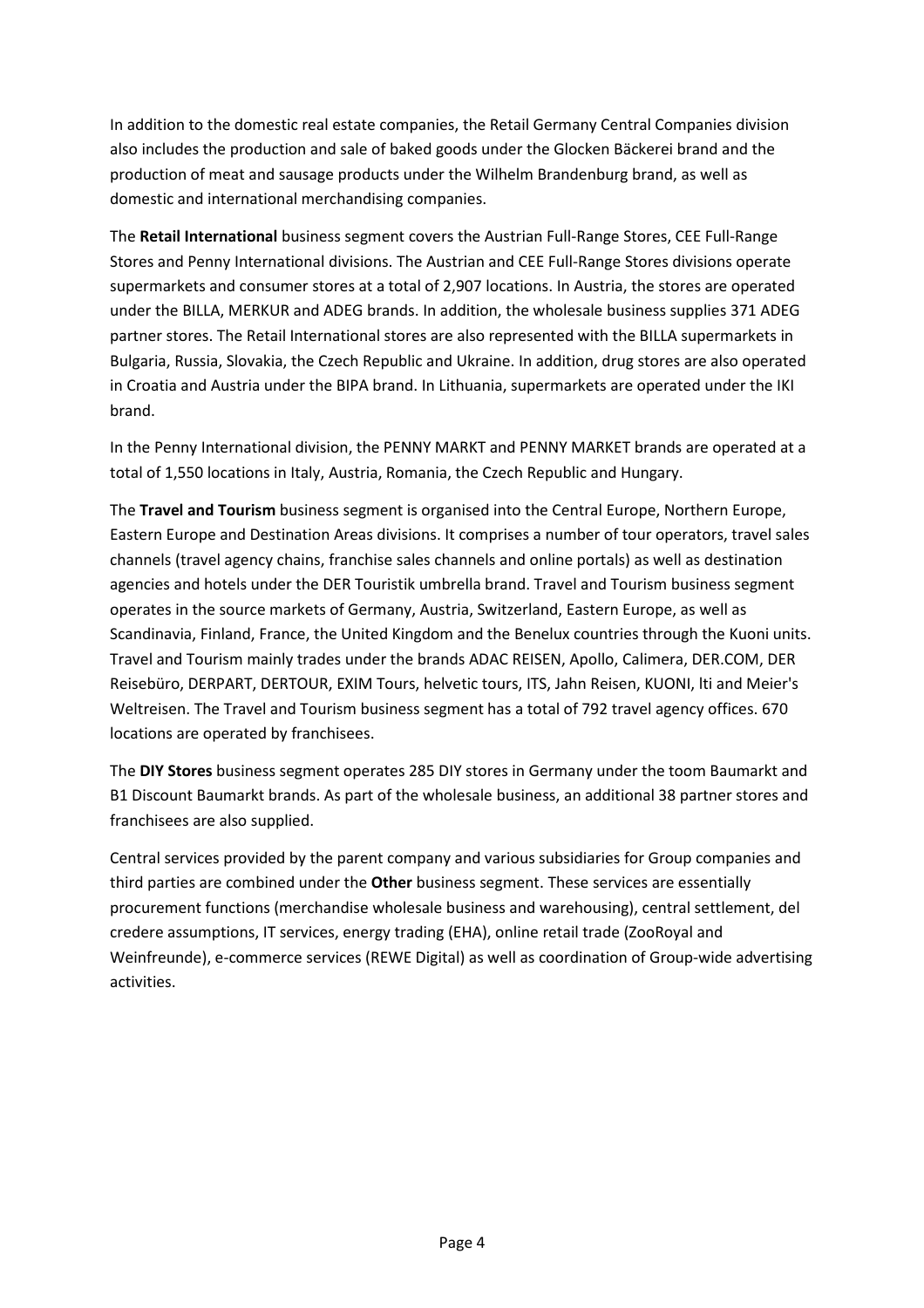#### **Locations as at 31 December 2019**

| Country               | <b>Retail Germany</b>    | Retail<br>International  | <b>Travel and</b><br>Tourism | <b>DIY Stores</b>           | Total        |
|-----------------------|--------------------------|--------------------------|------------------------------|-----------------------------|--------------|
| Germany               | 3,929                    | $\overline{\phantom{a}}$ | 503                          | 285                         | 4,717        |
| Austria               | --                       | 2,141                    | $\sim$                       | $\overline{\phantom{a}}$    | 2,141        |
| <b>Czech Republic</b> | $\overline{\phantom{a}}$ | 617                      | 42                           | $\overline{\phantom{a}}$    | 659          |
| Italy                 | $-$                      | 386                      | $\overline{\phantom{m}}$     | $\overline{\phantom{a}}$    | 386          |
| Hungary               | $-$                      | 223                      | 8                            | $-$                         | 231          |
| Romania               | --                       | 256                      | 80                           | $\overline{\phantom{a}}$    | 336          |
| Slovakia              | --                       | 150                      | 14                           | $\overline{\phantom{a}}$    | 164          |
| Russia                | $-$                      | 172                      | $\overline{\phantom{a}}$     | $\overline{\phantom{a}}$    | 172          |
| Nordic countries*     | $-$                      | $\overline{\phantom{a}}$ | 5                            | $\overline{\phantom{a}}$    | 5            |
| <b>Bulgaria</b>       | $-$                      | 130                      | $-$                          | $\overline{\phantom{a}}$    | 130          |
| Switzerland           | --                       | $\overline{\phantom{m}}$ | 72                           | $\mathcal{L}_{\mathcal{L}}$ | 72           |
| <b>United Kingdom</b> | --                       | $\overline{\phantom{a}}$ | 49                           | $\overline{\phantom{a}}$    | 49           |
| Lithuania             | $-$                      | 228                      | $\overline{\phantom{m}}$     | $-$                         | 228          |
| France                | $-$                      | $\overline{\phantom{a}}$ | 18                           | $-$                         | 18           |
| Ukraine               | $-$                      | 35                       | $-$                          | $\overline{\phantom{a}}$    | 35           |
| Croatia               | $-$                      | 119                      | $\overline{\phantom{m}}$     | $\mathcal{L}_{\mathcal{L}}$ | 119          |
| Poland                | $-$                      | $\overline{\phantom{a}}$ | $\mathbf{1}$                 | $\overline{\phantom{a}}$    | $\mathbf{1}$ |
| <b>Total</b>          | 3,929                    | 4,457                    | 792                          | 285                         | 9,463        |

\* Denmark, Finland, Norway and Sweden.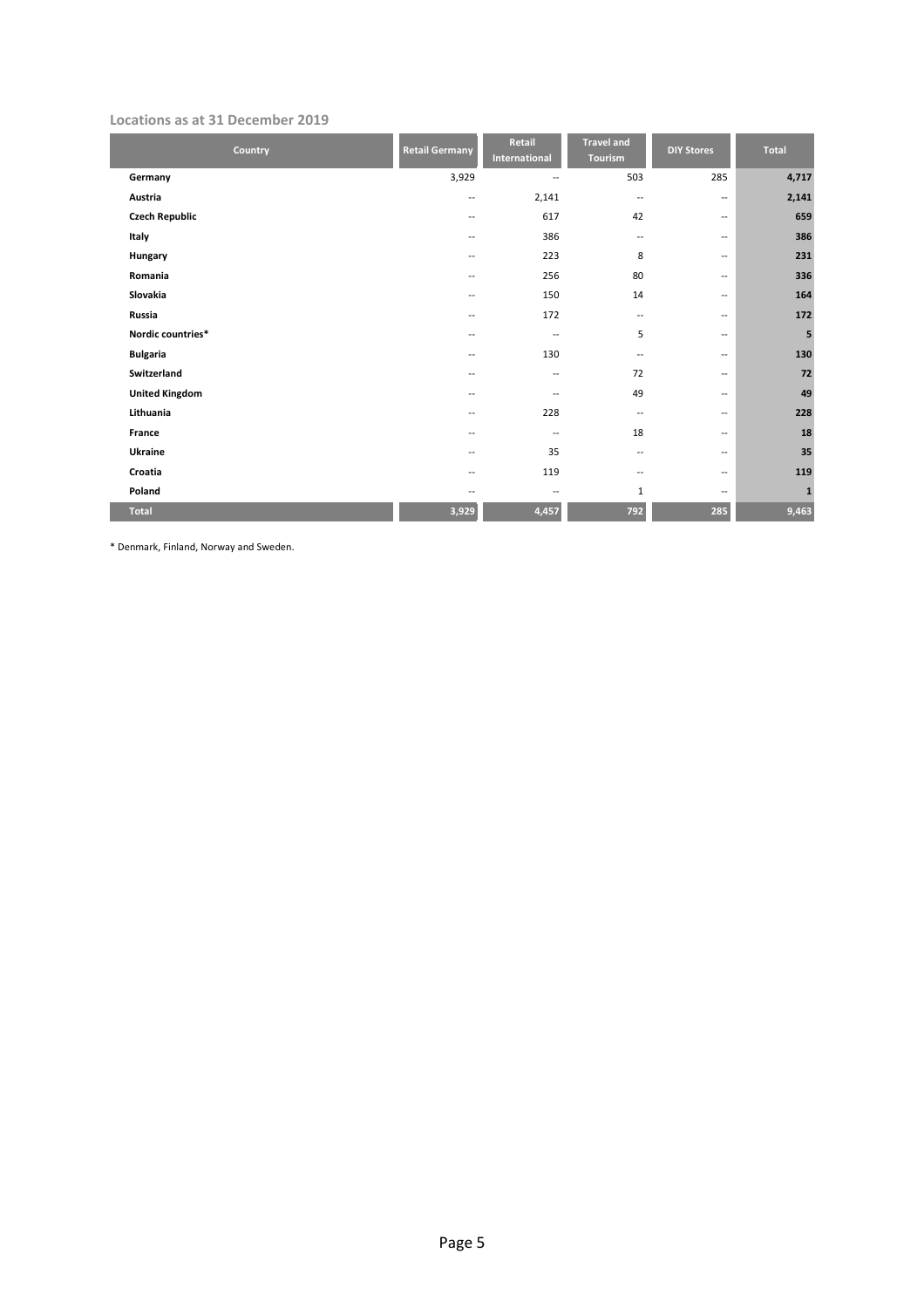# **Economic Environment**

## **1. MACROECONOMIC DEVELOPMENT**

Trade disputes – not just between the USA and China but also involving other countries – led to a reduction in the flow of goods. They also impact the global economy by fuelling uncertainties as to the political conditions for international trade. Within Europe, trade was furthermore impacted by the uncertainties surrounding the shape of future economic relations after the UK's withdrawal from the EU (Brexit).

| in per cent <sup>1</sup> | <b>GDP</b> |         | <b>Inflation</b> |         |          | Unemployment |       |         |       |
|--------------------------|------------|---------|------------------|---------|----------|--------------|-------|---------|-------|
|                          | 2018       | 2019p*  | 2019p            | 2018    | $2019p*$ | 2019p        | 2018  | 2019p*  | 2019p |
| Germany                  | 1.5        | 1.3     | 0.5              | 1.9     | 2.0      | 1.4          | 3.4   | 3.0     | 3.1   |
| Austria                  | 2.7        | 2.2     | $1.6\,$          | 2.1     | 2.1      | $1.6\,$      | 4.9   | 4.6     | 4.6   |
| Czech Republic           | 3.0        | 3.0     | 2.5              | 2.0     | 2.3      | 2.4          | 2.3   | 2.2     | 2.1   |
| Italy                    | 0.8        | 0.6     | 0.2              | 1.3     | 1.3      | 0.8          | 10.6  | 10.4    | 10.0  |
| Hungary                  | 4.9        | 3.3     | 4.6              | 2.9     | 3.1      | 3.4          | 3.7   | 3.5     | 3.4   |
| Romania                  | 4.1        | 3.4     | $4.0\,$          | 4.1     | 3.5      | 4.0          | 4.2   | 4.2     | 3.9   |
| Slovakia                 | 4.1        | 4.1     | 2.6              | 2.5     | 2.4      | 2.5          | 6.5   | $6.0\,$ | 5.3   |
| Russia                   | 2.3        | 1.6     | $1.1\,$          | 2.9     | 5.1      | 4.7          | 4.8   | 5.3     | 4.6   |
| Lithuania                | 3.5        | 2.9     | 3.4              | 2.5     | 2.7      | 2.4          | $6.2$ | 5.8     | 6.1   |
| <b>Bulgaria</b>          | 3.1        | 3.1     | 3.7              | 2.6     | 2.4      | 2.7          | 5.2   | 4.6     | 4.6   |
| Switzerland              | 2.8        | 1.8     | 0.8              | 0.9     | 1.4      | 0.6          | 2.5   | 2.8     | 2.8   |
| United Kingdom           | 1.3        | $1.5\,$ | $1.3\,$          | 2.5     | 2.1      | $2.0$        | 4.1   | 4.4     | 3.9   |
| Sweden                   | 2.3        | 2.2     | 0.9              | 2.1     | 2.0      | 1.8          | 6.3   | $6.0\,$ | 6.7   |
| Norway                   | $1.3$      | 2.1     | 1.9              | $2.8\,$ | 2.0      | 2.3          | 3.9   | 3.7     | 3.6   |
| France                   | 1.7        | 1.5     | $1.3\,$          | 2.1     | 1.8      | 1.3          | 9.1   | 8.7     | 8.5   |
| Denmark                  | $1.5\,$    | 1.9     | $1.7\,$          | 0.7     | 1.5      | 0.7          | 5.0   | 4.8     | 4.9   |
| Ukraine                  | 3.3        | 2.7     | 3.0              | 10.9    | 7.3      | 8.7          | 9.0   | 9.2     | 8.7   |
| Croatia                  | 2.6        | 2.6     | 3.0              | 1.6     | 1.8      | $1.0\,$      | 8.4   | 8.6     | 7.0   |

**Changes in economic data for REWE Group countries** 

Sources: International Monetary Fund, World Economic Outlook Database October 2019, Update January 2020; Joint forecast (Autumn 2019)  $p =$  projected;  $p^* =$  projected in previous year

<sup>1</sup> Year-on-year GDP change in %

The economy in **Germany** cooled further in 2019. Gross domestic product (GDP) expanded by 0.5 per cent (previous year: 1.5 per cent), however growth was significantly less pronounced than in the previous year and the forecasts: Although capacity utilisation remained above the long-term average, production has been on the decline for 18 months. This is primarily the result of economic uncertainties caused by ongoing trade disputes and the lack of clarity with respect to Brexit, which adversely affected investments worldwide. The economy was buoyed by consumer spending. Inflation fell to 1.4 per cent in 2019 (previous year: 1.9 per cent) and was thus below the forecast of 2.0 per cent due to factors including lower energy prices. The unemployment rate fell slightly year on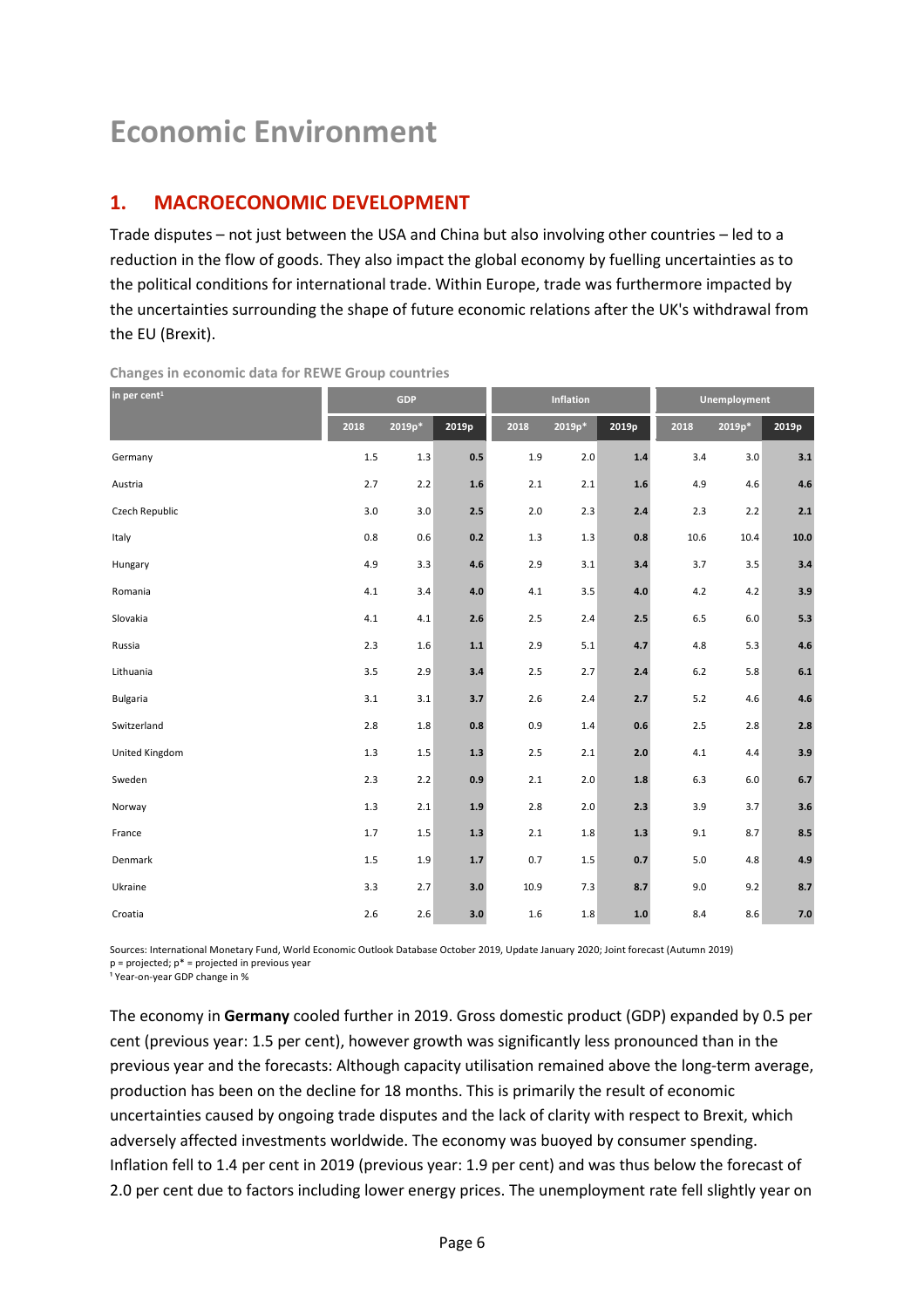year to 3.1 per cent (previous year: 3.4 per cent). Despite this, the weak economy meant that jobs were added at a significantly slower rate.

After several years of strong growth, GDP in **Austria** expanded by 1.6 per cent in 2019, well below the prior-year figure (2.7 percent) and the forecast of 2.2 per cent. This was caused by weakening global trade and the economic slowdown in Germany, which impacted the country's export industries and stymied investment activity. The economy was boosted by private consumption, which in turn was underpinned by fiscal stimuli and a healthy situation on the labour market. The unemployment rate was 4.6 per cent in 2019 (previous year: 4.9 per cent). Inflation amounted to 1.6 per cent in 2019, significantly below the prior-year level (2.1 per cent).

Economic growth in **Italy** was close to stagnating in 2019, at 0.2 per cent (previous year: 0.8 per cent). This was due to persistent weakness in the processing industries. The unemployment rate fell to 10.0 per cent (previous year: 10.6 per cent). Inflation dropped to 0.8 per cent (previous year: 1.3 per cent), which was primarily due to the movements in energy prices.

The economies in the **Central and Eastern European** countries in which the REWE Group is represented developed positively in 2019. Economic growth in Bulgaria and Croatia exceeded the prior-year figures and the forecasts. Despite a slight year-on-year drop in growth, Hungary, Lithuania, Romania and Ukraine succeeded in outperforming the forecasts, at times by a considerable margin. Growth in Russia, Slovakia and the Czech Republic fell short of both the figures for the previous year and the forecasts, in some cases significantly. In general, economic growth in the Central and Eastern European countries was influenced by the slowdowns in other EU member states, for some Germany in particular. Overall, however, GDP growth in the Central and Eastern European countries (with the exception of Russia) outperformed the western and northern European countries of relevance to the REWE Group, in part considerably. In the majority of countries the upswing was attributable primarily to private consumption, which benefited from positive situation on the labour market and the increase in real wages, as well as investments, which increased due in part to EU funding. The sustained positive development is also reflected on the labour markets: All countries saw unemployment fall, some markedly, although employment growth is also causing a shortage of skilled workers. Inflation in Croatia, Lithuania, Romania and Ukraine fell, in part significantly, compared with the previous year. Inflation rates rose year on year in all of the other countries except Slovakia, where it remained unchanged.

In **Scandinavia**, Denmark and Norway recorded higher economic growth than in the previous year, while in Sweden in particular the economy was hit hard by the slowdown in the global economy, trade disputes and the uncertainties surrounding Brexit: The economy grew by just 0.9 per cent, falling well short of the figure for the previous year (2.3 per cent) and expectations (2.2 per cent). Overall, the economies in all three countries were bolstered by private consumption. The economic development is also reflected on the labour markets: Denmark and Norway posted declining unemployment, while the rate in Sweden was well in excess of the prior-year figure and the forecasts. Inflation in Sweden and Norway decreased year on year, while it remained level in Denmark.

The economy in **Switzerland** expanded at a moderate pace, with GDP growth of 0.8 per cent significantly below the previous year (2.8 per cent) and the forecasts (1.8 per cent). This economic slowdown had already become apparent in the second half of 2018. Exports of pharmaceutical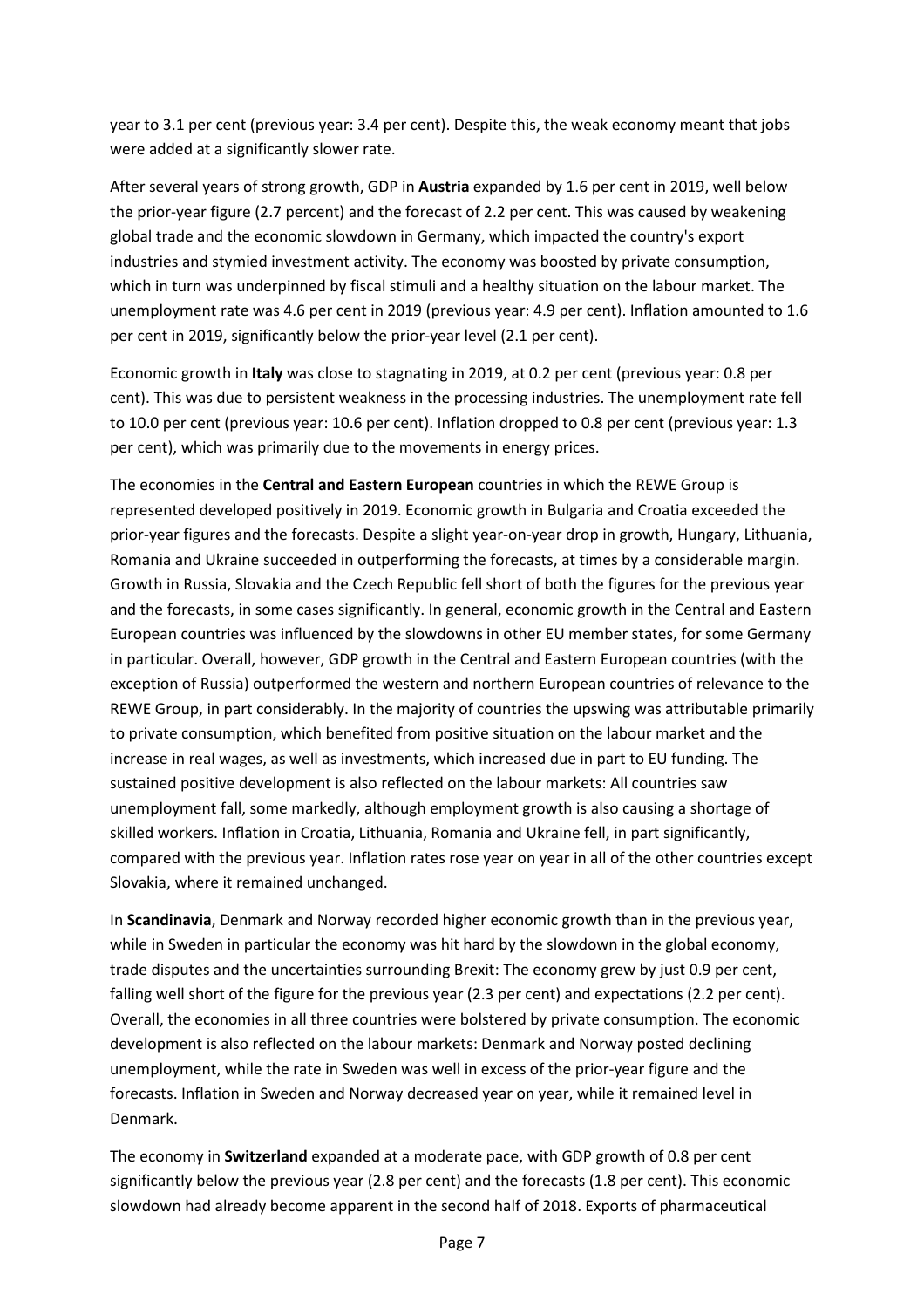products were a key growth driver, while other sectors were impacted by the global economic slowdown. Unemployment rose moderately to 2.8 per cent (previous year: 2.5 per cent) in line with the forecast. Inflation remained low at 0.6 per cent (previous year: 0.9 per cent).

Economic growth in the **United Kingdom** remained level year on year at 1.3 per cent in 2019, just below expectations (1.5 per cent). Industry in particular responded to Brexit with uncertainty, for instance by putting investment plans on hold. Unemployment fell to 3.9 per cent (previous year: 4.1 per cent), significantly below the forecast of 4.4 per cent. As such, the solid labour market coupled with higher real incomes made private consumption a key economic driver. Inflation fell further to 2.0 per cent (previous year: 2.5 per cent).

The economic uncertainties caused by existing trade disputes and the lack of Brexit clarity had less of an impact on **France** than on other large EU countries, with the French economy expanding at a robust 1.3 percent in 2019 (previous year: 1.7 per cent). This was due to less dependency on the export market and high domestic demand that was primarily driven by businesses making investments. The economic growth was also underpinned by the government's steps to boost purchasing power in the wake of public protests, as well as tax cuts and job creation, even if the uncertainty (including in relation to the government's reforms) meant that the increase in purchasing power was not fully used for consumer expenditure. Although the unemployment rate declined to 8.5 per cent (previous year: 9.1 per cent), it remained high compared to the rest of Europe. Inflation fell significantly, dropping to 1.3 per cent from 2.1 per cent in the previous year.

# **2. DEVELOPMENT BY SECTOR**

# **Food Retail Sector**

**Industry trend: revenue** 

| Change in %           | Retail  | Retail                   | Food retail      | <b>Food retail</b> |  |
|-----------------------|---------|--------------------------|------------------|--------------------|--|
|                       | 2019    | 2018                     | 2019             | 2018               |  |
|                       | nominal | nominal                  | nominal          | nominal            |  |
| Germany               | 3.4     | 2.7                      | 1.5 <sup>1</sup> | 1.2 <sup>1</sup>   |  |
| Austria               | 2.0     | 2.6                      | 2.4              | 2.5                |  |
| <b>Czech Republic</b> | 5.4     | 5.9                      | 4.3              | 3.5                |  |
| Italy                 | 0.8     | 0.8                      | 0.7              | 0.3                |  |
| Hungary               | 9.1     | 9.3                      | 8.7              | 7.0                |  |
| Romania               | 10.2    | 11.3                     | 10.8             | 10.5               |  |
| Slovakia              | 0.8     | 6.4                      | 4.4              | 4.1                |  |
| Russia <sup>2</sup>   | 1.6     | 2.6                      | 1.4              | 1.7                |  |
| Lithuania             | 6.5     | $\overline{\phantom{a}}$ | 5.2              |                    |  |
| <b>Bulgaria</b>       | 3.8     | 7.5                      | 3.5              | 10.2               |  |
| Ukraine <sup>3</sup>  |         | 7.0                      |                  | $\sim$             |  |
| Croatia               | $5.0$   | 5.7                      | 3.5              | 3.1                |  |

Sources: Eurostat: <sup>1</sup> GfK: <sup>2</sup> Retail Update Russia (Biweekly News Report - Published by PMR) Last update: January 2020: <sup>3</sup> No valid source available for 2019

Figures for revenue development in the **German** food retail sector increased year on year in analyses prepared by GfK (nominal: +1.5 per cent; FMCGs excl. non-food) and by Nielsen/TradeDimension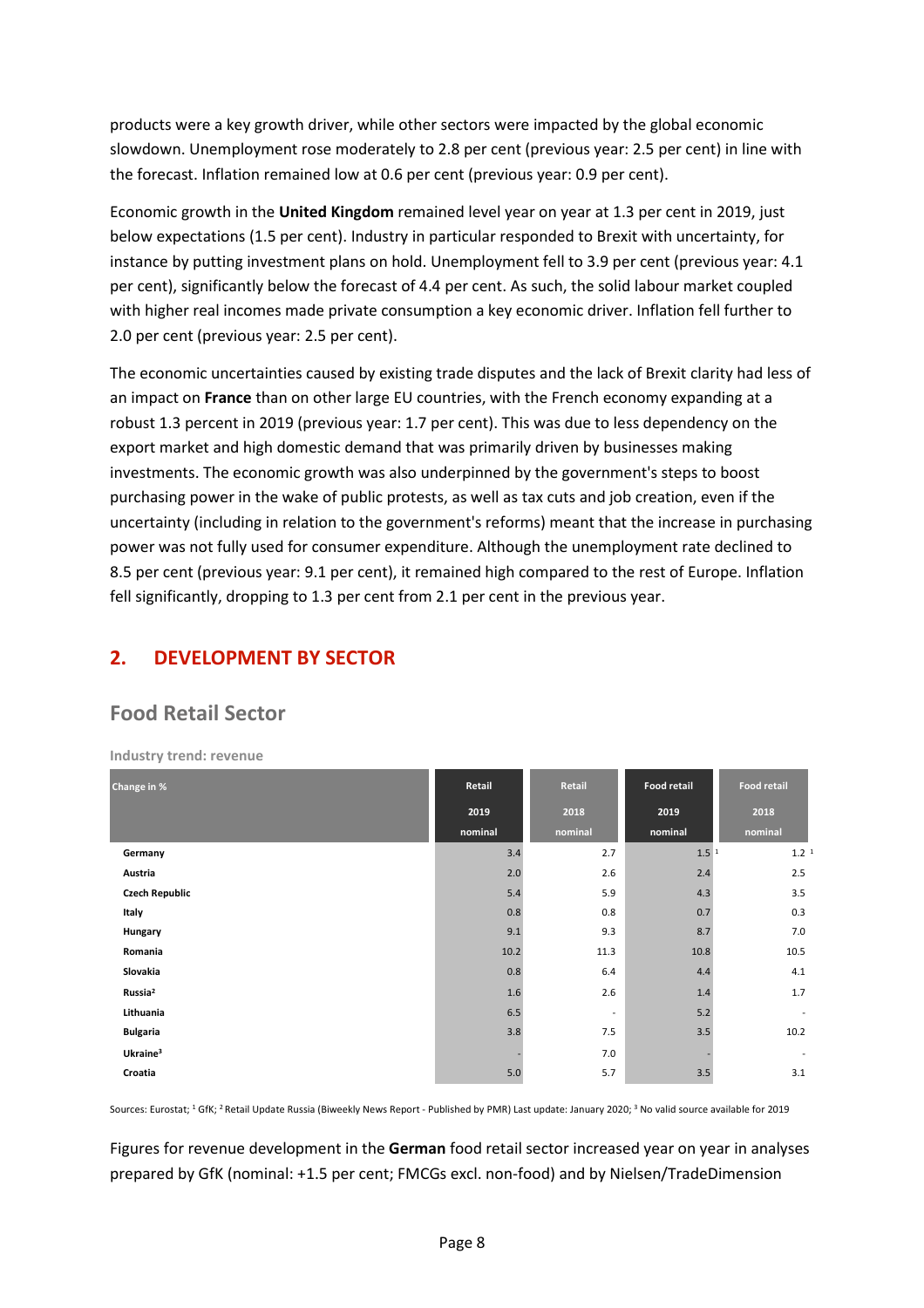(nominal: +1.9 per cent). In this context, the Retail Germany business segment performed excellently, with revenue growth at 2.7 per cent.

In 2019, the retail trade in **Austria** posted a revenue increase of 2.0 per cent in nominal terms (1.2 per cent in real terms). The food retail sector posted a revenue increase of 2.4 per cent in nominal terms (1.5 per cent in real terms). Growth thus slowed as against the prior year in nominal terms, and improved year on year in real terms.

Retail sales in **Italy** increased by 0.8 per cent in both nominal and real terms in 2019. Households recorded real losses in purchasing power as inflation exceeded wage increases. Revenue in the food retail sector increased in nominal terms by 0.7 per cent (0.1 per cent decrease in real terms).

The food retail sector in the **Eastern European** countries in which the REWE Group is represented developed for the most part positively. In the food retail sector, the highest growth rates in 2019 were recorded in Romania (nominal: 10.8 per cent; real: 5.8 per cent) and Hungary (nominal: 8.7 per cent; real: 3.5 per cent). In nominal terms, overall growth in the food retail sector (with the exception of Russia and Ukraine) was significantly higher than in the western European countries. Consumption in these countries was boosted in part by rising real wages and the positive situation on the labour market. In Russia, the increase revenue in the retail sector (1.6 percent in nominal terms) and the food retail sector (1.4 per cent in nominal terms) was moderate and down on the previous year.

# **Travel and Tourism**

The German tour operator market recorded moderate revenue growth of 0.6 per cent to 35.4 billion euros in 2019 and was unable to continue generating the healthy results of previous years. The key growth segment was cruises, with revenue growth of 7.0 per cent and good development among medium-sized players specialising in the segment. The bankruptcies of Thomas Cook and charter airline Germania, and the uncertainty surrounding the future of Thomas Cook subsidiary Condor cast a shadow over 2019. The sector was also impacted by the grounding of the Boeing 737 MAX, with some airlines forced to lease replacement aircraft at considerable cost. As a result, traditional air travel agencies generated only slight revenue growth of 1.9 per cent. The growth was mainly attributable to non-European destinations (Turkey +28.8 per cent; Egypt +16.4 per cent; Tunisia +5.1 per cent). Those destinations that had been mired in crisis over the past three years (Turkey, Egypt and north Africa) almost reached pre-crisis levels and are now recording only slight increases. These were not enough to compensate for the slump in European Mediterranean destinations, and Mediterranean destinations saw a decline overall. There was growth in long-haul travel due to the appreciation of the euro against the dollar. Overland travel in Europe also experienced a decline in revenue and was unable to live up to the healthy prior year.

The market for stationary travel agencies saw revenue decrease by a total of 3.1 per cent in 2019. In that year, online travel sales recorded significant growth of 16.5 per cent. In addition, revenue recorded by product portals (+12.7 per cent) and online direct sales of tourism service providers (+14.5 per cent) rose significantly and are increasingly competing with their own sales channels via tour operators and travel agencies. The specialised business travel organisations recorded a decrease of 2.0 per cent. Overall, the travel agency market in Germany recorded a 2.7 per cent decline.

Developments in the various European tour operator sectors were very mixed in 2019.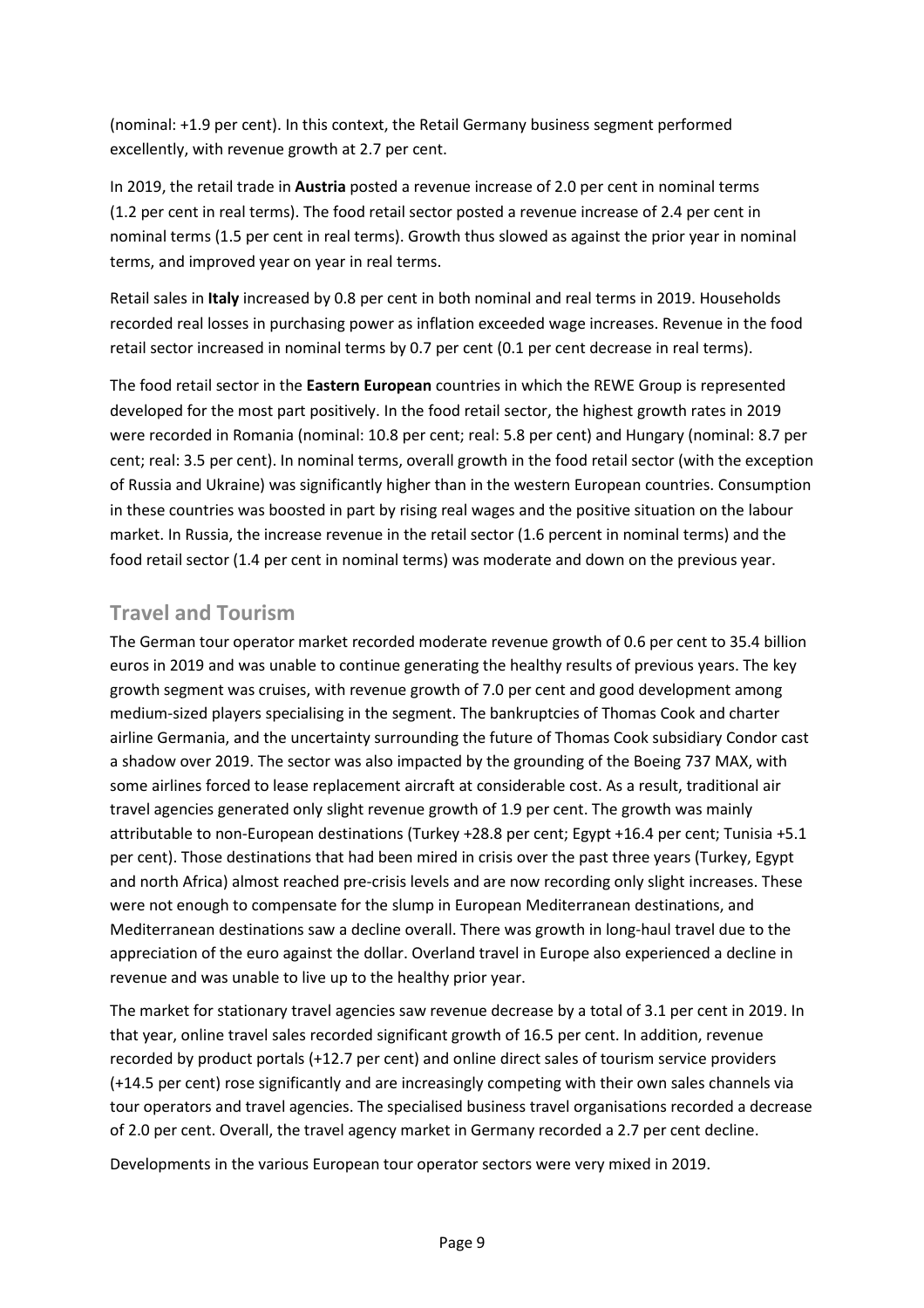The Austrian tour operator sector saw the same moderate growth as its German counterpart, since in over 80.0 per cent of cases these tours are put together from the same content used by German tour operators.

By contrast, the Swiss tour operator sector recorded a slight decline in 2019. This was due mainly to the consistently good summer weather, which caused Swiss holidaymakers to spend more time at domestic destinations. The growth in autumn bookings was insufficient to compensate for the lack of summer bookings.

The somewhat small French tour operator sector recorded only moderate growth. The long and warm summer means that the French traditionally tend to organise holiday travel independently.

As in the previous year, the British tour operator sector suffered from the political uncertainty surrounding the timing of Brexit. The price-sensitive high-volume Mediterranean destinations saw declines, while upmarket bespoke tours to worldwide destinations held their own. Despite all of the uncertainties, the British travel market proved remarkably resilient due to the largely positive development in other domestic economic factors – wage growth outpaced inflation, employment was high and interest rates were low.

The northern European travel markets were unable to build on their moderate growth in the previous year. The long and warm summer last year, the increasing climate debate and "flight shaming", as well as adverse movements in the Swedish krona/euro exchange rate caused demand for bookings to falter.

By contrast, the Eastern European travel markets benefited greatly from the resurgent double-digit increase in demand for budget travel to Turkey and north Africa following three years of crises.

#### **DIY Stores**

According to information published by the German Association of DIY and Gardening Stores in Cologne (BHB – Handelsverband Heimwerken, Bauen und Garten e. V.), the **DIY retail sector** posted revenue growth of 3.6 per cent to 19.5 billion euros in 2019. While the good weather in February caused significant revenue increases in the first quarter (+10.7 per cent in comparison with the prioryear quarter), notably in garden products, this positive development was maintained but not significantly improved on in the second quarter (+0.8 per cent in comparison with the prior-year quarter). With revenue of 4.8 billion euros and year-on-year growth of 4.1 per cent, the third quarter saw a strong performance until the weather changed as it drew to a close. The fourth quarter was buoyed in particular by a strong November, with a 0.9 per cent increase in revenue as against the prior-year quarter. Growth was recorded in both seasonal ranges and DIY products.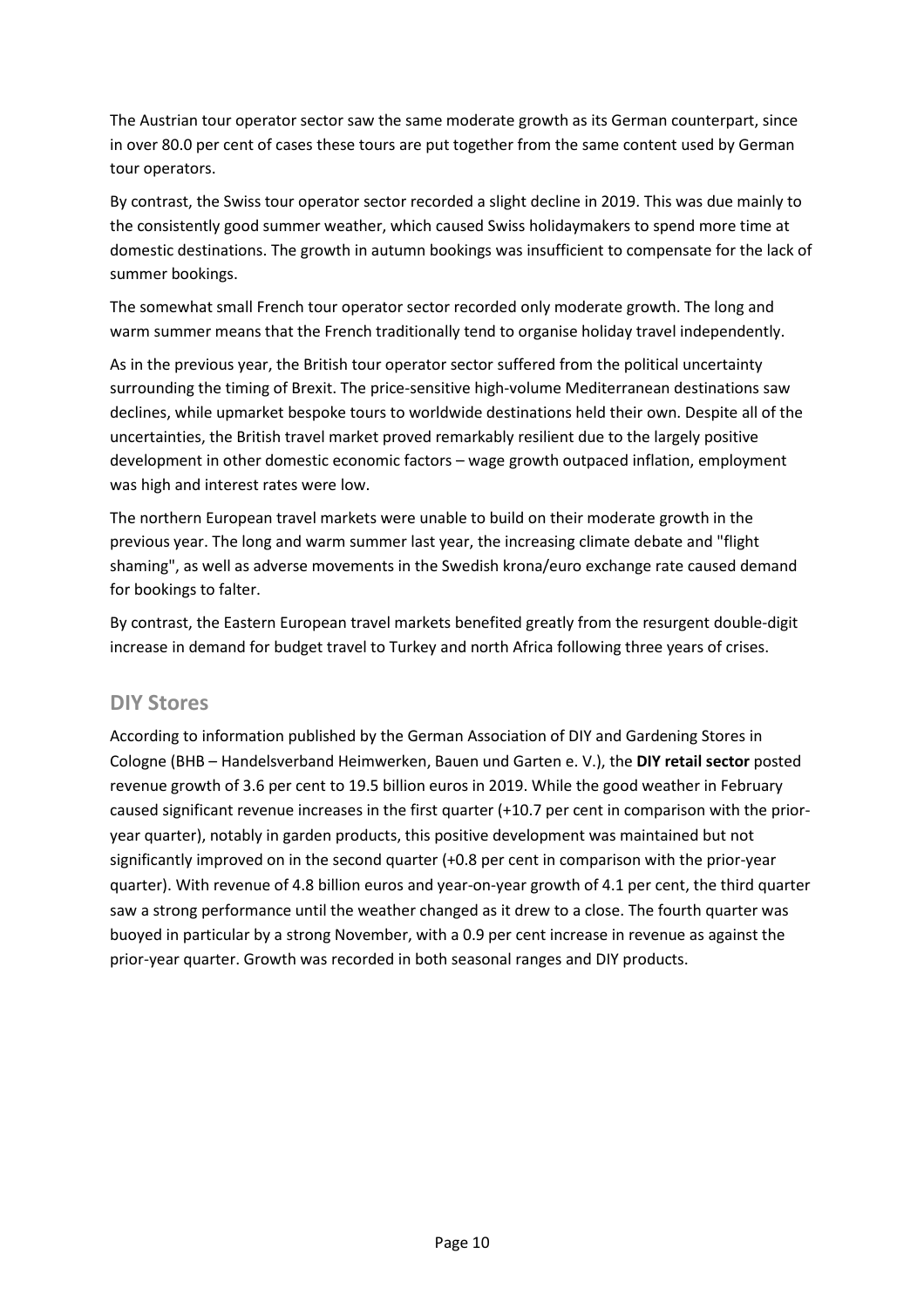# **Performance**

Please note: The matters described below limit the comparability of figures for the current reporting period with those for the previous year:

With effect as at 1 May 2019, RZF acquired 77.4 per cent of REWE - Zentral-Aktiengesellschaft, Cologne (RZAG), thus obtaining control of the company. From that date, RZAG and its subsidiaries were included in the RZF Group for the first time. The purchase price allocation performed at the date of initial consolidation gave rise to non-recurring effects in the balance sheet and income statement. In addition, all intragroup transactions between RZF and RZAG were eliminated from the date of initial consolidation onwards. No eliminations were carried out in the previous year (see note 3 "Consolidation" to the consolidated financial statements).

The application of IFRS 16: Leases limits the comparability of the respective balance sheet and income statement items in the year of initial application. In particular, this gives rise to material shifts between EBITDA, EBIT and EBT in the income statement: The lease expense (other operating expense) no longer applies with respect to leases to be recognised from 1 January 2019 onwards. On subsequent measurement, these contracts are presented in the income statement by the depreciation charge for the right-of-use asset and the interest expense on the lease liability. The effect on the balance sheet is a material increase in total assets that is due in particular to recognising right-of-use assets in non-current assets and lease liabilities in other financial liabilities. The increase in liabilities also has a material effect on key figures such as the equity ratio and net debt.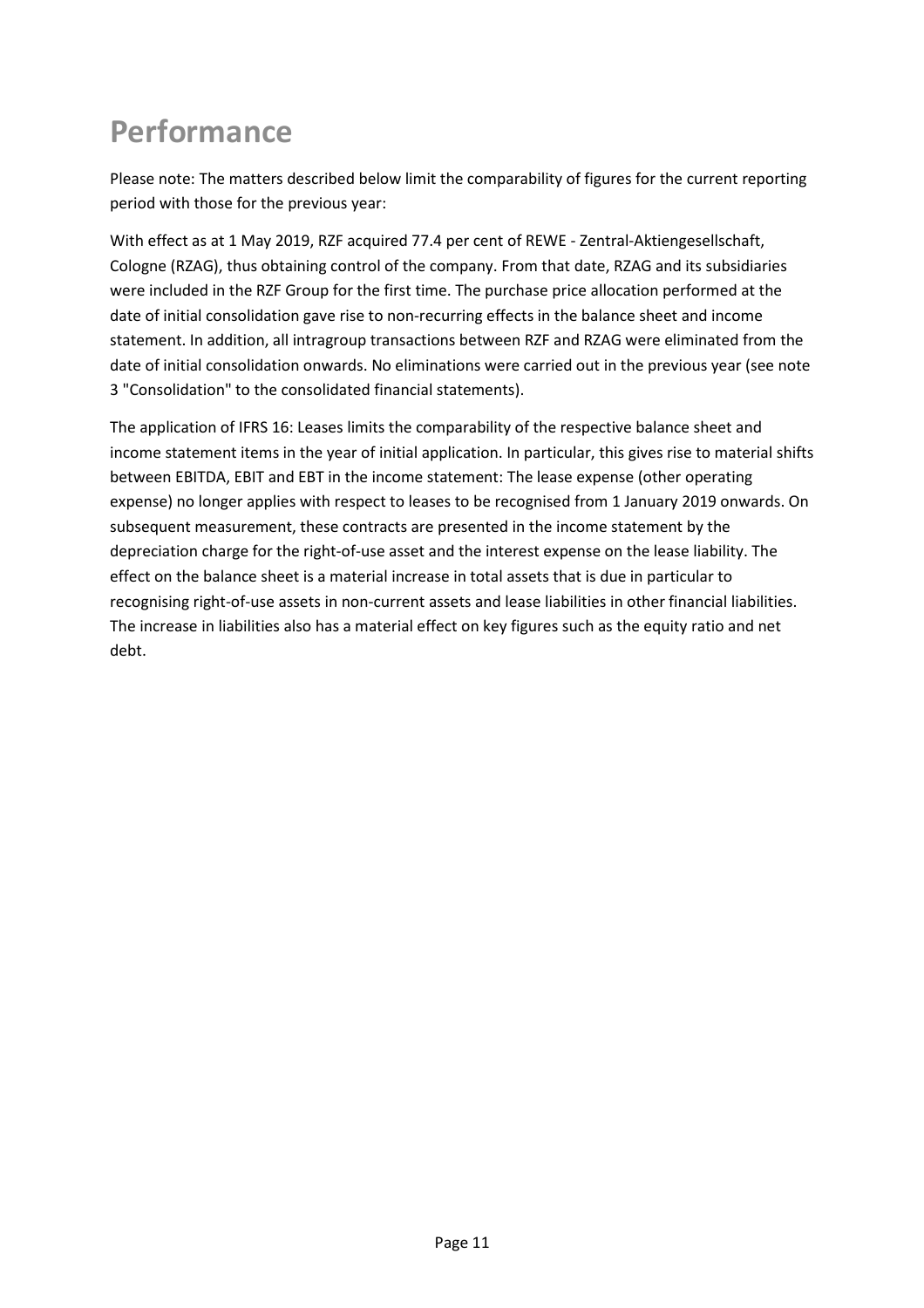# **1. COMPARISON OF THE FORECAST REPORTED IN THE PREVIOUS YEAR WITH ACTUAL BUSINESS DEVELOPMENT**

The REWE combine's revenue development fell slightly short of expectations in 2019.

Internal EBITA<sup>1</sup> developed much better than forecast for 2019 in almost all business segments. This was due among other things to income from corporate acquisitions and income arising from restructuring the REWE Group.

Revenue in the Retail Germany business segment increased slightly year on year but did not fully meet the budgeted expectations. This is mainly attributable to increased competition in the discount market.

The business segment's internal EBITA was slightly above the budget projections. Increases were primarily reported at REWE, while Penny was faced with intense competition in the discount sector and fell short of expectations. Despite revenue growth at the Supermärkte Nord companies, the integration into the REWE organisation continued to weigh on their earnings.

The revenue development of the Retail International business segment was slightly below budgeted expectations. The Full-Range stores did not fully generate the expected revenue, which was primarily attributable to their performance in Russia.

Penny International reported healthy revenue development, particularly in Eastern Europe, and exceeded expectations.

The internal EBITA of the Retail International business segment was above budgeted expectations. Penny and the Full-Range stores exceeded their internal EBITA target. With regard to the Full-Range stores in Eastern Europe, Russia in particular fell short of expectations.

The development of the Travel and Tourism business segment was marked in particular by the difficult development experienced across the sector in the Scandinavian tour operator business. While the Travel and Tourism business segment increased its revenue year on year, it did not meet its revenue expectations. The difficult revenue and margin situation meant that Travel and Tourism was unable to meet the budgeted expectations for internal EBITA.

Revenue in the DIY Stores business segment increased year on year and outperformed the budget. Despite the pressure on margins, internal EBITA in the DIY Stores segment exceeded the budgeted expectations thanks to positive cost developments and savings.

Net debt increased somewhat more than originally budgeted in 2019. This was due to early payment of the purchase price to acquire the Lekkerland Group, which was however primarily financed by foregoing investments, selling holding companies and taking other operational measures.

<sup>1</sup> For a definition of internal EBITA, please see section 4 "Performance Indicators"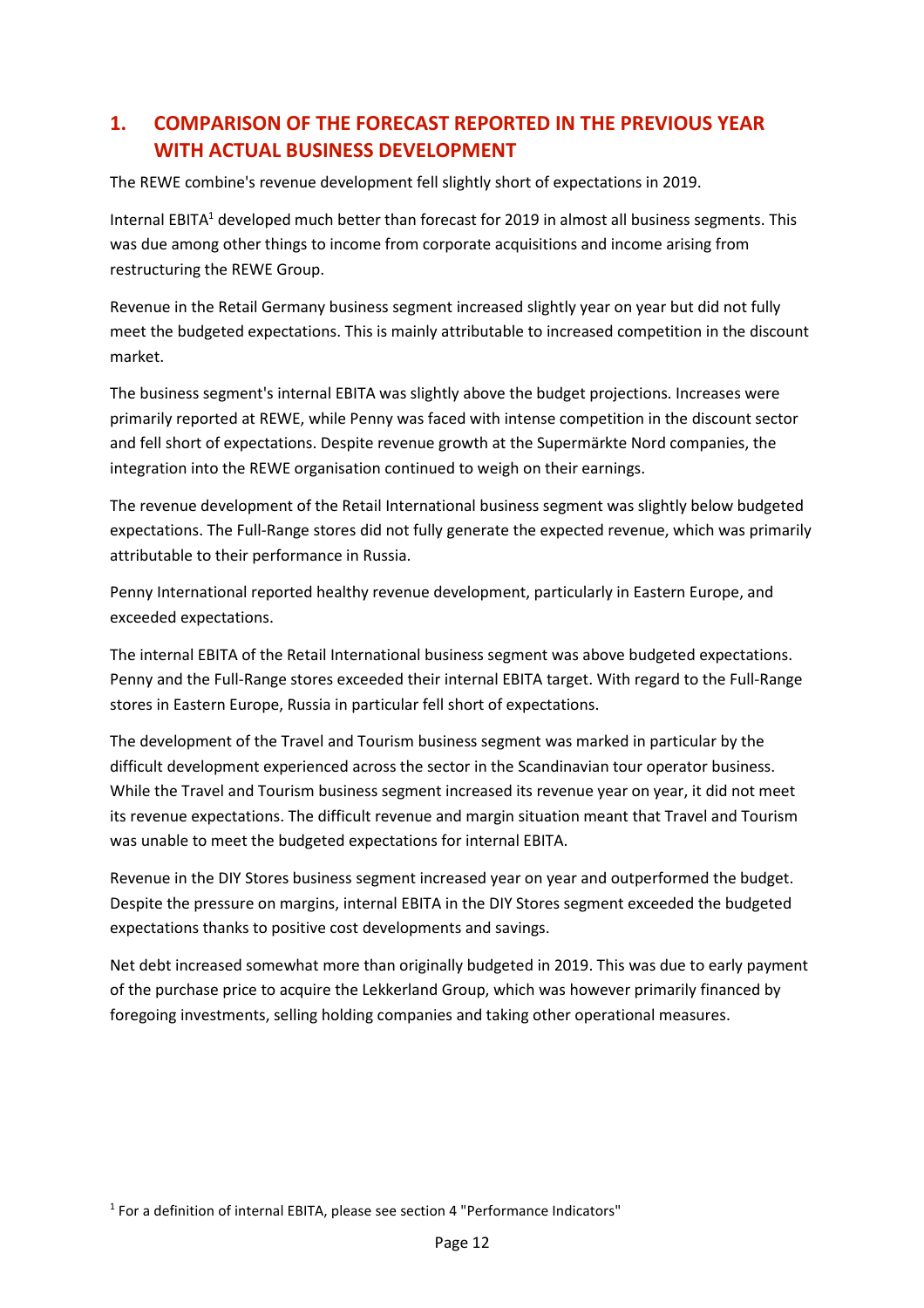# **2. RESULTS OF OPERATIONS**

# **Revenue Development**

| in million $\epsilon$     | 2019     | 2018     | Change in<br>absolute figures | Change in % |
|---------------------------|----------|----------|-------------------------------|-------------|
| Retail Germany            | 32,317.2 | 31,471.0 | 846.2                         | 2.7         |
| Retail International      | 15,298.7 | 14,245.8 | 1,052.9                       | 7.4         |
| <b>Travel and Tourism</b> | 4,958.3  | 4,880.5  | 77.8                          | 1.6         |
| <b>DIY Stores</b>         | 2,214.8  | 2,151.1  | 63.7                          | 3.0         |
| Other                     | 585.3    | 645.0    | $-59.7$                       | $-9.3$      |
| <b>Total</b>              | 55,374.3 | 53,393.4 | 1,980.9                       | 3.7         |

Revenue increased by a total of 3.7 per cent in 2019.

The highest-volume business segment, Retail Germany, recorded a 2.7 per cent increase in revenue. The revenue growth was driven in particular by the performance of the REWE stores (including REWE To Go) and the wholesale business, which primarily comprises supplying the REWE partner stores. It reflects first and foremost the organic growth of the REWE partner stores. In addition, the purchasing companies of the Other business segment have been allocated to the Retail Germany business segment since this financial year.

The Retail International business segment, with revenue of 15.3 billion euros, is the second-largest business segment in the Group. The 7.4 per cent increase was primarily generated by the Full-Range stores in Central and Eastern Europe and is mainly attributable to the positive performance at the existing stores in the Czech Republic and Slovakia as well as expansion activities in Russia. Furthermore, UAB Palink, Vilnius, Lithuania, which marked its first full year as a consolidated entity in 2019, contributed significantly to the increase in revenue. The Austrian Full-Range Stores segment reported a continued positive revenue trend, which was attributable mainly to food retail. Penny International's revenue also made a contribution to this positive development: this was caused by the revenue trend in the Czech Republic, Hungary and Romania in particular.

The Travel and Tourism Business Segment generated consolidated revenue of 5.0 billion euros (brokered travel revenue of 6.5 billion euros), up 1.6 per cent on the previous year. The increase in revenue is attributable primarily to the continued positive development in Central and Eastern Europe. The target destination agencies also recorded significant revenue increases. By contrast, revenue declines were recorded in Northern Europe due to the negative performance in Scandinavia. This was countered by revenue growth in the source markets of France and the United Kingdom. Overall, the increase in demand for long-haul travel in particular had a positive effect on revenue development.

In the DIY Stores business segment, revenue increased by 3.0 per cent. The increase in revenue at DIY stores was attributable mainly to the positive performance by the retail stores.

### **Stores and Sales Areas**

At the end of the year, the REWE combine business segments operated 9,463 retail outlets with a total sales area of 9.2 million square metres.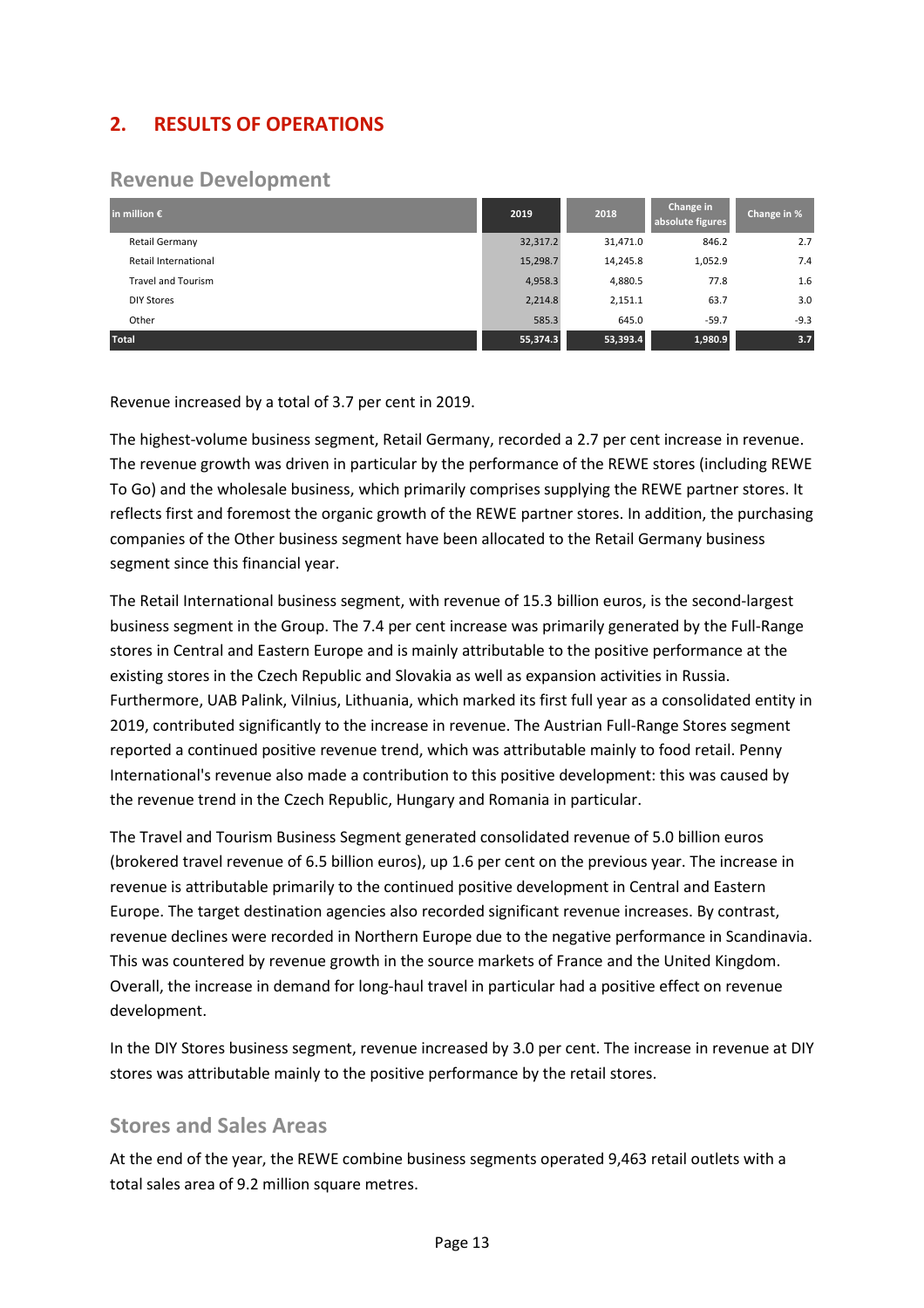| Number of stores          | 31 Dec. 2019 | 31 Dec. 2018 | Change in<br>absolute figures | Change in % |
|---------------------------|--------------|--------------|-------------------------------|-------------|
| <b>Retail Germany</b>     | 3,929        | 4,014        | $-85$                         | $-2.1$      |
| Retail International      | 4,457        | 4,352        | 105                           | 2.4         |
| <b>Travel and Tourism</b> | 792          | 760          | 32                            | 4.2         |
| <b>DIY Stores</b>         | 285          | 295          | $-10$                         | $-3.4$      |
| <b>Total</b>              | 9,463        | 9,421        | 42                            | 0.4         |

| Sales area in m <sup>2 *</sup> | 31 Dec. 2019 | 31 Dec. 2018 | Change in<br>absolute figures | Change in % |
|--------------------------------|--------------|--------------|-------------------------------|-------------|
| <b>Retail Germany</b>          | 4,225,113    | 4,288,551    | -63,438                       | $-1.5$      |
| Retail International           | 3,078,107    | 2,969,858    | 108.249                       | 3.6         |
| <b>DIY Stores</b>              | 1,906,928    | 1,951,291    | $-44.363$                     | $-2.3$      |
| <b>Total</b>                   | 9,210,148    | 9,209,700    | 448                           | 0.0         |

\* No sales area is calculated in Travel and Tourism.

#### **Results**

| in million $\epsilon$                                                                                               | 2019        | 2018        | Change in<br>absolute figures | Change in % |  |
|---------------------------------------------------------------------------------------------------------------------|-------------|-------------|-------------------------------|-------------|--|
| Revenue                                                                                                             | 55,374.3    | 53,393.4    | 1,980.9                       | 3.7         |  |
| Cost of materials, incl. changes in inventories                                                                     | $-42,026.9$ | $-40,510.5$ | $-1,516.4$                    | 3.7         |  |
| <b>Gross profit</b>                                                                                                 | 13,347.4    | 12,882.9    | 464.5                         | 3.6         |  |
| Gross profit ratio                                                                                                  | 24.1%       | 24.1%       |                               |             |  |
| <b>EBITDA</b>                                                                                                       | 4,069.8     | 1,810.2     | 2,259.6                       | $>100$      |  |
| For information: internal EBITDA*                                                                                   | 2,116.4     | 1,630.4     | 486.0                         | 29.8        |  |
| Depreciation, amortisation and impairments/reversals of impairment losses<br>and impairment losses (excl. goodwill) | $-3,160.5$  | $-1,245.1$  | $-1,915.4$                    | $< -100$    |  |
| <b>EBITA</b>                                                                                                        | 909.3       | 565.1       | 344.2                         | 60.9        |  |
| For information: internal EBITA*                                                                                    | 866.0       | 408.7       | 457.3                         | >100        |  |
| Goodwill impairments                                                                                                | 0.0         | $-10.4$     | 10.4                          | 100.0       |  |
| <b>EBIT</b>                                                                                                         | 909.3       | 554.7       | 354.6                         | 63.9        |  |
| <b>Financial result</b>                                                                                             | $-537.2$    | $-1.5$      | $-535.7$                      | $< -100$    |  |
| <b>EBT</b>                                                                                                          | 372.1       | 553.2       | $-181.1$                      | $-32.7$     |  |
| Taxes on income                                                                                                     | 134.8       | $-137.7$    | 272.5                         | >100        |  |
| <b>Results from continuing operations</b>                                                                           | 506.9       | 415.5       | 91.4                          | 22.0        |  |
| EAT/net income for the year                                                                                         | 506.9       | 415.5       | 91.4                          | 22.0        |  |

\* For the reconciliation please see section 4 "Performance Indicators"

**EBITDA** rose by 2,259.6 million euros, primarily due to the initial application of IFRS 16. The increase was also attributable to the change in gross profit (+464.5 million euros), other operating income (+353.0 million euros, excluding reversals of impairment losses) and in particular the lower other operating expenses (+1,869.5 million euros), while the increase in personnel expenses had an offsetting effect (-427.4 million euros). Since the change in cost of materials was equal to the increase in revenue, the gross profit margin remained unchanged at 24.1 per cent.

The increase in other operating income was mainly due to income from advertising services, income from the disposal of non-current assets, other operating income and income from reversals of impairment losses on non-current assets. Income from the reversal of provisions had an offsetting effect.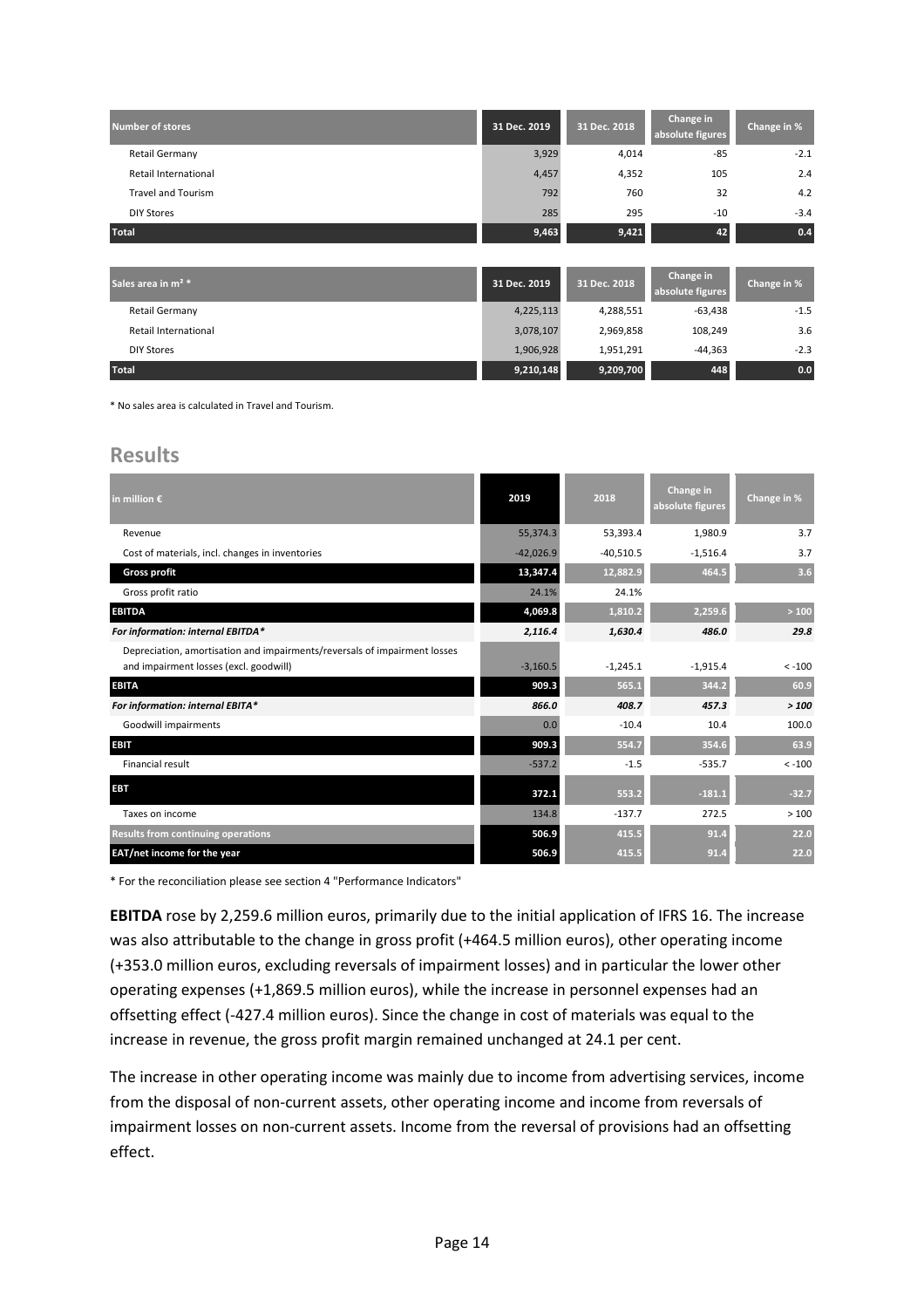The rise in income from advertising services is due to an increase in services provided for advertising activities in radio and television, print media, outdoor advertising and for the increased use of advertising material in the Retail Germany business segment.

The income from the disposal of non-current assets was mainly due to the sale of shares in companies previously subject to full consolidation in the Other and Travel and Tourism business segments.

The change in miscellaneous other operating income was primarily connected with the acquisition of shares in RZAG.

The income from reversals of impairment losses on non-current assets was mainly due to reversals of impairment losses on right-of-use assets in connection with accounting standard IFRS 16:

By contrast, income from the reversal of provisions decreased – particularly in the Retail Germany business segment – due to the initial application of IFRS 16.

The change in other operating expenses was primarily attributable to the initial application of IFRS 16: Leases that meet the requirements of the new standard are recognised in the balance sheet and a lease expense is no longer reported. The application of IFRS 16 also resulted in a lower addition to the provision for onerous contracts.

In addition, the expenses for purchased services decreased due to the initial consolidation of RZAG as at 1 May 2019.

By contrast, there was an increase in other occupancy costs, including in the Retail International business segment where this was primarily due to it being the first full year in which UAB Palink, Vilnius, Lithuania, had been included in the scope of consolidation.

In addition, advertising expenses in the Other business segment rose as a result of the inclusion of RZAG and its subsidiaries as at 1 May 2019. By contrast, expenses in the Retail Germany business segment decreased due to the initial consolidation of the RZAG companies. Advertising income in the two business segments recorded corresponding development.

The 6.1 per cent rise in personnel expenses is primarily attributable to the inclusion of RZAG and its subsidiaries from 1 May 2019, the fact that UAB Palink, Vilnius, Lithuania, had been consolidated for a first full year, and the 2019 pay scale increase.

Although the elimination of lease expenses under new accounting standard IFRS 16 had a positive effect on EBITDA, leases impact profit or loss in particular through depreciation, impairment and reversals of impairment losses on right-of-use assets, and as such have an effect on EBITA. **EBITA** totalled 909.3 million euros in 2019, 344.2 million euros higher than in the previous year (565.1 million euros).

The financial result of -537.2 million euros (previous year: -1.5 million euros) was also materially affected by the new standard on leases: the interest result of -542.9 million euros (previous year: - 52.4 million euros) mainly includes the interest expense on lease liabilities of 542.6 million euros (previous year: 21.1 million euros). The interest income from taxes included in that item had an offsetting effect. The -26.0 million euro change in the other financial result was primarily due to writing down a loan. The result from companies accounted for using the equity method amounted to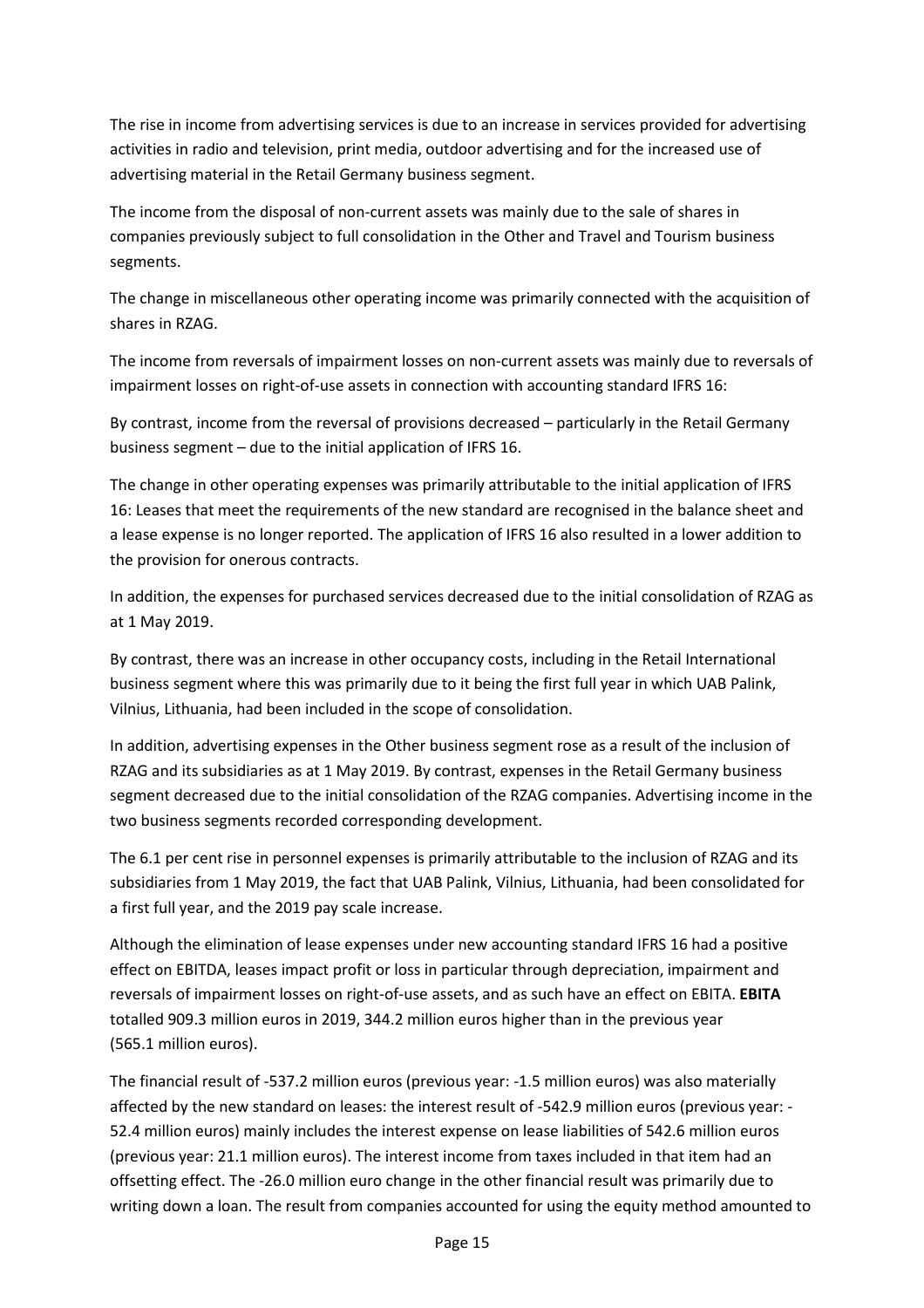41.3 million euros (previous year: 59.3 million euros). The decrease was attributable to factors including the acquisition achieved in stages of shares in REWE-ZENTRALFINANZ eG and REWE-Zentral AG GbR, Cologne, which were previously accounted for using the equity method, as part of the consolidation of RZAG as at 1 May 2019.

Taxes on income resulted in income of 134.8 million euros (previous year: expense of 137.7 million euros). This amount consists of a current tax expense of 61.6 million euros (previous year: 125.5 million euros) as well as deferred tax income of 196.4 million euros (previous year: expense of 12.2 million euros). The current tax expense includes income of 115.1 million euros (previous year: 22.2 million euros) from taxes for previous years.

# **3. FINANCIAL POSITION AND NET ASSETS**

# **Financial Position**

**Debt capital funds** 

The REWE combine essentially has access to the following debt capital funds currently available:

| 31 Dec. 2019<br>in million $\epsilon$ |         | 31 Dec. 2018 | <b>Maturity</b>                               |
|---------------------------------------|---------|--------------|-----------------------------------------------|
| Syndicated loan                       | 2,000.0 | 2,000.0      | 3 December 2024;<br>max. term 3 December 2025 |
| Promissory note loan                  | 1,000.0 | 1.000.0      | 28 February 2021 to 28 February 2028          |
| Promissory note loan                  | 537.0   | 0.0          | 20 December 2022 to 20 December 2029          |
| Promissory note loan                  | 175.0   | 175.0        | 2 September 2024                              |
| <b>Total</b>                          | 3,712.0 | 3,175.0      |                                               |

The REWE combine has access to a syndicated loan that includes credit lines of 500 million euros. The syndicated loan was drawn down in the amount of 400 million euros as at the balance sheet date (previous year: no drawdown); the credit lines were drawn down in the amount of 14.8 million euros.

A promissory note loan amounting to 537.0 million euros was raised in the financial year, of which 437.0 million euros had been paid out as at the balance sheet date. The remaining 100.0 million euros will be paid out in January 2020. The promissory note loan comprises various maturity tranches of three to ten years.

The three bilateral credit lines totalling 275.0 million euros as of the prior-year reporting date (drawdown of 204.0 million euros as at 31 December 2018) were no longer in place as at 31 December 2019.

Internal cash pooling is aimed at reducing the amount of debt financing and at optimising cash and capital investments. Cash pooling allows the use of individual companies' excess liquidity in the REWE combine for internal financing.

#### **Net Debt**

The 9,604.6 million euro increase in net debt in 2019 as compared to 2018 was due primarily to higher lease liabilities (+9,250.8 million euros) stemming from the application of IFRS 16. Liabilities to banks also increased (+557.7 million euros), which was due among other things to the raising of a new promissory note loan. By contrast, there were decreases in liabilities from other loans (-168.9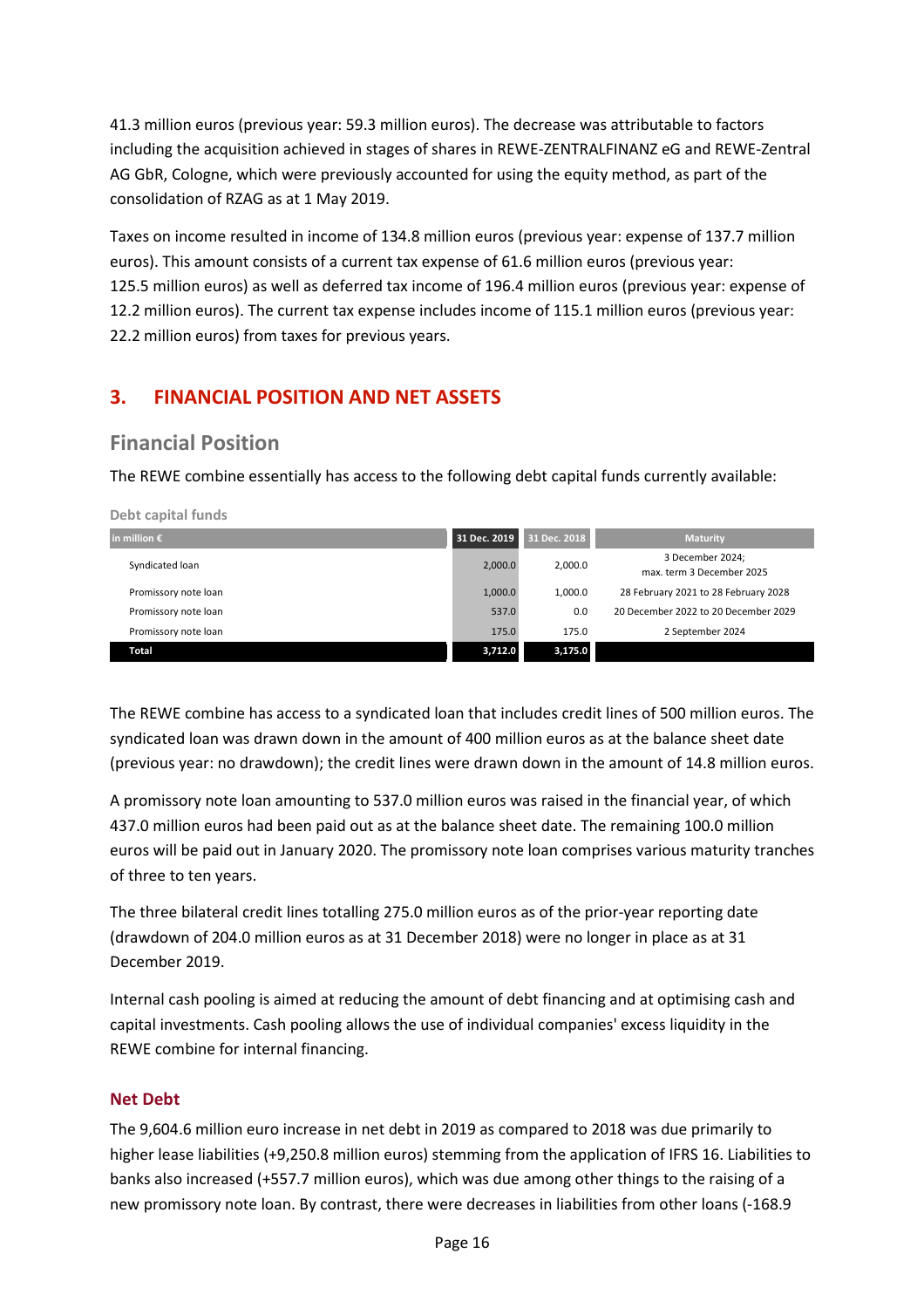million euros), liabilities to other long-term investments (-110.4 million euros) and liabilities from financial transactions (-36.8 million euros).



\* Included under other financial liabilities.

# **Net Assets**

#### *Assets*



Total assets increased in the financial year by 10,053.0 million euros to 31,164.8 million euros.

The increase in non-current assets was primarily due to recognising right-of-use assets in respect of real estate as part of the initial application of IFRS 16.

The Group invested 1,752.0 million euros (previous year: 1,791.4 million euros) in intangible assets and in property, plant and equipment in 2019. The capital expenditures related primarily to the expansion and modernisation of the existing store network and the warehouse locations and production companies. Reductions in non-current assets were primarily caused by disposals, impairments, depreciation and amortisation.

Internally generated intangible assets in use amounting to 67.6 million euros are presented in the financial year (previous year: 77.8 million euros). In addition, there are internally generated intangible assets still in development. The internally generated intangible assets primarily concern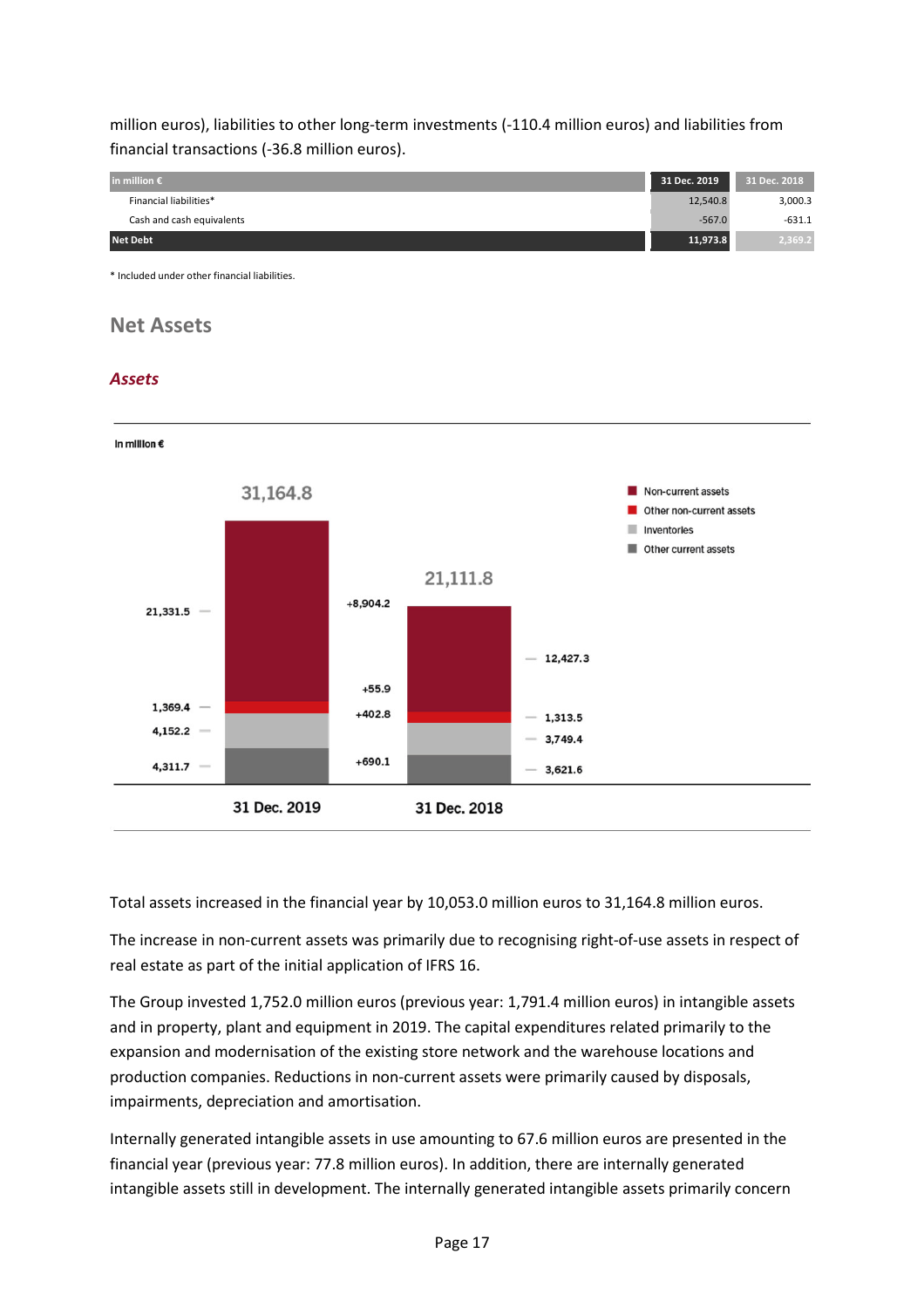software products. In addition, research and development costs amounting to 61.8 million euros were incurred (previous year: 64.4 million euros) that were recognised as expenses.

The change in other non-current assets was due to a decrease in other financial assets (-257.7 million euros), which was offset by increases in deferred tax assets (+216.5 million euros), companies accounted for using the equity method (+74.1 million euros) and other assets (+23.0 million euros). The decrease in non-current other financial assets was mainly attributable to the acquisition of shares in RZAG (and its subsequent consolidation), which until that point had been reported in other equity investments. The increase in companies accounted for using the equity method was primarily due to the sale of shares in commercetools GmbH, Munich, which had previously been included as a subsidiary. After the sale, the REWE combine still holds 40.0 per cent of the shares. Non-current other assets also increased, which mainly resulted from a rise in deferred assets that in turn was primarily due to construction cost subsidies in the Retail Germany business segment.

Inventories rose primarily due to an increase in finished goods and merchandise in the Other, Retail International and Retail Germany business segments. The increase in inventory in the Other and Retail Germany business segments was mainly attributable to the initial consolidation of RZAG and its subsidiaries as at 1 May 2019. In the Retail International business segment, the expansion of the store network in Eastern Europe in particular led to an increase in finished goods and merchandise.

The increase in other current assets was primarily attributable to the rise in other assets (+808.2 million euros), current income tax assets (+80.0 million euros) and other financial assets (+30.4 million euros). The increase in current other assets mainly resulted from a partial payment of 761.9 million euros for the acquisition of the Lekkerland Group as at 1 January 2020. Interest receivables from trade tax reimbursements and deferred commissions from the travel agencies also increased. This was offset by trade receivables (-165.5 million euros) and cash and cash equivalents (-64.1 million euros). Trade receivables from associates decreased in relation to the balance sheet date, in particular in the Retail Germany business segment. Please see note 4 "Performance indicators" with respect to the change in cash and cash equivalents.

Non-current assets held for sale increased (+1.1 million euros) due to the classification of real estate as assets held for sale in the Retail International business segment.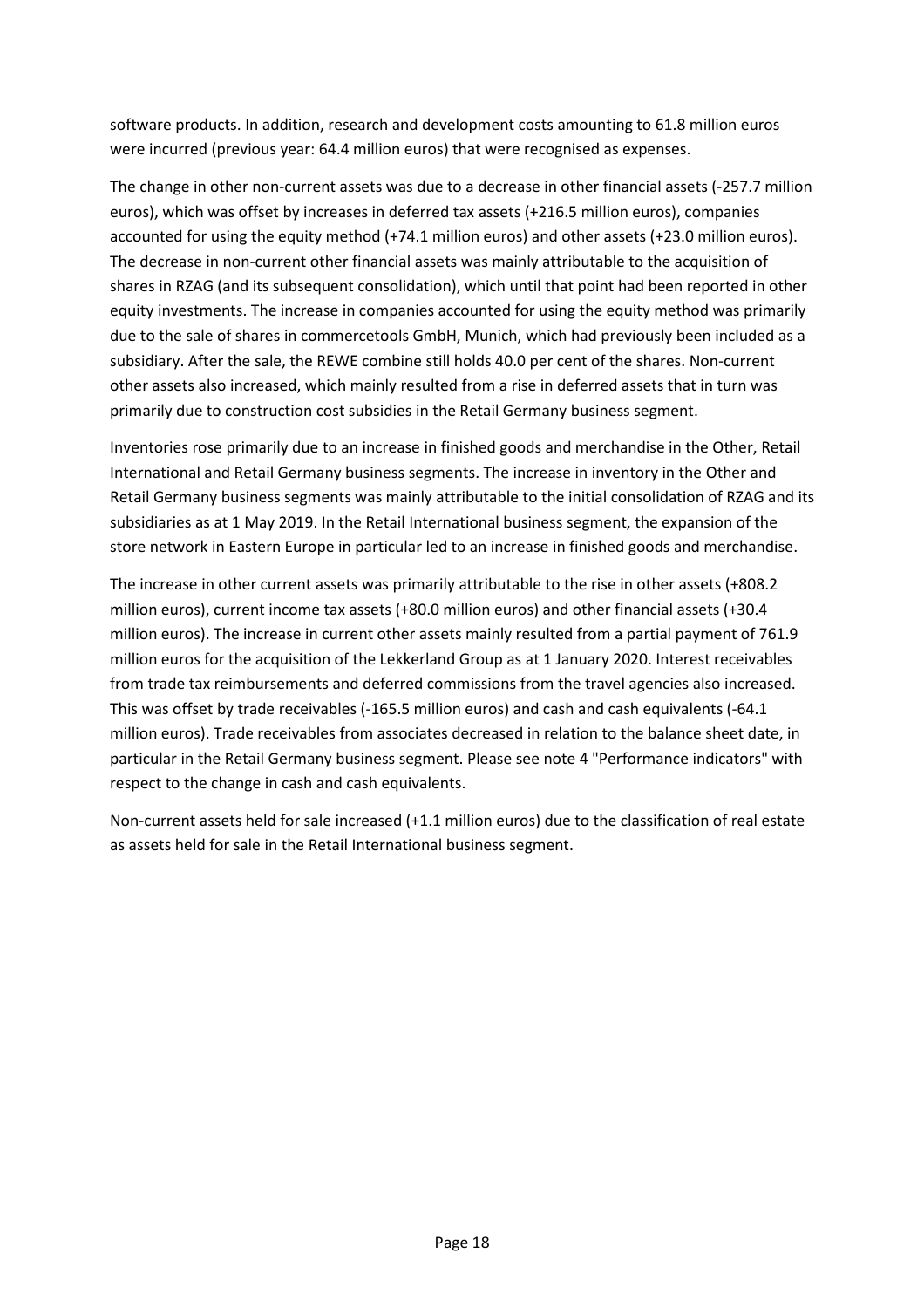#### *Equity and Liabilities*



The balance sheet shows equity of 7,278.2 million euros as at 31 December 2019 (previous year: 6,701.7 million euros), which corresponds to an equity ratio of 23.4 per cent (previous year: 31.7 per cent). The change in the equity ratio is mainly due to the first-time recognition of lease liabilities in accordance with IFRS 16. The return on equity of continuing operations was 7.6 per cent (previous year: 6.9 per cent).

A capital reserve (1,219.8 million euros) relating to the premium on the capital increase at RZF as part of the acquisition of 77.4 per cent of shares in RZAG was recognised in equity for the first time as at 31 December 2019. This includes 146.5 million euros of acquired treasury shares. Retained earnings increased by 326.5 million euros to 5,983.2 million euros. Substantial components of this increase were the net income generated for the financial year attributable to the shareholders of the parent in the amount of 528.4 million euros (previous year: 350.6 million euros). Acquisitions of noncontrolling interests had an offsetting effect on retained earnings. Retained earnings were also reduced by a 86.3 million euro loss on the remeasurement of defined benefit pension commitments, including the corresponding deferred taxes (previous year: gain of 16.1 million euros). The 16.9 million euro rise in other reserves to -84.2 million euros resulted primarily from the reserve for currency translation. Non-controlling interests decreased by 986.7 million euros to 159.4 million euros and in the financial year were mainly due to the sale of shares to the shareholders of the parent.

The change in non-current liabilities was due primarily to the increase in non-current other financial liabilities (+8,282.1 million euros), non-current employee benefits (+197.8 million euros) and noncurrent deferred tax liabilities (+67.8 million euros). The rise in non-current other financial liabilities was mainly attributable to the extended recognition of lease liabilities due to the application of IFRS 16 and the raising of a promissory note loan in the amount of 537.0 million euros, of which 437.0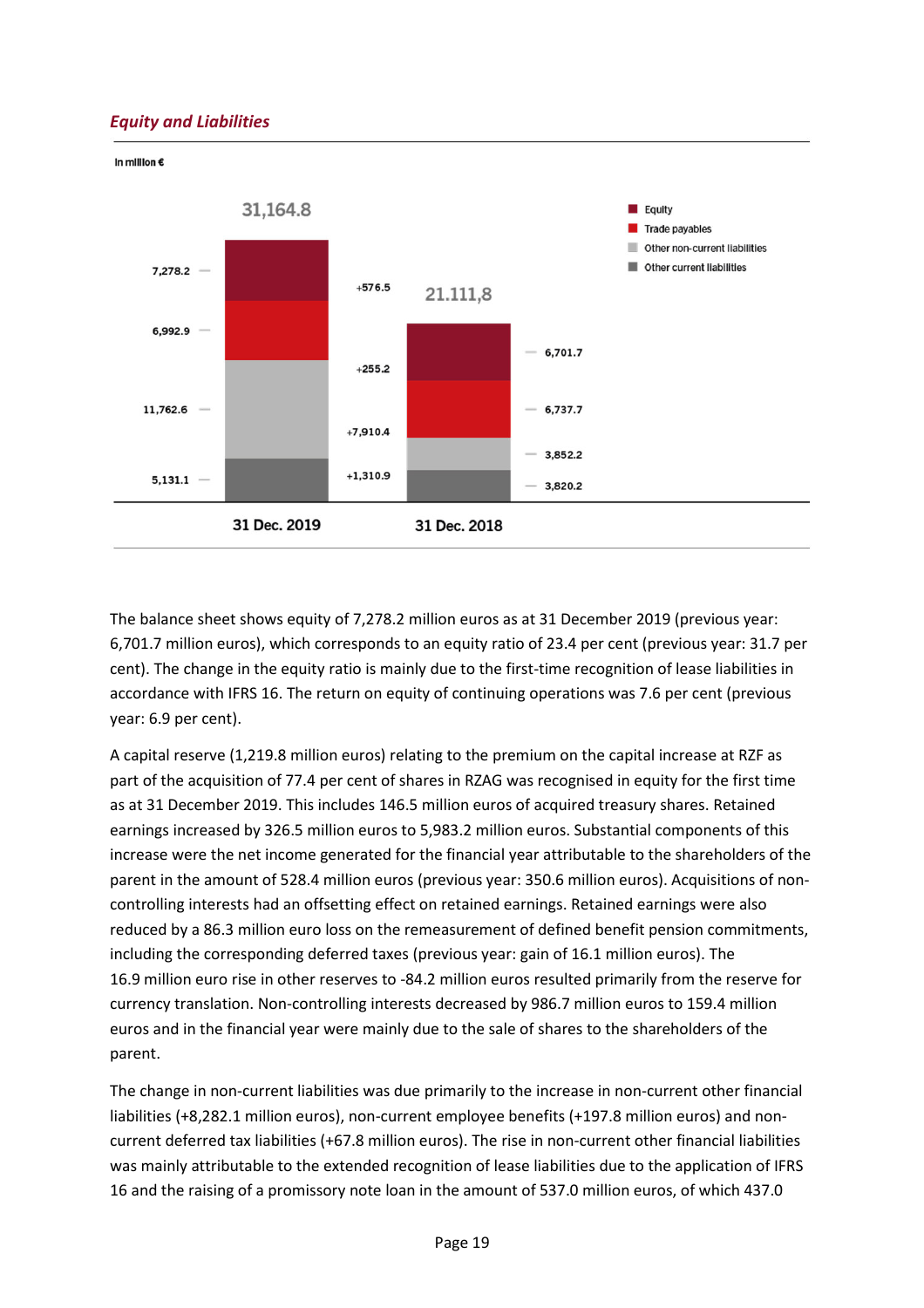million euros had been paid out as at the balance sheet date. With respect to non-current employee benefits, the decrease in the discount rate in particular led to a rise in provisions for pension obligations, end-of-service benefits and service anniversary bonuses. This was offset in particular by the changes in other non-current provisions (-542.6 million euros) and other non-current liabilities (-94.7 million euros), since the provisions for expected losses from onerous contracts and rental obligations as well as liabilities from onerous contracts were almost fully offset against the right-ofuse assets due to the initial application of IFRS 16.

The increase in current liabilities was due primarily to the increase in current other financial liabilities (+1,311.7 million euros), trade payables (+251.2 million euros) and current other liabilities (+113.9 million euros). The rise in current other financial liabilities mainly resulted from the initial recognition of lease liabilities as part of the application of IFRS 16. The main reason for the change in trade payables was the initial consolidation of RZAG and its subsidiaries as at 1 May 2019. Current other liabilities increased in particular as a result of higher prepayments received on account of orders (almost exclusively in the Travel and Tourism business segment), higher liabilities from customer loyalty programmes in the Retail Germany business segment and the introduction of the "Jö-Card" customer loyalty programme in Austria, and a rise in liabilities from outstanding electricity bills due to new regulatory requirements.

The changes in current other provisions (-107.7 million euros) and current employee benefits (-35.0 million euros) had an offsetting effect. Current other provisions decreased in particular due to lower provisions for expected losses from onerous contracts and rental obligations, which were offset against the right-of-use assets due to the initial application of IFRS 16. The primary reason for the change in current employee benefits is the decrease in liabilities from annual bonus payments, particularly in the Retail Germany and Retail International business segments.

There were also contingent liabilities of 753.1 million euros as at the balance sheet date (previous year: 497.2 million euros) which mainly related to payment guarantees to financial institutions and payment guarantees for rental obligations and merchandise liabilities. Furthermore, other financial obligations to service providers amounting to 252.8 million euros (previous year: 394.0 million euros) were recorded in the Travel and Tourism business segment. Additional other contingent liabilities arose in the financial year from the acquisition of shares in Lekkerland AG, Frechen, and limited partner shares in Lekkerland AG & Co. KG, Frechen. On entering into the purchase agreement, the purchaser undertook to assume various obligations of the seller.

Significant events after the end of the reporting period are described under note 42 "Events after the Balance Sheet Date" in the notes to the consolidated financial statements.

### **4. PERFORMANCE INDICATORS**

### **Financial Performance Indicators**

The most significant performance indicators of the REWE combine's operating units are revenue and (internal) EBITA. Given that the contribution margin is a key instrument for our stores in managing the operating business, that we need the clearest possible insight into the costs actually incurred,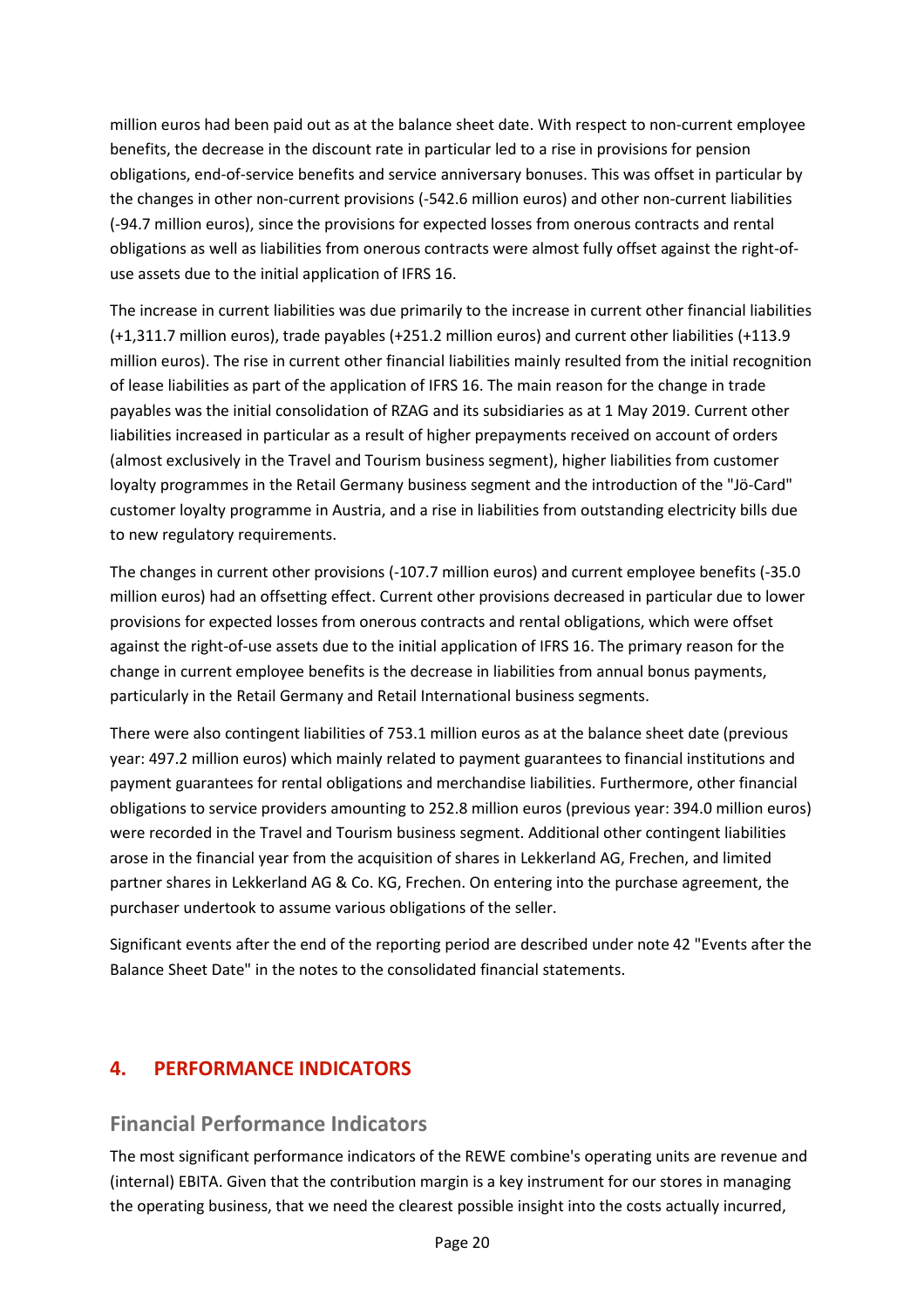and that rents constitute a material cost item for stores, the presentation must be adjusted for the effects of IFRS 16. The same applies to all effects that are not connected with managing the operating business. Consequently, the effects that materially impact earnings development at an operating level but that could also lead to mismanagement in the assessment are presented on an internal basis below EBITA. The EBITA that is relevant for management purposes is derived by adjusting the external figures for effects arising from:

- IFRS 16: Leases.
- provisions for onerous contracts,
- reversals of impairment losses on non-current assets,
- impairment (excluding goodwill), and
- net gains/losses on derivatives used for currency hedging.

The reconciliation of internal key figures to external key figures is presented below:

| in million $\epsilon$                                                     | 2019       | 2018       | Change in<br>absolute figures | Change in % |
|---------------------------------------------------------------------------|------------|------------|-------------------------------|-------------|
| <b>EBITDA</b> (internal definition)                                       | 2,116.4    | 1,630.4    | 486.0                         | 29.8        |
| Provisions for onerous contracts (income/expense)                         | 28.4       | 179.8      | $-151.4$                      | $-84.2$     |
| Net gains/losses on derivatives used for currency hedging                 | $-0.5$     | 0.0        | $-0.5$                        | 0.0         |
| Expenses/income connected with IFRS 16, excl. depreciation and impairment | 1,925.5    | 0.0        | 1,925.5                       | 0.0         |
| <b>EBITDA</b> (external definition)                                       | 4,069.8    | 1,810.2    | 2,259.6                       | >100        |
| Depreciation and amortisation (excl. impairment and leasing)              | $-1,250.4$ | $-1,221.7$ | $-28.7$                       | 2.3         |
| Provisions for onerous contracts/currency hedging/leasing                 | $-1,953.4$ | $-179.8$   | $-1,773.6$                    | $< -100$    |
| <b>EBITA</b> (internal definition)                                        | 866.0      | 408.7      | 457.3                         | >100        |
| Impairment incl. leasing                                                  | $-443.7$   | $-51.0$    | $-392.7$                      | $< -100$    |
| Reversals of impairment losses                                            | 13.0       | 27.6       | $-14.6$                       | $-52.9$     |
| Provisions for onerous contracts (income/expense)                         | 28.4       | 179.8      | $-151.4$                      | $-84.2$     |
| Net gains/losses on derivatives used for currency hedging                 | $-0.5$     | 0.0        | $-0.5$                        | 0.0         |
| Advance travel services                                                   | 15.6       | 0.0        | 15.6                          | 0.0         |
| Depreciation and impairment of right-of-use assets                        | $-1,602.5$ | 0.0        | $-1,602.5$                    | 0.0         |
| Reversals of impairment losses on right-of-use assets                     | 123.0      | 0.0        | 123.0                         | 0.0         |
| Capitalisation of lease expense                                           | 1,967.1    | 0.0        | 1,967.1                       | 0.0         |
| Other income/expenses                                                     | $-57.1$    | 0.0        | $-57.1$                       | 0.0         |
| <b>EBITA</b> (external definition)                                        | 909.3      | 565.1      | 344.2                         | 60.9        |
| Goodwill impairments                                                      | 0.0        | $-10.4$    | 10.4                          | 100.0       |
| <b>EBIT</b>                                                               | 909.3      | 554.7      | 354.6                         | 63.9        |

Net debt is included at the REWE combine level. These key figures are reported under notes 2 and 3.

The cash flow statement shows changes in cash and cash equivalents less overdraft facilities during the financial year. A distinction is drawn between changes resulting from operating activities, investing activities and financing activities.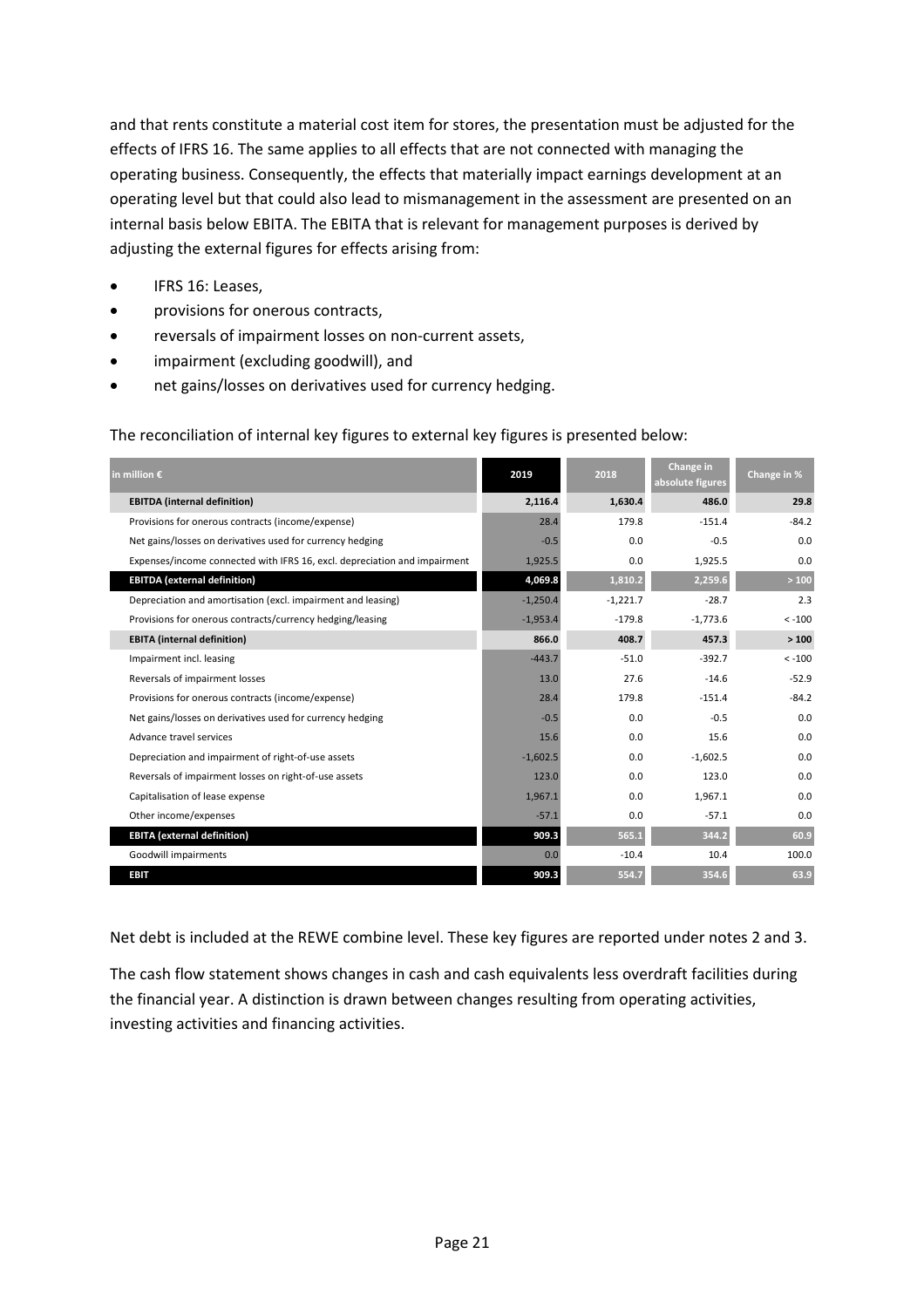**Change in cash and cash equivalents** 

| in million $\epsilon$                                                 | 2019       | 2018       |
|-----------------------------------------------------------------------|------------|------------|
| Cash funds at beginning of period                                     | 626.7      | 646.2      |
| Cash flows from operating activities, continuing operations           | 3,272.4    | 1,473.1    |
| Cash flows from investing activities, continuing operations           | $-2,392.4$ | $-1,863.0$ |
| Cash flows from financing activities, continuing operations           | $-951.3$   | 371.7      |
| Cash flows from continuing operations                                 | $-71.3$    | $-18.2$    |
| Change in cash funds related to changes in the scope of consolidation | 0.0        | 0.3        |
| Currency translation differences                                      | 2.2        | $-1.6$     |
| Cash funds at end of period                                           | 557.6      | 626.7      |
| Cash funds at the end of the period, continuing operations            | 557.6      | 626.7      |
| of which: cash and cash equivalents                                   | 567.0      | 631.1      |
| of which: bank overdrafts                                             | $-9.4$     | $-4.4$     |

For additional explanations, please see note 37 "Cash Flow Statement" in the notes to the consolidated financial statements.

# **Non-financial Performance Indicators**

#### **Employees**

On an annual average, the REWE Group had 241,691 employees in 2019 (previous year: 231,565), of which 6,503 (previous year: 6,345) were trainees.

The increased headcount is mainly attributable to the inclusion of RZAG and its subsidiaries from 1 May 2019 and the fact that UAB Palink, Vilnius, Lithuania, had been included for the full year.

As an international trading and tourism group we rely on qualified employees. So that we continue to be considered an attractive employer in the competition for qualified employees, the REWE Group makes targeted investments in its current and future employees. The following action areas play a central role:

#### *Values and culture*

The REWE Group wants long-term commitments from its employees and offers them a motivating work environment. This includes fair work conditions, attractive social benefits and offers that are adapted to the different phases of the employee's life. Fair work environments are based on valuing diversity and a commitment to equal opportunity – these are core values for the REWE Group's corporate culture. The appreciation of employees through appropriate compensation with attractive additional benefits (such as our employee discount) is also a material component of a fair work environment.

#### *Training and professional development*

The REWE Group offers school leavers initial vocational training in sales and distribution, logistics and administration. Apprentices who excel are guaranteed full-time, permanent positions after completion of their apprenticeship. The opportunities on offer are rounded out by integrated degree programmes and vocational Master's courses for REWE employees.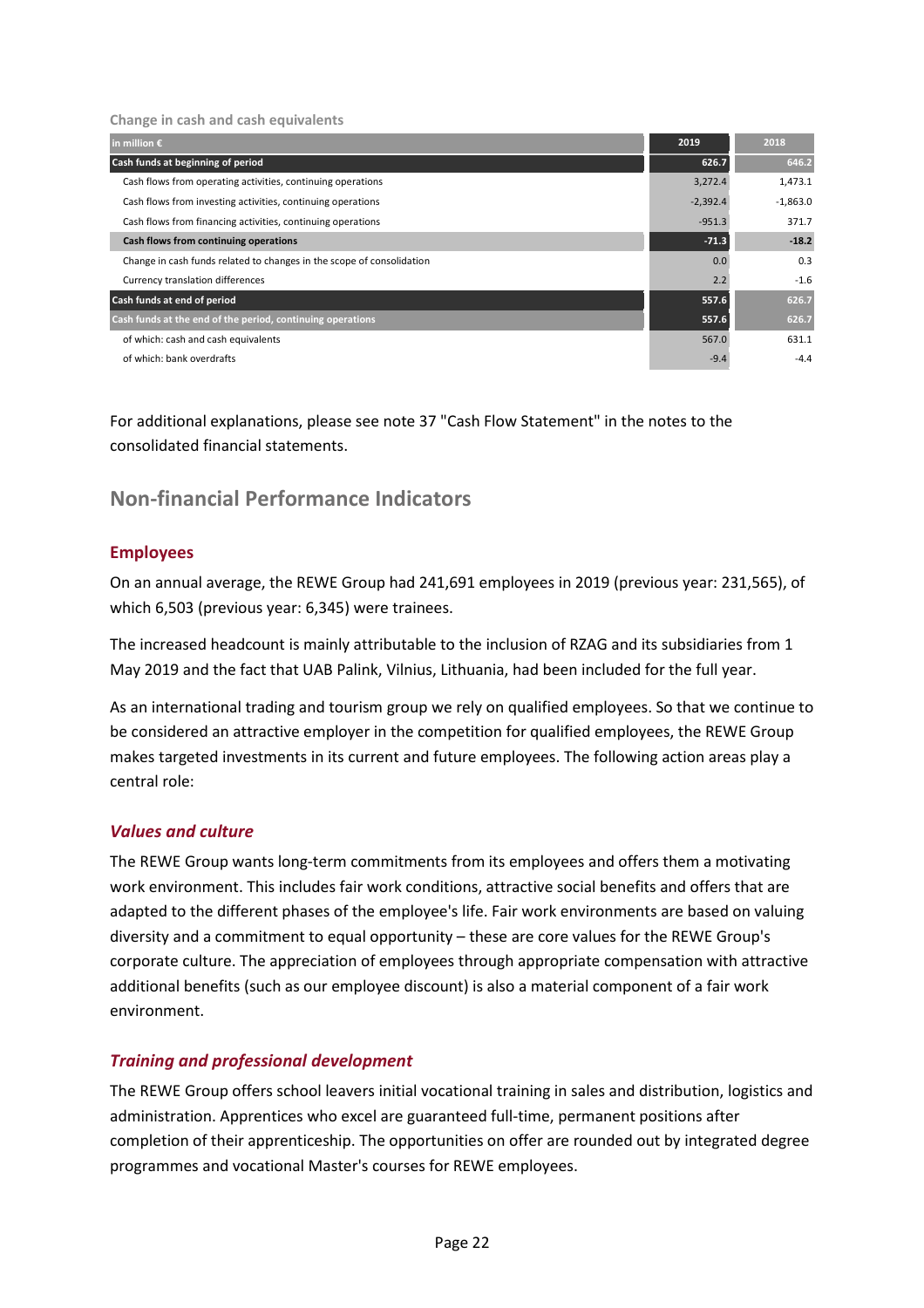In order to promote the potential and individual development of all employees in the best manner possible, the REWE Group continuously expands its personnel development measures and offers all its employees and executives an extensive offering of internal further and continuing education. As part of this effort, the Company endeavours to recruit as many as possible specialists and managers from its own ranks and to retain qualified and motivated employees long-term. In addition to numerous classroom-based courses, we also offer our employees at our headquarters and in our stores and logistics facilities the opportunity to complete training courses online.

#### *Health and safety*

Occupational safety and health management are important elements of the REWE Group's internal social policy. They help it fulfil its corporate responsibility and support employees in taking personal responsibility for their health and safety. At the same time, we are making efforts to continuously improve working conditions.

Be it ergonomic work stations or accident prevention, the safety and health of our employees has the highest priority for us. We assist the responsible managers in preparing their risk assessments for the purpose of determining the physical and mental demands of the job, and provide them with advice on setting up work stations. In addition, we place great value on the prevention of violence as well as reducing musculoskeletal strain by optimising employees' workplace habits (e.g., when lifting, carrying, pushing, sitting). Following the principle "demand and promote", in addition to mandatory health and safety training we offer our employees various programmes on promoting a healthy lifestyle and mitigating environmental risk factors. Moreover, we work closely with the occupational health service to address the topic of psychological health (e.g., consultations or a telephone hotline). Health management also takes advantage of the opportunities offered by digitalisation to enable even more employees to take part in these activities than before. The REWE Group offers all employees a custom online portal with health-promotion content, and trains specific individuals to disseminate information on these topics.

#### *Work-life balance*

Be it adult care for family members or childcare: we help our employees to balance their careers and families by offering family-oriented services which fit with each stage of life.

A family-friendly HR policy is important to the REWE Group in order to gain and retain employees. That is why we offer on-site kindergartens at certain locations and for all employees the national child and adult care services in cooperation with awo lifebalance GmbH, for example. A good worklife balance is becoming a decisive factor for many people when selecting an employer. That is why many divisions of the REWE Group have been certified by undergoing the "career and family" audit by berufundfamilie Service GmbH. Numerous models are used in the REWE Group that allow employees to organise their work individually and flexibly, for instance taking time off for a sabbatical.

Whether employees themselves are suffering from severe illness, if they have lost a loved one, if they have a family member requiring care or are facing other private issues, personal problems can cause considerable stress and have a significant impact on an employee's working life. The REWE Group supports the "LoS!" initiative to offer employees quick and practical assistance in critical life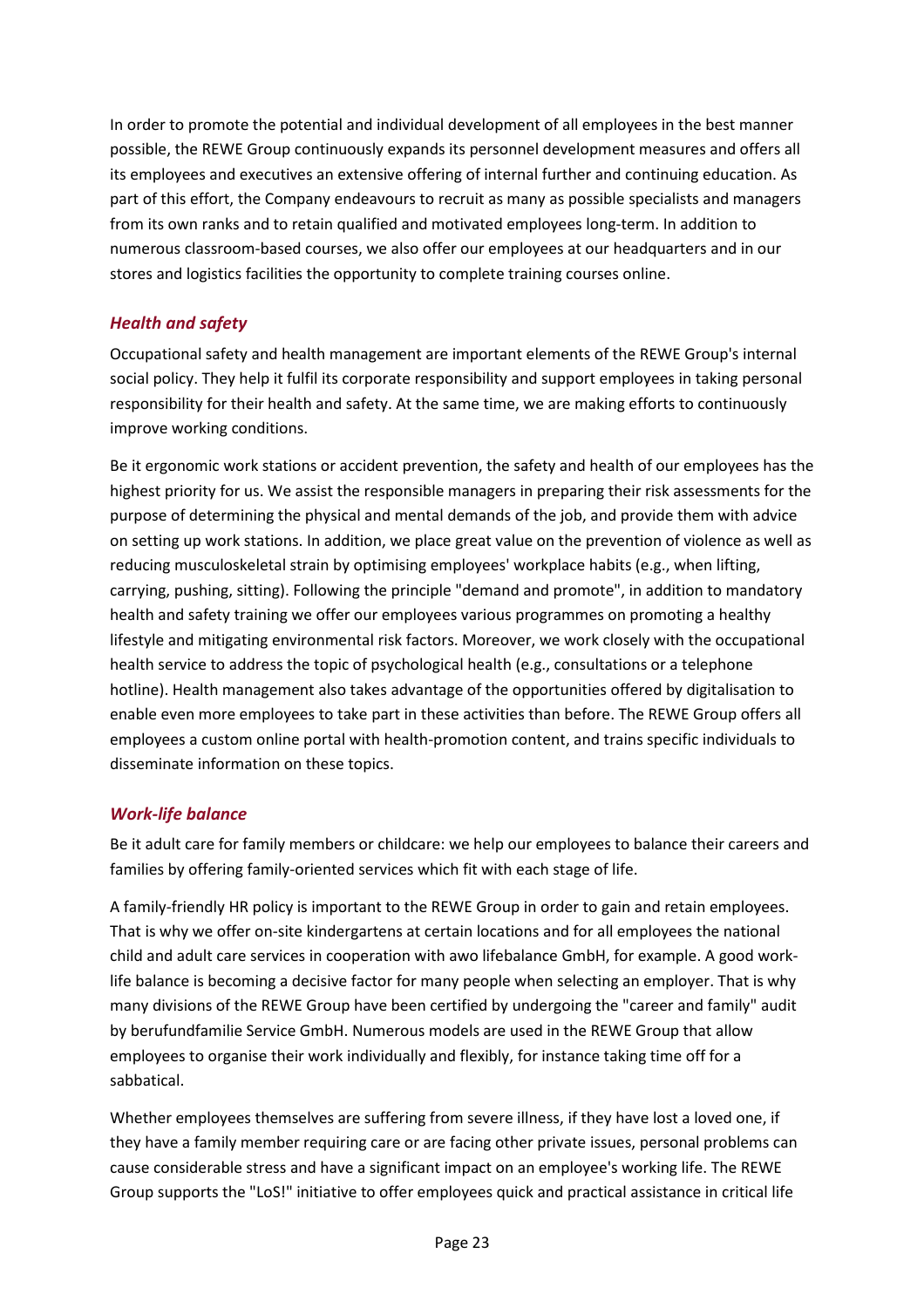situations. In combination with independently developed guidance, training specific individuals to disseminate information on LoS! and act as guides for employees experiencing difficulties ensures that help can quickly reach those who find themselves in problem situations.

#### **Sustainability**

Sustainability at the REWE Group is firmly anchored in both the Company's strategy and the corporate organisation. The Chairman of the Management Board is responsible for setting the sustainability strategy of the entire REWE Group.

Four strategic pillars – "Green Products", "Energy, Climate and the Environment", "Employees" and "Social Involvement" – were introduced in 2008 to implement the sustainability strategy. Within these pillars, the Company has identified action areas that cover all of the issues relevant to the REWE Group.

In 2016, a strategic process was implemented by the food retail segment in Germany and at DER Touristik to review the organisation and focus of the REWE Group's commitment to sustainability, and to adapt this where necessary. The aim was to better integrate activities into the sales lines' existing business processes in order to anchor sustainability even more firmly in the Company. As part of the strategy process at DER Touristik, the five following pillars of sustainability were redefined: "Environment and Nature", "Customers and Products", "National Partners", "Employees" and "Social Involvement". The four pillars of sustainability for the food retail sector in Germany were confirmed and the action areas were revised.

#### **a) Green Products**

The goal of the "Green Products" pillar is to make more sustainable product ranges available and to offer these to consumers at the stores. A holistic approach to the supply chain is therefore a core element and integral part of the purchasing processes. The action areas for the "Green Products" pillar are "Fairness", "Conservation of Resources", "Animal Welfare" and "Diet".

The REWE Group consistently follows its objective of increasing the share of sustainable store brands and brand-name products by using the PRO PLANET label for store brand products which, in addition to high quality, also have positive ecological and/or social characteristics, by expanding the organic product line and through its product line of regional products as well as various raw materials-related guidelines.

#### **b) Energy, Climate and the Environment**

Three action areas have been identified in the "Energy, Climate and the Environment" pillar: "Energy Efficiency", "Atmospheric Emissions" and "Conservation of Resources".

By 2022, the REWE Group aims to reduce greenhouse gas emissions per square metre of sales area by half compared to 2006 levels. The 2018 carbon footprint report shows that a reduction of 43.0 per cent has already been achieved. In addition, electricity consumption per square metre of sales area will be reduced by 7.5 per cent between 2012 and 2022. The coolant-related greenhouse gas emissions per square metre of sales area will be reduced by 35.0 per cent between 2012 and 2022.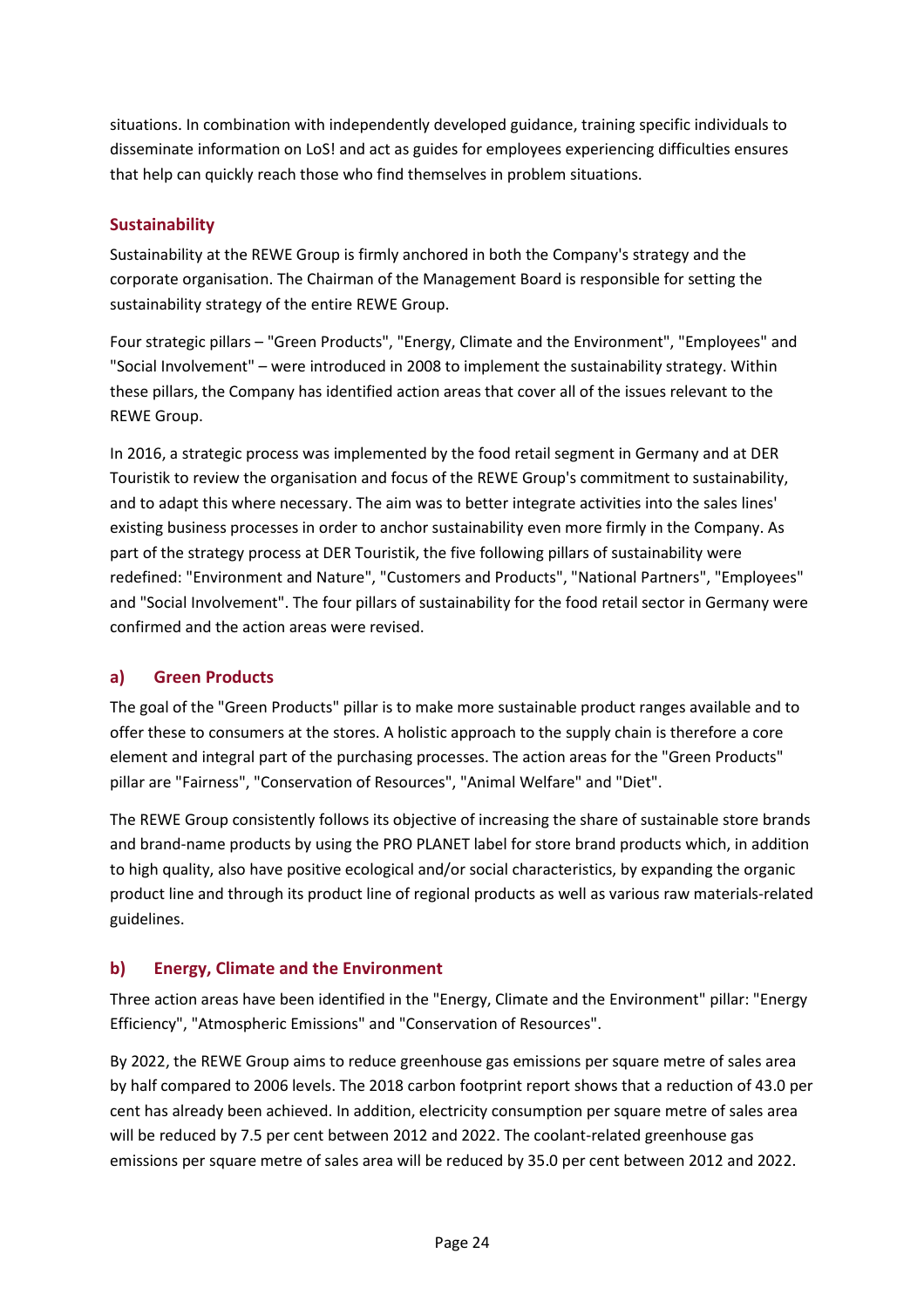#### **c) Employees**

The satisfaction and performance capability of employees are a core element of the REWE Group's strategic human resources management. Accordingly, the following action areas have been identified for the "Employees" pillar: "Values and Culture", "Training and Professional Development", "Health and Safety", "Work-life Balance" and "Diversity and Equal Opportunity".

Various initiatives have been implemented in all action areas in order to increase employee satisfaction and dedication. Examples include activities to support health and wellbeing in the workplace, in particular in distribution and logistics, ensuring workplace health and safety, and promoting employees across all levels of the Group's hierarchy as part of our systematic career and succession planning programme. Further focus areas are promoting integration and inclusion and stepping up efforts to increase the number of female executives. The REWE Group is now the largest German employer to be certified under the "Work and Family" audit, and is systematically expanding activities to ensure a better work-life balance.

#### **d) Social Involvement**

As a major corporate group and in its cooperative tradition, the REWE Group feels obligated to be engaged socially and supports numerous national and international social projects. The action areas under the "Social Involvement" pillar are: "Healthy Nutrition and Exercise", "Opportunities for Children and Young People", "Handling Food Responsibly" and "Consumer Education and Training".

One commitment of particular significance to the REWE Group is to support local food bank initiatives. For instance, for more than 20 years now, the Company has been one of the primary sponsors of more than 940 "Tafel" food banks across Germany and a member of the Bundesverband Deutsche Tafel e.V.

#### *Sustainability Activities*

The core of the REWE Group's sustainability activities is the active integration and sensitisation of all relevant stakeholder groups, consumers in particular. The sales lines oversee customer relations, for instance by providing information in the form of weekly flyers, on its website or as part of Sustainability-related initiatives.

Since negative environmental impacts can occur along the entire packaging value chain, the REWE Group has developed a comprehensive approach to packaging. For example, the guidelines for more environmentally friendly packaging define the goal of making 100 per cent of store brand packaging more environmentally friendly by 2030. The packaging of more than 2,000 items has already been changed, saving approximately 9,000 tonnes of plastic every year. In addition, the REWE Group teamed up with the German Sustainability Award Foundation in 2019 to confer the first special award recognising ideas for more sustainable packaging. The winner was named on 22 November 2019 as part of German Sustainability Day in Düsseldorf.

These and other activities undertaken by the REWE Group are covered in detail in the REWE Group's annual sustainability report.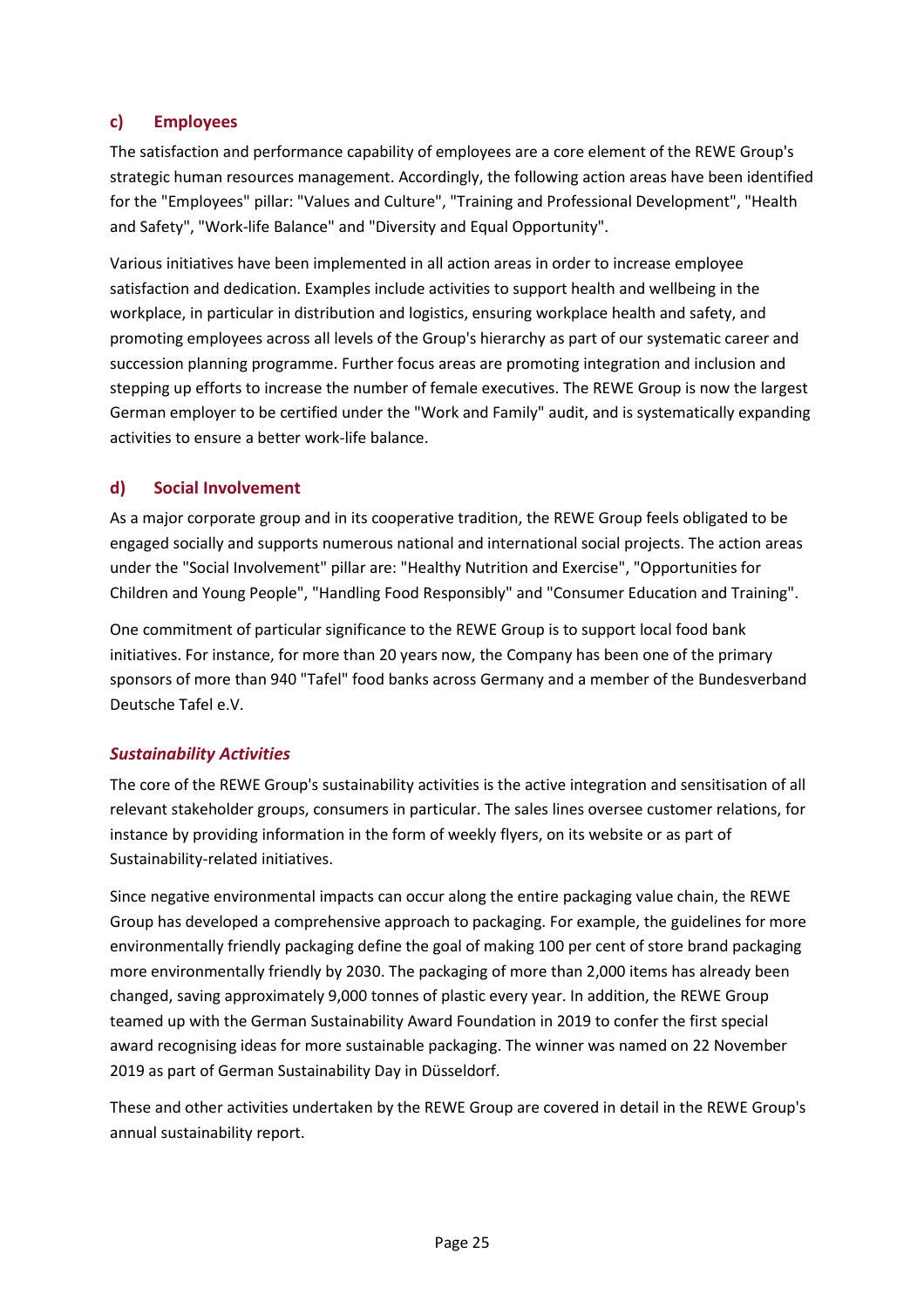# **Risk and Opportunities Report**

# **The Value of Risk Management**

As an internationally active retail and tourism group, we are exposed to a wide variety of risks, some with short reaction times, as part of our business operations.

Risks are uncertain company-external and internal influential factors that impair the potential profit areas (assets, profit and liquidity) and/or the Group's reputation and thus hinder or threaten to hinder the realisation of planned goals or may negatively impact further business development. On the other hand, opportunities are company-external and internal influential factors that create the potential profit areas (assets, profit and liquidity) and thus positively impact the planned goals or further business development.

We employ a uniform risk management system throughout the Group to counter this risk potential successfully and ensure our opportunities potential in the long term. In so doing, we understand risk management as a continual process that is firmly integrated as a regular step in our operating practices.

At the REWE Group, all risks are subject to mandatory management and are mitigated in their effect and probability through operational initiatives. The scope of the related need for action and the point in time for initiating appropriate actions are based on the urgency (probability of materializing) as well as the threat potential (potential damage determined from the monetary, reputational, and legal impact) of the risk. We document and manage existing needs for action in our risk areas using documented action plans and schedules.

# **Risk Management Organisation**

The general conditions, guidelines and processes for uniform corporate risk management are created centrally by Corporate Controlling in cooperation with the corporate Governance & Compliance and Business Administration departments.

Under the Group's prescribed guidelines concerning the defined risk areas, it is the responsibility of the Group to locally organise the establishment and procedural flow of the operational risk management process.

Risk managers identify reportable risks early in our risk areas using a bottom-up approach and these risks are then classified uniformly throughout the Group and managed independently.

Risk checklists in the form of Group recommendations are developed by our corporate departments and provided to the risk areas regularly in advance of the annual risk inventory to support their risk identification and analysis. This ensures the Group-wide consideration of possible risk events as seen by headquarters.

The risk analysis covers a three-year planning horizon, analogous to the period of our mid-term plan.

Risks with relevant significance for the Group are managed and monitored by selected corporate departments based on their technical competence. In addition to operational business risks with significant threat potential, the focus is also on significant risks from finance, compliance, taxes and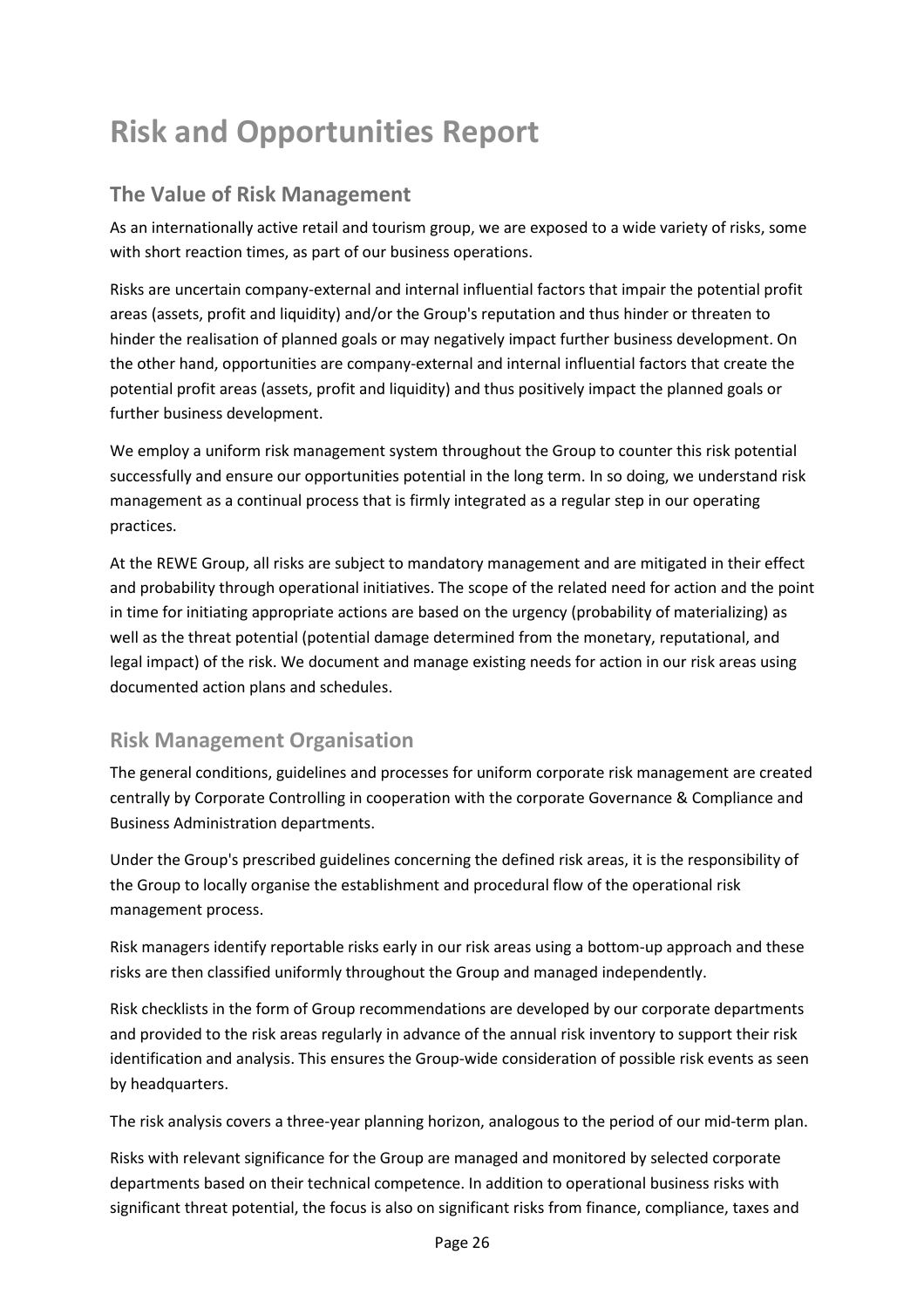financial reporting. The corporate departments discuss and reconcile the varying risk assessments with the risk areas after the risk inventory has been completed and before the risk report is prepared.



Our management and supervisory boards are informed of the Group's current risk situation in standardised form on an annual basis. To that end, the risk managers send risk reports to the Group. These reports contain risk inventories of relevant individual risks from the risk areas as of a given closing date. Risks with similar content and causes are subsequently aggregated at the level of the Group into risk categories and classified as high, medium or low with regard to their relevance to the Group based on the threat potential to our business activities, net assets, financial position, results of operations, cash flows and our reputation (high: monetary impact in specific cases > 100 million euros or considerable significance with regard to business activities, net assets, financial position, results of operations and reputation; medium and low: at most moderate significance with regard to business activities, net assets, financial position, results of operations and reputation).

We measure and manage opportunities as part of our regularly scheduled operational and strategic planning. Opportunities and risks are not offset at the level of the Group.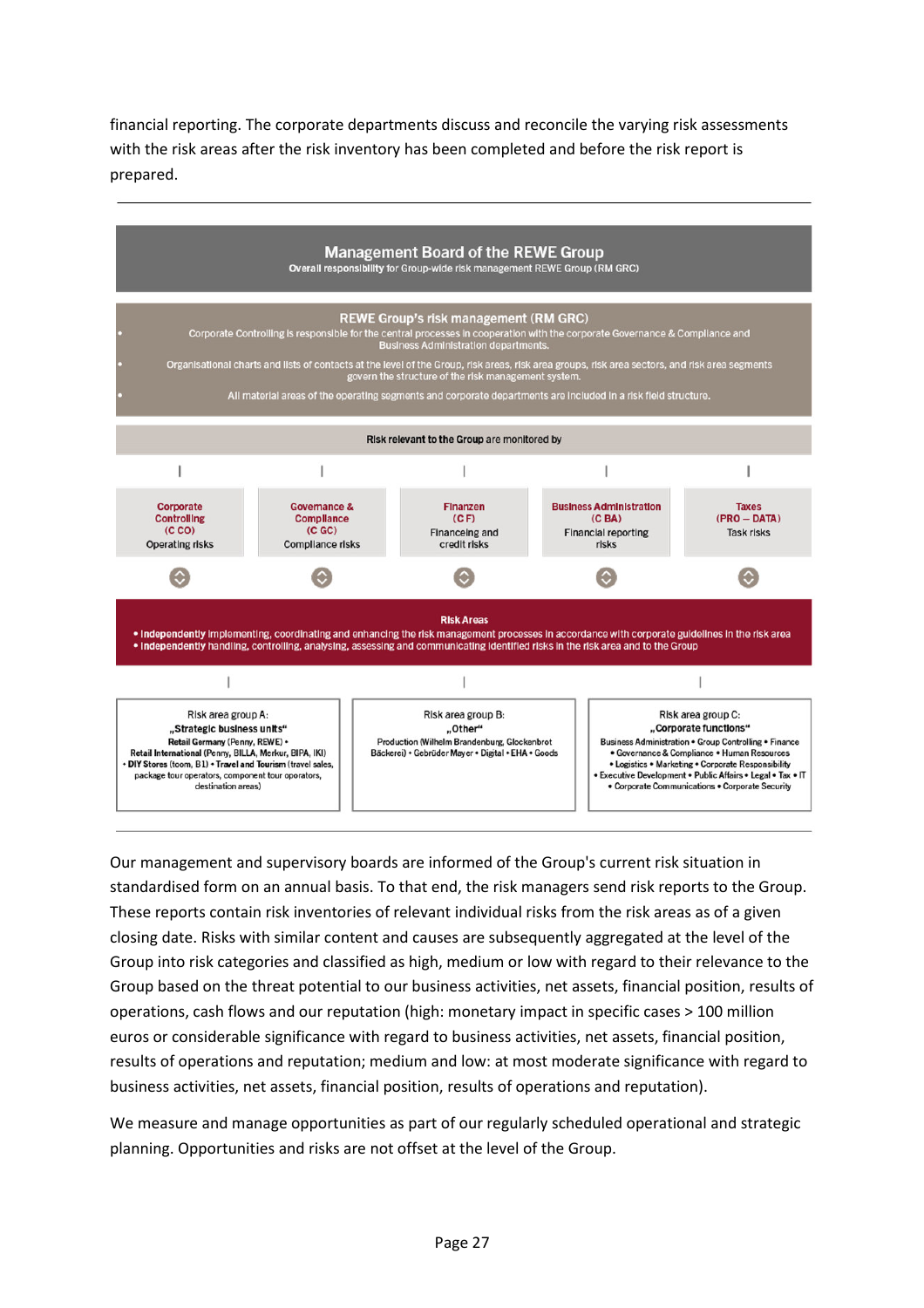In addition, binding provisions were made under which newly identified, significant risks or existing risks with material effects, changes in their development and high probability of occurrence in the risk areas must be reported in a timely manner and directly to our management bodies.

As independent bodies, external auditors and the Auditing department assess the quality and functionality of our risk management system at regular intervals. Nevertheless, we cannot guarantee with complete certainty that all relevant risks are recognised early and the controls and processes function in the desired scope. Human error can never be ruled out completely.



### **Presentation of Risks**

The risk assessment is made based on given or realistically assumable circumstances. Changes in the risk environment, the initiation of actions and changes to planning approaches result in changes to the risk portfolio. Therefore, the real estate risk type is no longer included in the top risks. The price trend and competitor risk types were combined due to the overlaps between them, as well as the risk types of assets and rental agreements under valuation risks.

#### **a) Top Risks**

#### **Valuation Risks**

Unexpected budget or forecast deviations as well as changes in general economic conditions may result in having to remeasure assets such as real estate, goodwill and rights of use. This can materially impact the earnings development of the Group. Changes in input factors can result in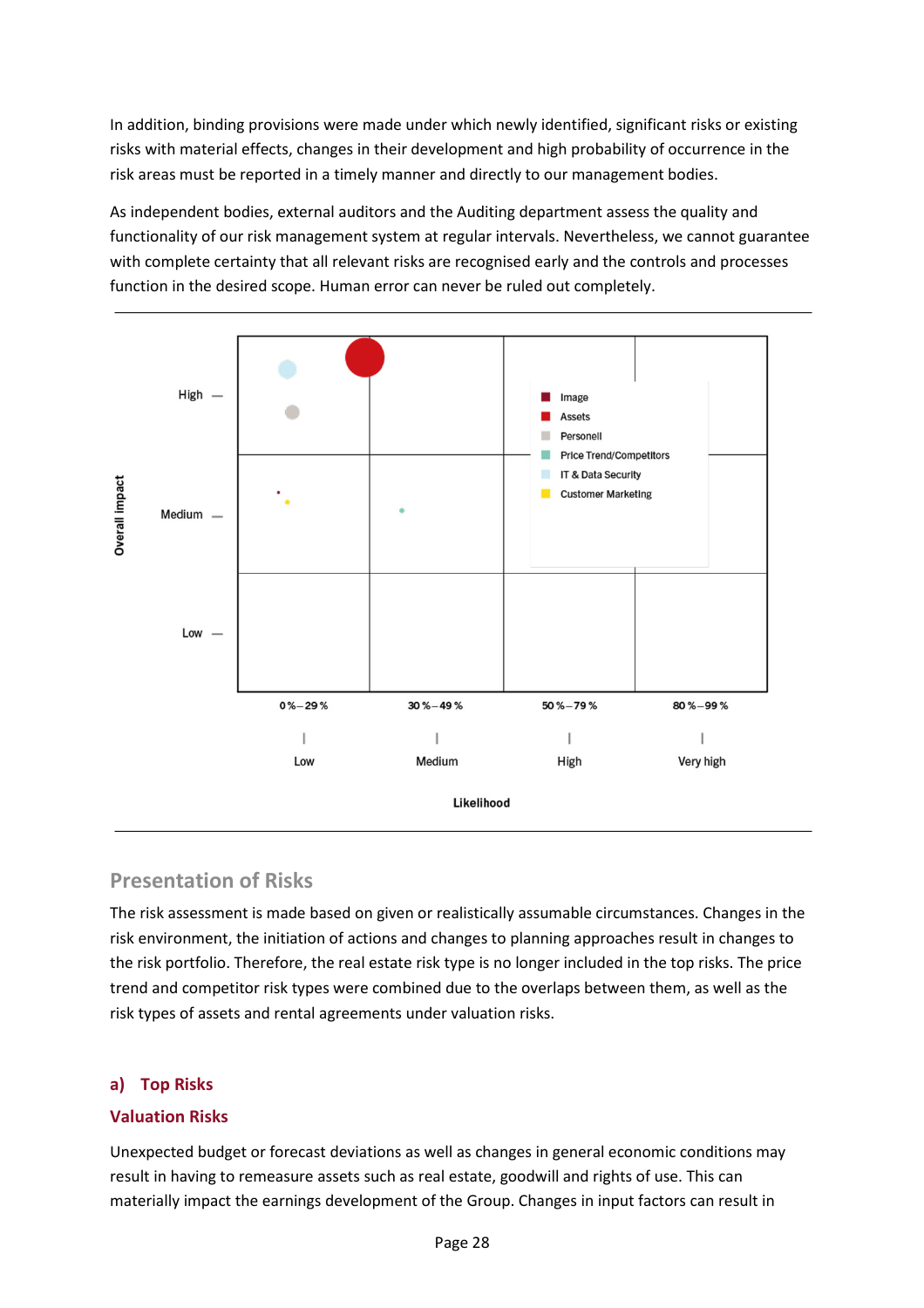either charges to earnings through impairment write-downs or else to increases in earnings through reversals of impairment losses. Regular reviews of the recoverability of assets, the examination and plausibility check of the mid-term plan as well as monitoring of the current development of earnings and values give us a current picture of our valuation portfolio and future valuation risks at all times. Necessary strategic measures for reducing the impairment risk can be taken in a timely manner.

#### **IT and Data Security**

Due to the high dependence of trading and tourism processes on IT systems, including of stored data, the security of these systems represents an important foundation for the Company's success. Risk gaps will be closed by a high level of expenditures and investments in the security and performance capability of systems as well as ongoing monitoring of key processes. Furthermore, we use information events, training courses and work instructions to regularly inform our employees about material changes relating to data security.

Data security is ensured by the introduction of new, state-of-the art technologies, thus reducing possible abuse to a minimum. Documenting processes, setting rules and instructions as well as contractual safeguards form the basis for securing the Company's IT processes and systems.

A residual risk cannot be excluded entirely despite the necessary security measures.

#### **Personnel Risks**

Due to the dominance of personnel expenses in the retail business, personnel risks are also a primary focus of risk reporting. The development of pay scales and non-wage labour costs as well as the increased availability of labour are therefore of major importance. In particular, developments on the labour market are currently showing that risks are intensifying.

Third-party services and work agreements also continue to be a source of potential risk. We attempt to mitigate any risks associated with engaging third-party services by raising the awareness of our executives and employees through training courses, information events and recommended courses of action.

An optimum recruiting process is essential to ensure that vacancies are filled quickly and with suitable candidates. Should cost developments be over those previously known or expected, this results in a greater burden on retail earnings and can therefore weigh down the long-term earnings development of the Group. Cost increases can be partially compensated for by continually reviewing our processes and optimising our procedures. This requires strict and consistent cost management.

#### **Price Trend Risks/Competitors**

An intensification of the competitive environment can negatively impact price trends and be contained by initiatives only with difficulty. Negative price developments slow sustainable growth in revenue and gross profit and lead to profit erosion.

The pressure on prices in the stores is increased by discounters adding brand-name products to their shelves and in the non-food sector by the continued fierce competition among online retailers. Since these articles are essentially high revenue items, long-term price reductions on these items have a significant impact on the development of gross profit.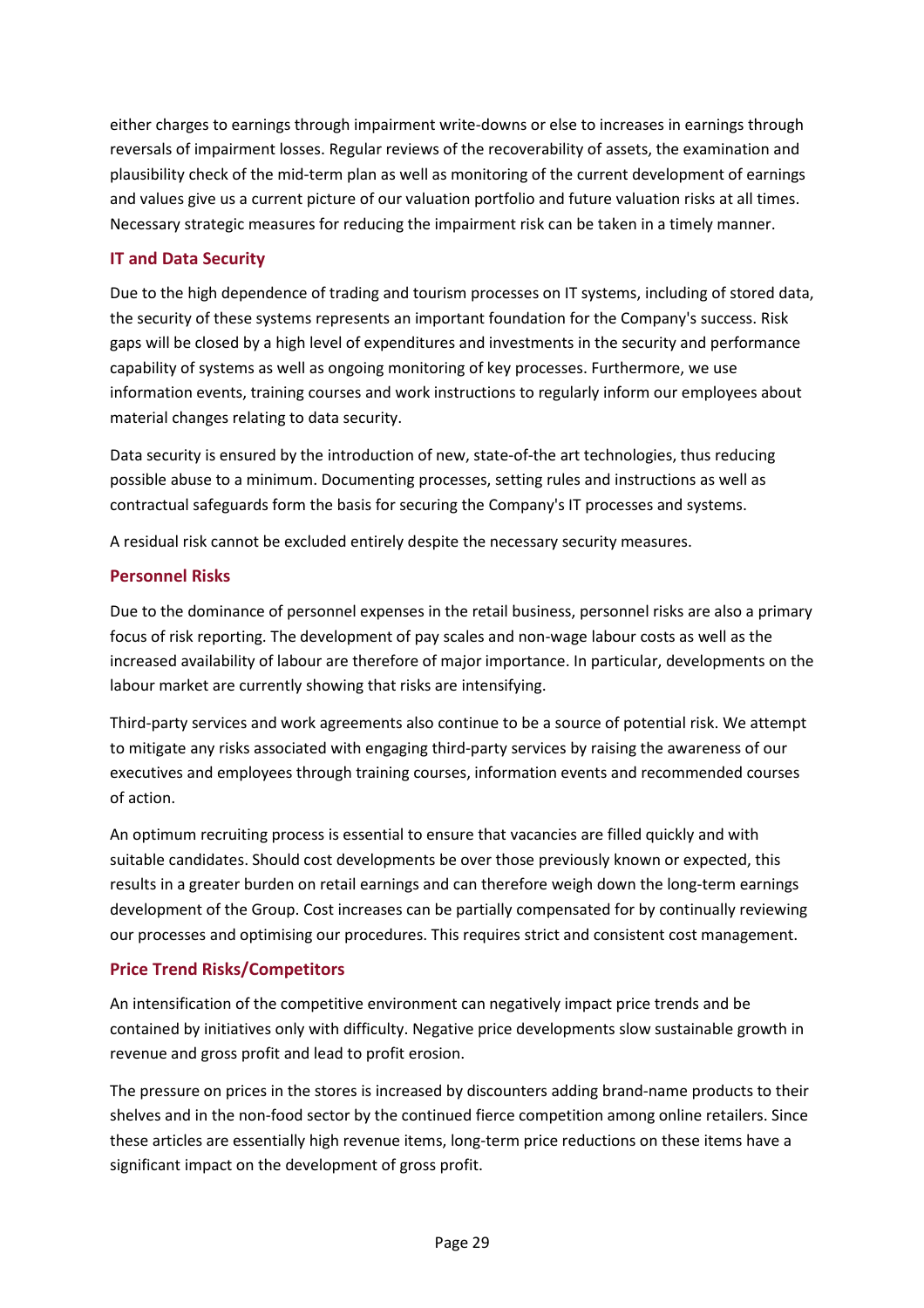We are able to react quickly to price adjustments and adapt to the new price situation by monitoring the competition and prices. Innovative products and brands as well as competitive cost structures assist us in containing or reducing erosions of gross margins.

It is important for a retail company to recognise market trends early and to develop characteristics distinguishing it from the competition using new store concepts. Changes in customers' lifestyles affect their purchasing behaviour and thus the market requirements. Therefore, it is important to recognise market trends and changes in behaviour early in order to offer the store concepts to customers that meet their needs. If trends or market changes are identified too late, especially in the saturated markets, this results in a long-term competitive disadvantage and thus in revenue and earnings declines.

The growing online business poses new challenges for both over-the-counter retailing and travel and tourism. The increasing activities in the Internet retail trade will lead to changes in the retail landscape. It is therefore particularly important to closely observe and actively follow this trend. For instance, the REWE Group has continued to strengthen its online activities, particularly in the German food retail sector. We plan to expand the segment further and take a leading role in online business in the German food retail sector.

Store concepts and ranges are continually refined, meaning that innovations must be identified and implemented at an early stage. We constantly observe our competitors and the markets so as not to miss trends or new developments. This enables us to identify and implement trends and changes at an early stage.

#### **Image**

Flawed communication with customers and stakeholders, especially on the topic of sustainability, can lead to image risks for the Company. Because REWE takes a leading position in the field of sustainability, correct and transparent communication, e.g. on issues relating to products and employees, plays an important role. Due to the high sustainability requirements and continual observation by stakeholders, flawed communication can have material adverse effects on customers and stakeholders.

Sustainability communications are therefore subject to a careful examination and are reviewed by the necessary specialist departments. Campaigns are centrally supported by market research. A clearing office has been established to review communications media and statements.

#### **Customer Marketing**

Customer marketing risks relate primarily to the dissemination and distribution of customer and product information. Disruptions in the information process or delayed or incorrect customer information materially affect revenue and earnings development. Spreading the tasks across multiple vendors and service providers serves to mitigate the risk of dependency and significant communication disruptions.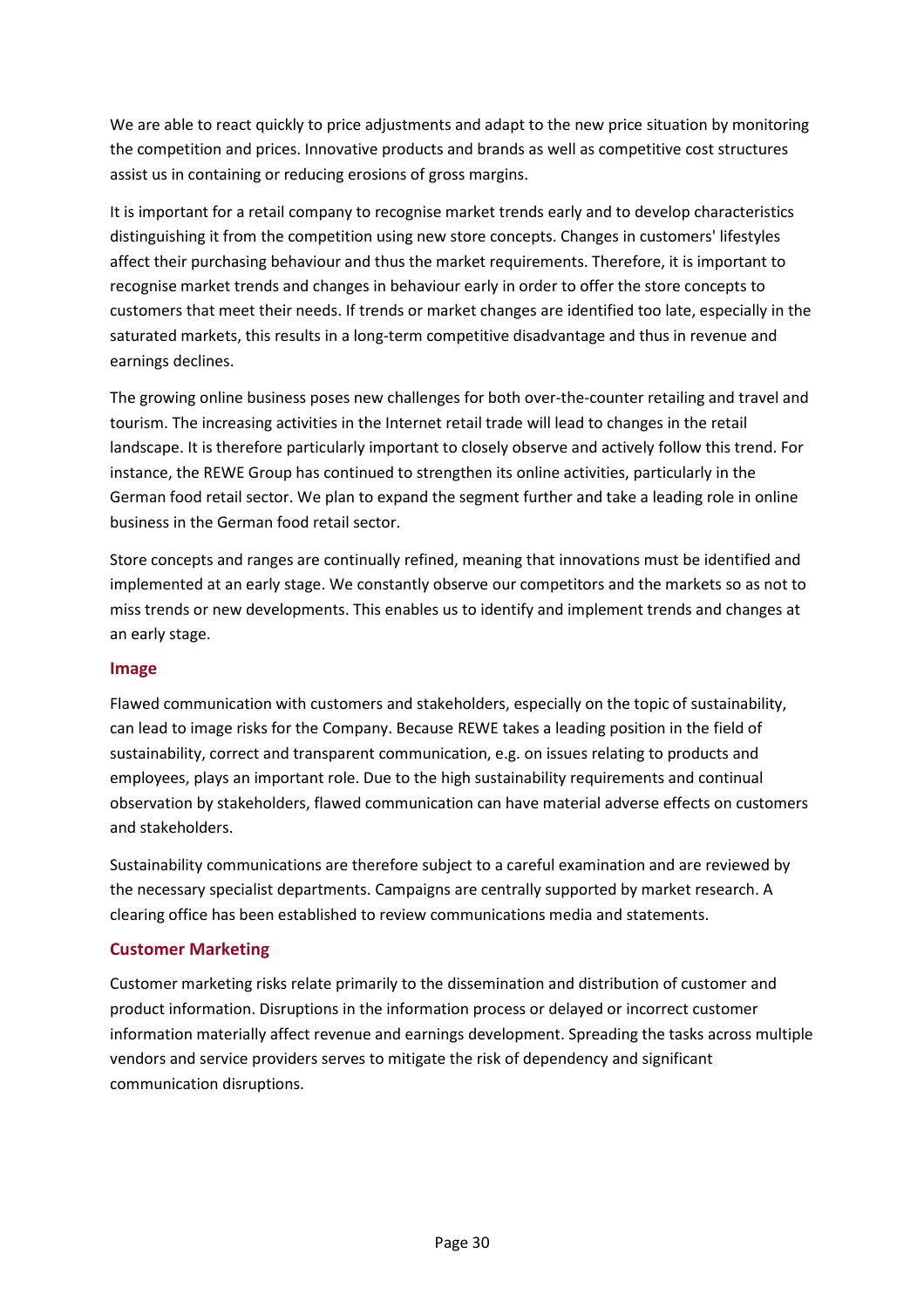#### **b) Other Risks**

#### **Financial Risks**

The Group is exposed to various financial risks by its business activities, in particular to liquidity risk, interest rate risk, foreign currency risk and commodity price risk (jet fuel). The liquidity, interest rate and foreign currency risks are managed systematically pursuant to the Group financial guidelines. Financial risks are identified, assessed and hedged in close co-operation with the operating units. A central Treasury Committee consults and decides on the risk policy and risk strategy. Treasury committees also exist at the level of the business segments. The permissible range of actions, responsibilities, financial reporting and control mechanisms for financial instruments are defined in detail in the corporate guidelines. These guidelines call in particular for a clear functional separation between trading and settlement activities.

Comprehensive management of financial risks focuses on the unpredictability of developments on the financial markets and aims to minimise the potential for negative impact on the financial position of the Group. Mitigating risk generally takes precedence over considerations of profitability.

Forward contracts, swaps and options are used to hedge interest rate, foreign exchange, and commodities price risks. These are recognised under other financial assets or other financial liabilities.

Loans, fixed-term deposits and overnight money are used as financial instruments.

The aim of liquidity management is to ensure that, through REWE International Finance B.V., Venlo, Netherlands (RIF), the consolidated companies always have access to sufficient liquidity on the basis of adequate undrawn lines of credit so that no liquidity risk exists should unexpected events have a negative financial impact on liquidity.

The budgeted demand for jet fuel is secured in coordination with the responsible managers within DER Touristik using derivative financial instruments with terms up to 18 months.

#### **Legal Risks**

As an international company, the REWE Group is confronted with changes in the legal framework of its business activities, some of which could significantly impact on the Group's business. A team of legal experts observes such changes continually and coordinates the Group's key legal steps.

A Compliance Management System (CMS) was implemented in the REWE Group in 2010 to ensure adherence with statutory and internal Company directives. Since then, the CMS has been continuously enhanced and includes in particular preventive measures to avoid compliance risks, with a focus on antitrust and corruption risks. The decentrally-structured compliance organisation has a direct link to the chairman of the Management Board.

The compliance programme was further expanded in 2019 as well. The design of the REWE Group Compliance Management System in accordance with IDW Audit Standard AuS 980 was confirmed in 2017 by the external auditing firm KPMG, who issued an unqualified opinion, and was established throughout the Group. As part of the "appropriateness of the CMS" audit, compliance-relevant processes continue to be optimised and adapted with respect to their content and systems, and new processes are established and gradually implemented in the Group. Efforts to expand the training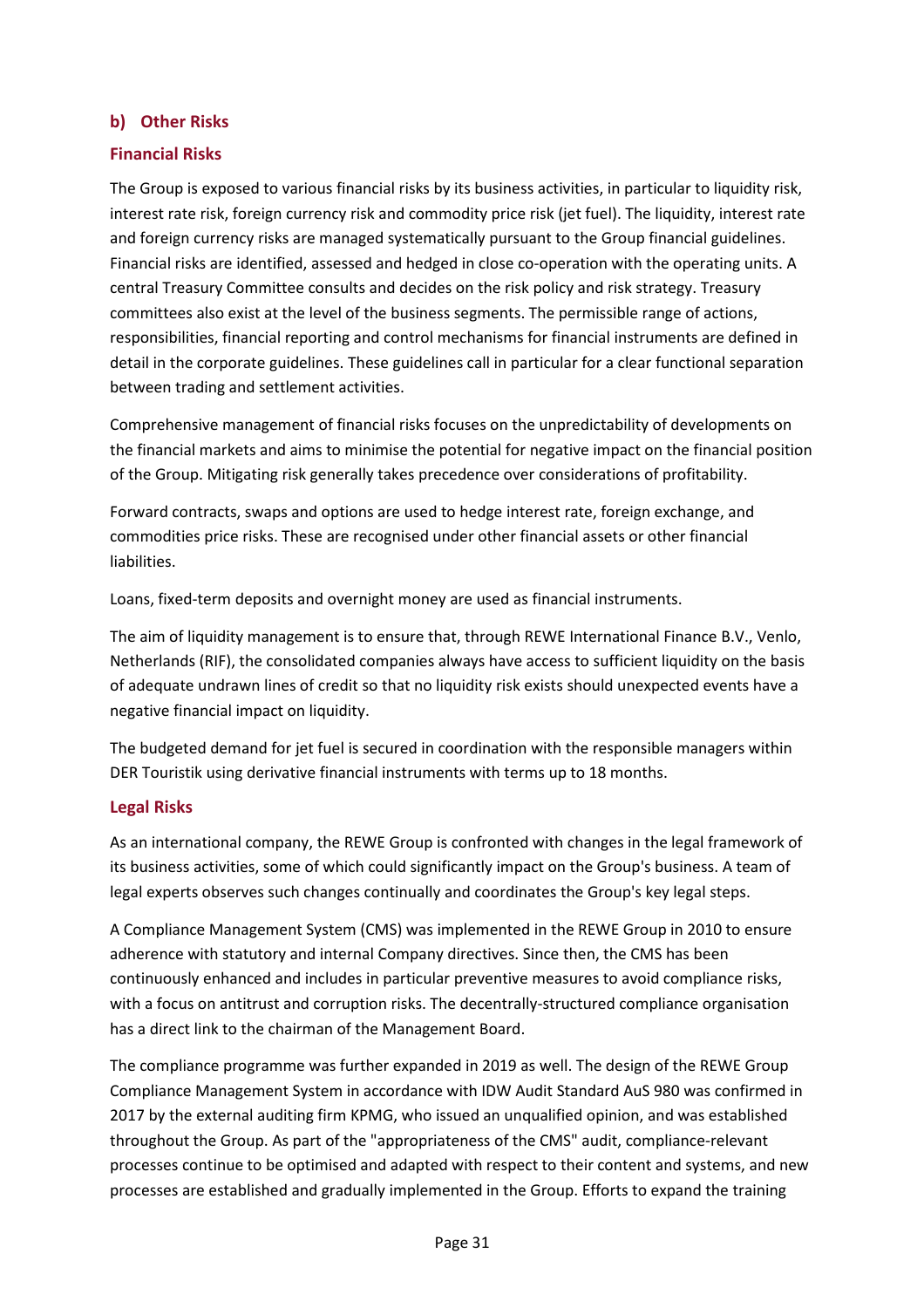concept began in 2018 and were largely completed in 2019 with the aim of holistic implementation across the REWE Group from 2020 onwards. In addition, numerous on-site training sessions and workshops were again conducted in which employees were also taught subject-specific behaviour conforming to compliance requirements. In 2019, in addition to the existing interactive online courses, in-person training sessions on anti-trust law were also carried out. Furthermore, work to establish new online training courses on "integrity and anti-corruption" was completed in 2019, and these will be rolled out throughout the Group from 2020 onwards. Executives and employees also took advantage of the individual compliance consultations offered. After the completion of the project to reorganise the Group's policies and guidelines management system in 2017, which has been the responsibility of the corporate Governance & Compliance department since 2016, Grouprelevant guidelines continued to be transferred to the new system and into the dedicated nationally and internationally applicable "house of rules" (HORUS) IT system in 2019, accompanied by regular communication measures. A standardised process was implemented. The revision and update of the REWE Group code of conduct was completed in 2019. It was rolled out across the Group at the beginning of 2020 and was accompanied by a comprehensive communications campaign. In addition, in 2019 the Management Board entrusted the corporate Compliance Department with a Group-wide project to conduct a risk assessment on the topic of "sanctions and embargoes".

REWE's internal employee platforms continue to provide employees with the latest key compliance information in a format that is easy to understand. The REWE Group's compliance reporting system is also available on the intranet and all relevant contact data for whistleblower notifications is published there. Material information about the CMS as well as the REWE Group's code of conduct are also available on the REWE Group's website.

In its decision dated 2 February 2017, the European Commission initiated formal proceedings against the largest European tour operators – including Group companies – due to suspected source market restrictions. The outcome of these investigations is difficult to assess at the present time.

#### **Tax Risks**

Tax risks result primarily from ongoing and upcoming tax audits. These risks and possible legal risks are always taken into account by recognising provisions or allowances for claims in the statement of financial position. Tax risks are minimised by engaging qualified tax experts to closely monitor and collect information on the operating areas, by involving such experts in change projects and contractual matters and by the internal control system.

#### **Socio-political Risks**

As an international corporate group, the REWE Group is dependent on the political and economic situation in the countries in which it operates. The general conditions in the individual countries can change rapidly. Changes or instability in the political leadership, strikes, civil unrest, attacks, embargos or changes in regulations, laws or levies can lead to risks.

We are following very closely the current tense situation in Europe, the intensive discussions on immigration and asylum policies and the varying opinions of the individual member states regarding European policies, in particular also the consequences of the United Kingdom withdrawing from the EU (Brexit). We are also closely observing developments in the conflict between the United States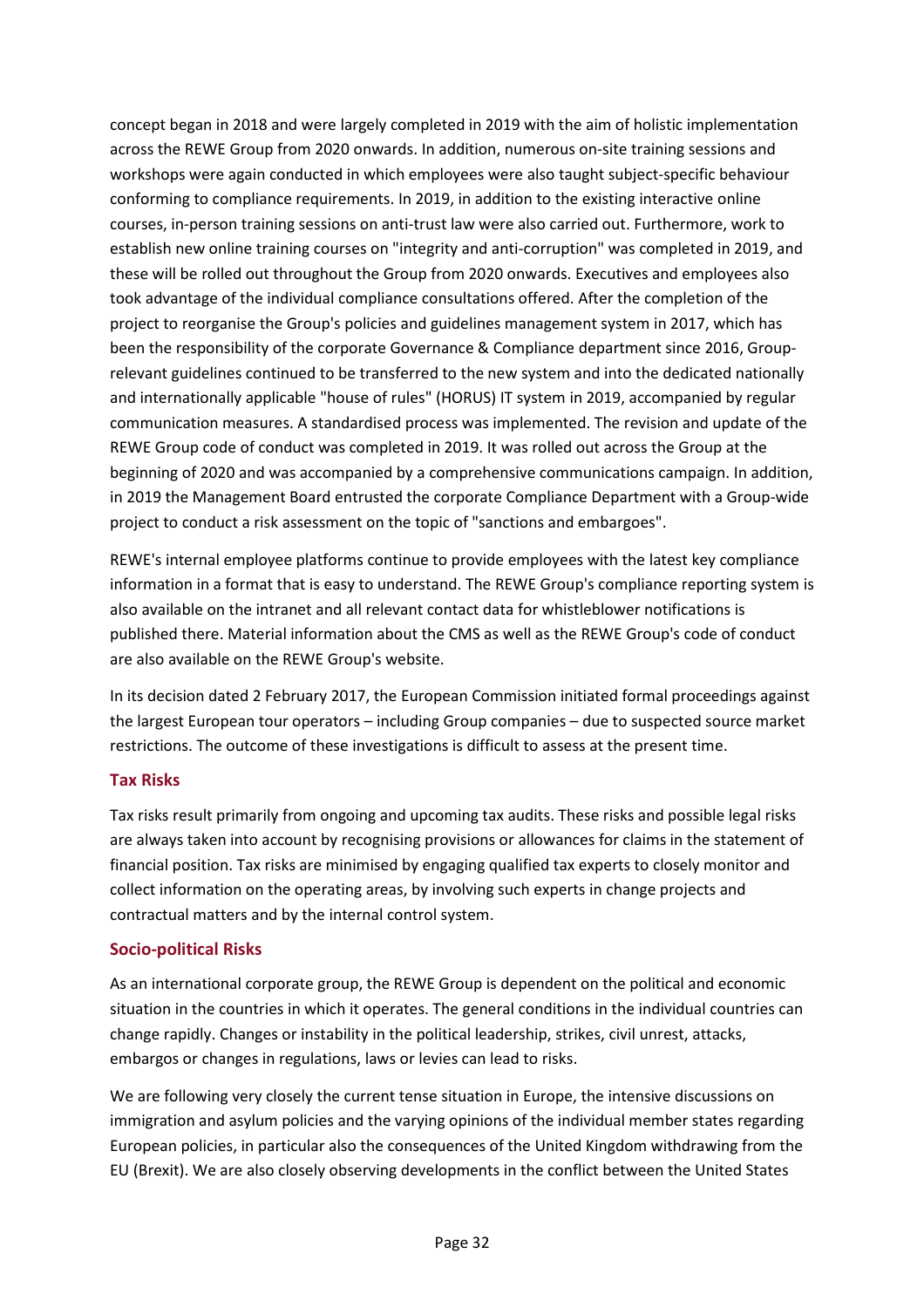and Iran and the political and economic development in Europe, as well as the impact of the coronavirus on the global economy.

We continuously monitor the development of socio-political risks in the countries relevant to us. In particular, we are closely monitoring current political developments in the Arabic world as well as the resulting uncertainty for our markets in these destinations as well as for the European economy.

We closely analyse risks or opportunities that arise from the social and political situation and initiate measures if necessary.

A particular focus is the impact of the coronavirus crisis on the Company and the economic development of the Group. Given that the situation is extremely fluid and there is no certainty as to whether the measures put in place by individual countries will be effective, it is not currently possible to estimate the impact it will have on the development of our business. The duration and intensity of the crisis will have a material effect on development.

At present, the primary task of the REWE Group is to supply the population with food and the ability to maintain supply chains is a particular risk in this context. We cannot judge whether enough employees will be available going forward to maintain operations at the stores and warehouses.

The travel and tourism industry has been brought to a complete standstill. Existing reservations are being cancelled, new trips are not being booked, and payment obligations must be met. Development in the Travel and Tourism business segment in particular is contingent on the duration of the crisis.

The lack of new travel reservations and the cancellations due to the coronavirus crisis will significantly reduce the Travel and Tourism business segment's contribution to the liquidity position of the REWE Group in financial year 2020. Appropriate countermeasures are being put in place in the operating business within the Travel and Tourism business segment in order to react to the change in demand and reduce the likely effects on revenue and earnings development.

Even if key destinations are closed for a longer period, the REWE Group's liquidity reserves are sufficient to meet all obligations as they fall due.

In the DIY Stores business segment, the coronavirus crisis has led to temporary store closures. Keeping the requisite measures such as store closures or restrictions on customers in place for longer will adversely affect revenue and earnings.

In addition to the crisis management teams within the units, a Group-wide crisis management team has been set up to better monitor activities and risks. This will meet on a regular basis and assess the situation as it develops.

# **Presentation of Opportunities**

#### **Markets and Customers**

The REWE Group is represented in the Western and Eastern Europe countries with successful brands and distribution strategies. The REWE Group can utilise its opportunities on the market by developing new business models and by further developing innovative sales concepts and consistently aligning its actions to the customers' needs.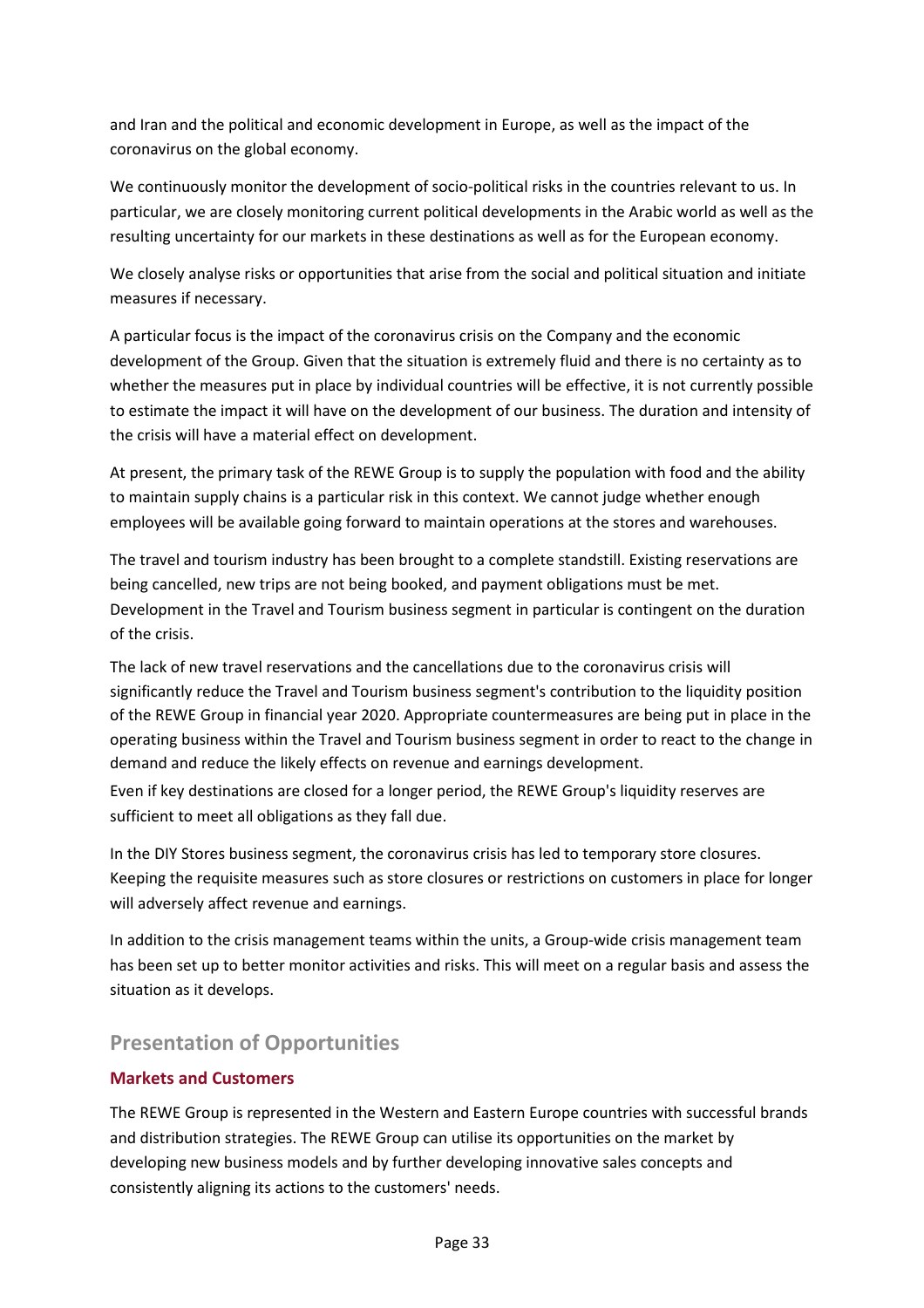As such, the customer is the focal point of the Group's actions. By expanding the product lines of regional and sustainable products, the REWE Group is taking a leading role in the food retail sector, which is distinguishing it significantly from the competition.

In international business, the REWE Group signifies strong retail brands such as BILLA, MERKUR, BIPA, PENNY and IKI that have a high degree of name recognition. Our strength is an innovative product line which is tailored to specific countries and is continually improved and expanded. Improvements in quality and freshness lead to a positive customer perception and strengthen our competitive position.

We are in a position to improve our market share through investments in a modern and extensive branch network and by focusing on strong brands and sales concepts.

The intensified expansion of our tourism business could enable us to solidify and expand our position in the European market. Extending the value chain and expanding into additional source markets create further added value and increase the potential of harnessing market opportunities.

We want to continue to exploit the opportunities to profit from the growth of online sales and online business by further expanding our online activities. At the same time, we can further expand our market position by sensibly linking our strong brick-and-mortar retail activities and travel service activities.

By integrating new business models, we can take advantage of the opportunities to generate further constant growth and leverage synergies.

#### **Prices**

The prevailing strong competition in the food retail sector, the continuing price wars and the increasing share of brand articles being sold in the discount sector are sharply reducing margins in the food retail sector. Should the price wars and competitive pressure abate or ease, this could lead to increasing revenue and margins and therefore positive growth of gross margins.

The success of our retail companies is dependent to a considerable extent on the purchase prices. In the past we formed a purchasing company in Brussels with E.Leclerc in order to meet the growing challenges of the competition in retailing and the increasing internationalisation of the food retail sector.

We are also part of the COOPERNIC strategic alliance with other European retail companies. We can counter the risk of purchasing price volatility and leverage international purchasing potentials through joint purchasing and by negotiating terms and conditions.

#### **Costs**

Continuous optimisations of processes and costs lead to improvements in productivity which positively impacts costs, and in turn, earnings.

# **Management's Overall Assessment of the Risk Situation**

Due to our activity in the retail and tourism sectors, we are particularly dependent on demand for consumer goods and the competitive situation. Recent years have shown that economic development in the countries of Western, Southern and Eastern Europe sharply impacts purchasing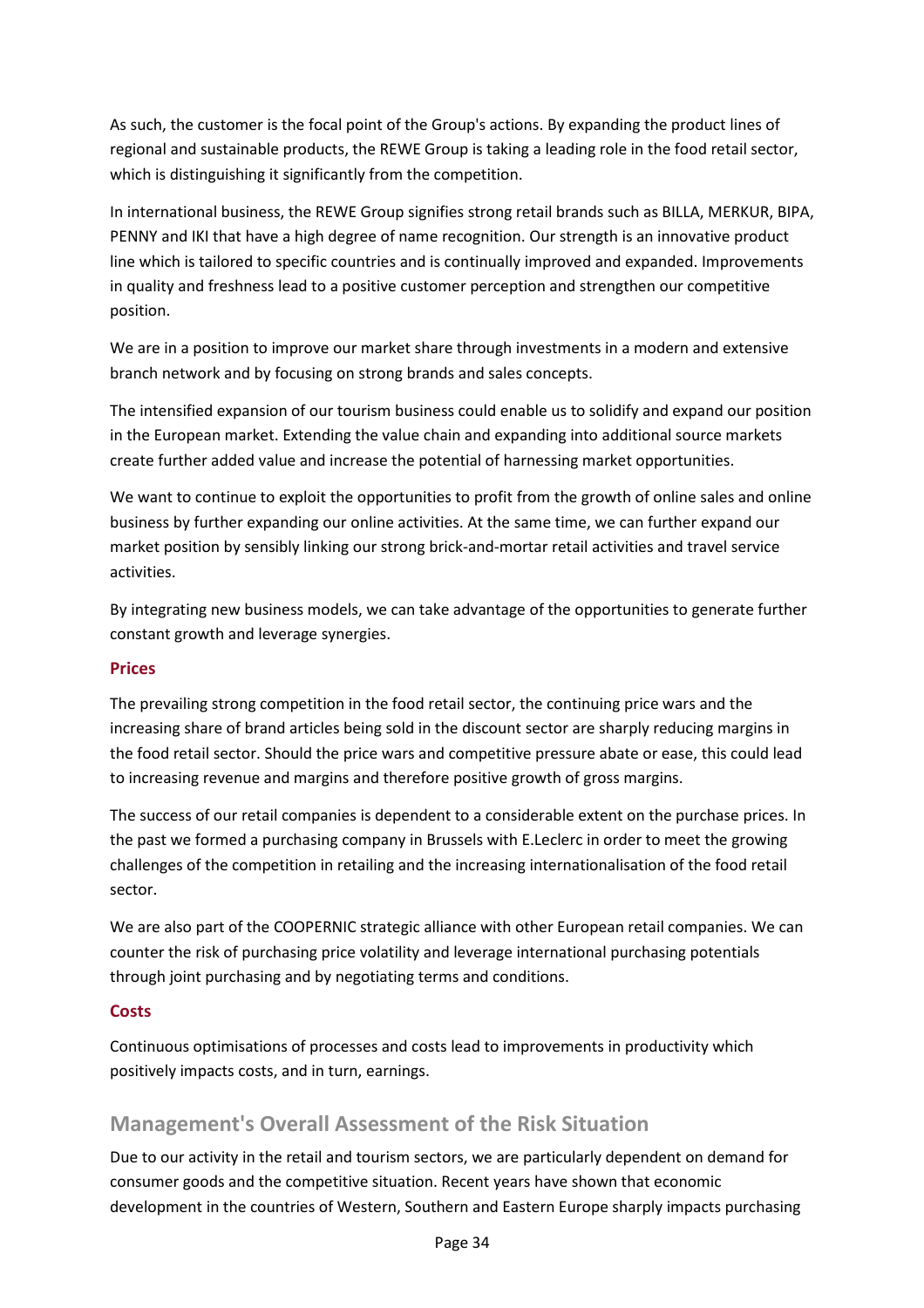power and therefore demand. Even if the food retail sector is not as strongly affected by the economic crisis as other retail sectors, a degradation of general conditions still has a negative influence on the Company's success.

A substantial degradation of general economic conditions and an intensification of the political and economic situation in the leading nations in the Americas, Asia and Europe will greatly increase potential risks. Developments within the European Union and the discussions surrounding its future, in particular the developments in connection with the United Kingdom's withdrawal from the EU, may also lead to higher potential risks. In the Travel and Tourism business segment, the booking behaviour of customers is significantly influenced by general economic conditions and external factors. Political events, natural disasters, epidemics or terrorist attacks influence the demand for travel in certain destination areas.

The current economic uncertainty caused by the coronavirus crisis has a material impact on the REWE Group's revenue and EBITA development. From today's perspective it is difficult to present the overall development for the Group. It is clear that the tourism and DIY stores sectors will have to take a material hit to earnings as a result of the restrictions and constraints. Assessing the risk situation is very difficult since any estimate is dependent on the duration and intensity of the crisis. The food retail sector is currently recording revenue and earnings growth as a result of the current situation. It is nevertheless impossible to predict which revenues and gross margins will have a permanent effect on the year as a whole and whether cost trends can be maintained in the existing structure.

Overall, however, there are currently no identifiable risks whose materialisation could threaten the continued existence of the Group.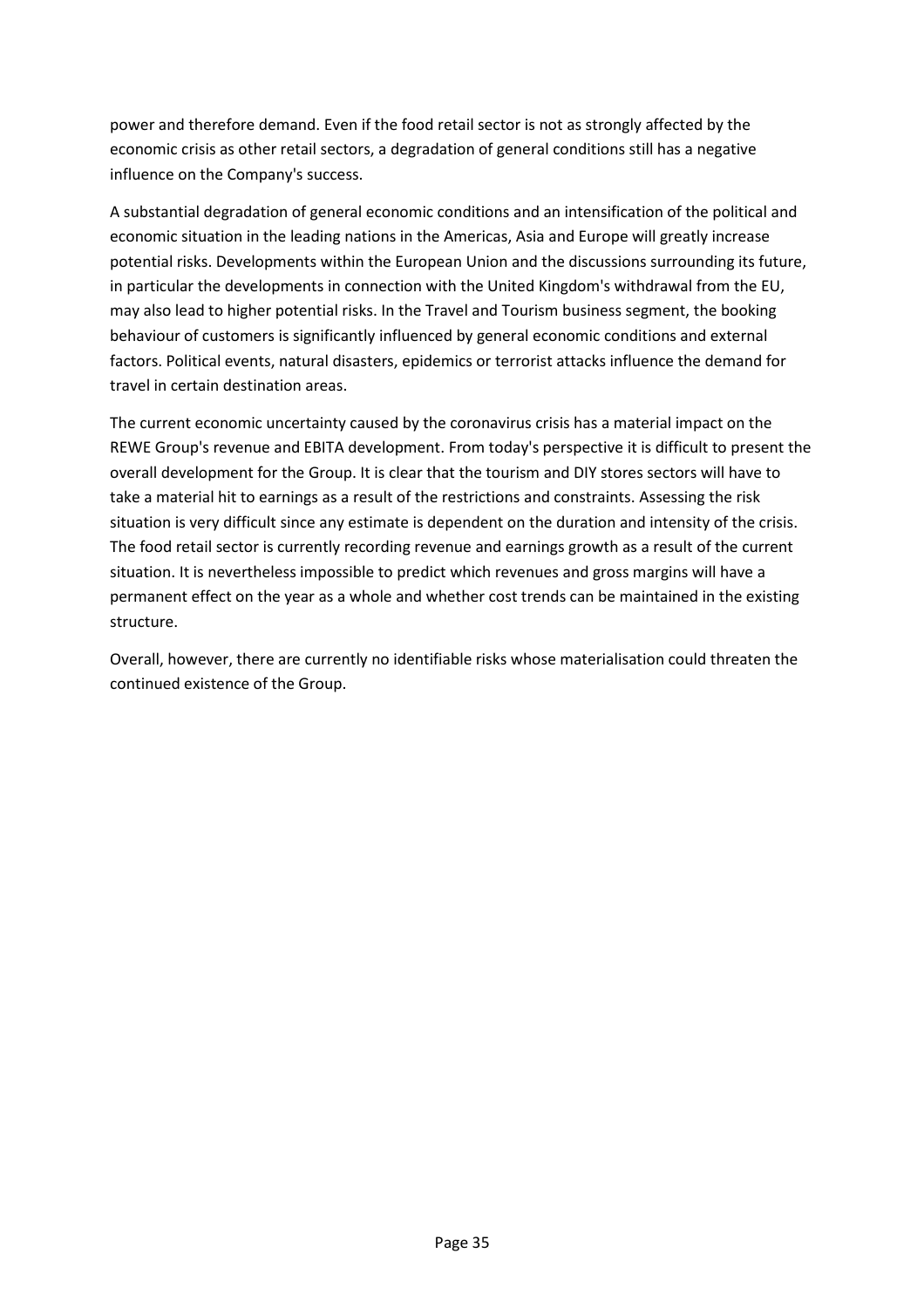# **Report on Expected Developments**

# **1. FUTURE MACRO-ECONOMIC DEVELOPMENT**

The report on expected developments considers the relevant facts and events known as at the date the report was prepared, which could influence future business development. It is too early to predict the spread of the coronavirus and its impact on the global economy. As yet there are no forecasts by leading economic research institutions that predict future macro-economic development at national level. For this reason, the table below presents data from the International Monetary Fund (IMF) and the joint forecast, with the express disclaimer that the forecasts do not factor in the effects of the coronavirus pandemic. In order nonetheless to cite the impact of the coronavirus in the report on expected developments, reference is made to other sources of a country-specific nature that are based on different data to that used by the joint forecast or the IMF.

The economic uncertainty will be considerable in 2020, with the coronavirus outbreak having a substantial impact on a global economy that is already weakened by international trade disputes and political tensions. Even in the best-case scenario where the virus only spreads beyond China on a limited basis, which has not proven to be the case, the OECD assumed that global economic growth would likely contract sharply in the first half of the year due to disrupted supply chains, a decline in tourism and a deteriorating climate for business. Accordingly, in this case global economic growth would be expected to slow to 2.4 per cent in 2020 from an already weak 2.9 per cent in 2019. In the case of a wider outbreak throughout the Asia-Pacific region and the industrialised economies, which is now the reality, the OECD assumes that global growth could drop to 1.5 per cent. The measures taken to contain the virus and the loss of confidence would have such an impact on production and consumption that several economies could slide into recession, including Japan and the euro zone. The situation is changing rapidly and forecasts have to be adjusted on a regular basis. Even at this stage the impact has been substantial, such as the production stoppage in the automotive industry, borders closed, global travel warnings issued and restrictions placed on public life. Europe has since become another epicentre of the coronavirus crisis. Added to that is its global spread, with further centres in the United States and South America.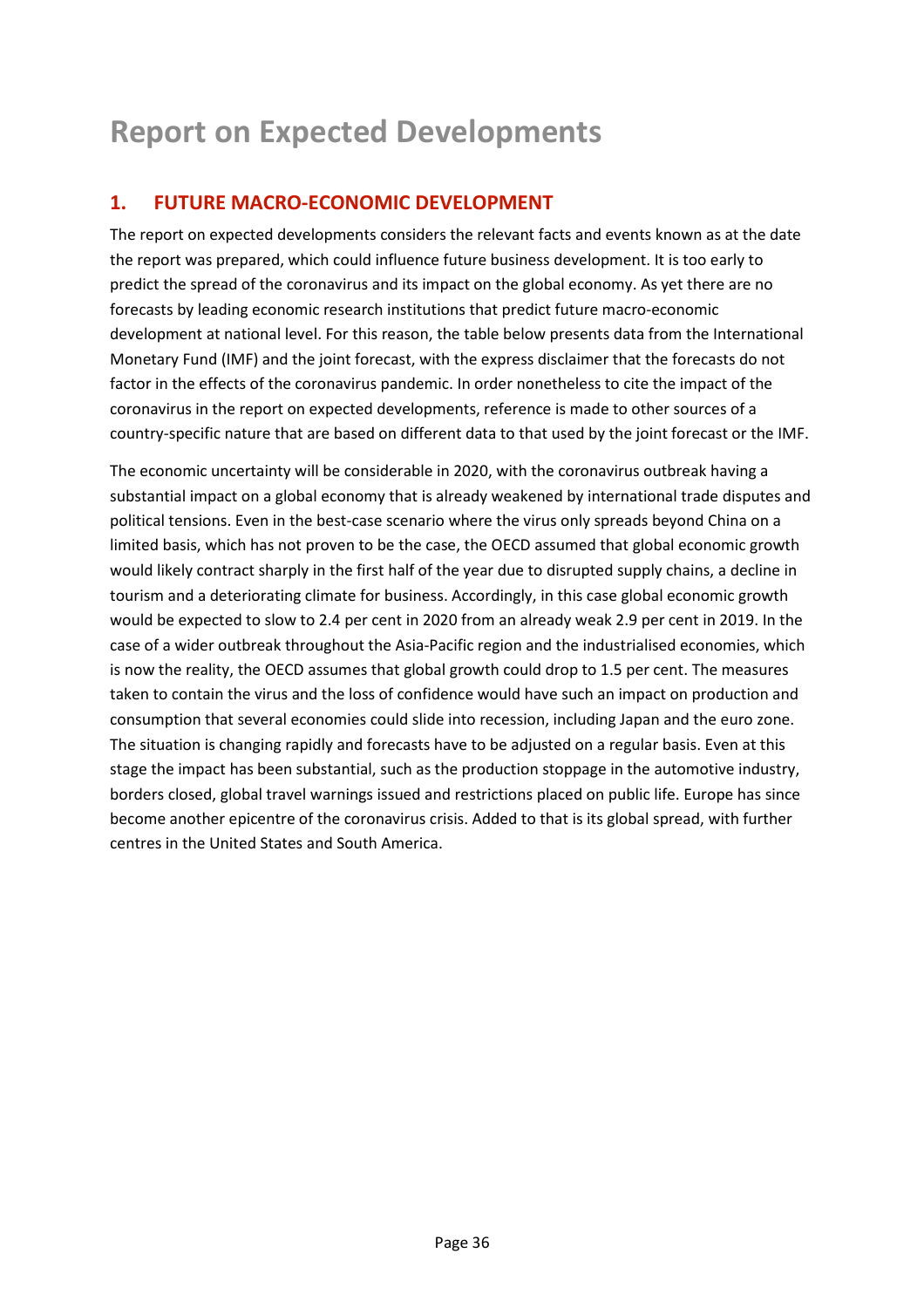| in $\%^1$             | <b>GDP</b> |         | Inflation |       | Unemployment       |       |  |
|-----------------------|------------|---------|-----------|-------|--------------------|-------|--|
|                       | 2019p      | 2020p   | 2019p     | 2020p | 2019p              | 2020p |  |
| Germany               | 0.5        | $1.1\,$ | 1.4       | 1.4   | 3.1                | 3.1   |  |
| Austria               | $1.6\,$    | 1.7     | $1.6\,$   | 1.6   | 4.6                | 4.6   |  |
| <b>Czech Republic</b> | 2.5        | 2.6     | 2.4       | 2.2   | $2.1$              | $2.0$ |  |
| Italy                 | 0.2        | 0.5     | 0.8       | 1.0   | 10.0               | 9.8   |  |
| Hungary               | 4.6        | 3.3     | 3.4       | 3.4   | 3.4                | 3.4   |  |
| Romania               | 4.0        | 3.5     | 4.0       | 3.5   | 3.9                | 4.0   |  |
| Slovakia              | 2.6        | 2.7     | 2.5       | 2.4   | 5.3                | 4.9   |  |
| Russia                | 1.1        | 1.9     | 4.7       | 3.5   | 4.6                | 4.8   |  |
| Lithuania             | 3.4        | 2.7     | 2.4       | 2.4   | $\boldsymbol{6.1}$ | 6.1   |  |
| <b>Bulgaria</b>       | 3.7        | 3.2     | 2.7       | 2.7   | 4.6                | 4.4   |  |
| Switzerland           | 0.8        | 1.3     | 0.6       | 0.6   | 2.8                | 2.8   |  |
| <b>United Kingdom</b> | 1.3        | 1.4     | 2.0       | 1.9   | 3.9                | 3.8   |  |
| Sweden                | 0.9        | $1.5\,$ | $1.8\,$   | 1.7   | $6.7\,$            | 6.9   |  |
| Norway                | 1.9        | 2.4     | 2.3       | 1.9   | 3.6                | 3.5   |  |
| France                | 1.3        | 1.3     | 1.3       | $1.2$ | 8.5                | 8.3   |  |
| <b>Denmark</b>        | $1.7$      | 1.9     | 0.7       | 1.0   | 4.9                | 4.8   |  |
| Ukraine               | 3.0        | 3.0     | 8.7       | 5.9   | 8.7                | 8.2   |  |
| Croatia               | 3.0        | 2.7     | $1.0\,$   | 1.2   | $7.0$              | 6.9   |  |

**Forecast economic data for REWE Group countries based on data prior to the coronavirus crisis** 

Sources: International Monetary Fund, World Economic Outlook Database October 2019, Update January 2020; Joint forecast (Autumn 2019) p=projected; <sup>1</sup> year-on-year GDP change in per cent

While the IMF in its January 2020 World Economic Outlook (WEO) had still expected **Germany** to experience robust economic growth at a measured pace (1.1 per cent), the Kiel Institute for the World Economy (IfW Kiel) sees two options for Germany's export-heavy economy as the coronavirus pandemic progresses: The first assumes a lockdown lasting until the end of April, with the dampening effect gradually easing from the end of May. In this scenario, IfW Kiel expects GDP to contract by 4.5 per cent. The second scenario is based on a lockdown lasting until the end of July with a gradual recovery from the end of August. In this case, IfW Kiel anticipates that GDP will contract by 8.7 per cent. The protective measures put in place in response to the coronavirus, such as closures in the retail sector or production stoppages in Germany's key automotive industry, and a dwindling order intake for small businesses and the self-employed, which is expected to trigger a wave of bankruptcies, will have massive repercussions for economic development. The German government has taken a range of steps to lessen the impact of the crisis (hardship funds, simplified loan procedures for businesses, short-time working allowance).

Before the coronavirus outbreak, the IMF had forecast that **Austria** would record a slight year-onyear increase in economic growth in 2020. Taking into account the impact of the coronavirus crisis in Austria, the UniCredit Bank Austria Business Indicator slashed its growth forecast from 1.0 per cent to -0.6 per cent. A technical recession is expected in the first half of the year. The extent of the economic recovery in the second half of the year will depend on the duration of the crisis and the measures taken in response. It is expected that short-time working and liquidity measures will keep the impact on the labour market in check, with the anticipated unemployment rate standing at 7.3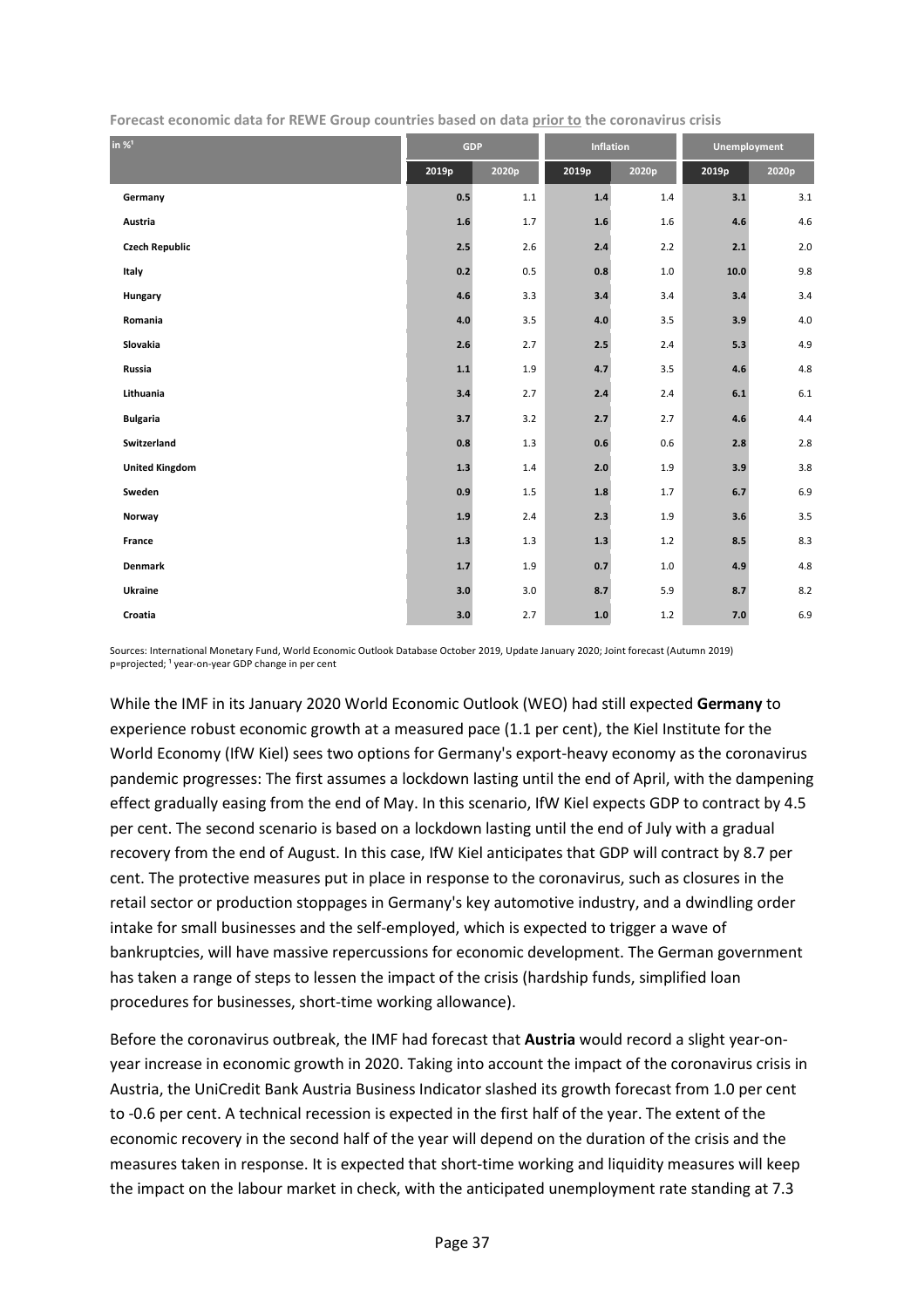per cent. The inflation rate is expected to fall in 2020, due on the one hand to consumer reticence caused by the restrictions imposed on public life, and on the other hand to the drop in oil prices.

Even before the onset of the coronavirus crisis, the IMF's forecast for economic growth in **Italy** in 2020 was already very weak, at 0.5 per cent. Italy is currently the worst-hit country in Europe: a high number of infections and deaths and an overburdened healthcare system have led to massive restrictions (e.g. stay-at-home orders). It is not currently possible to estimate the economic consequences, although it is expected that these will be far more severe in Italy than in other countries. The sectors hit particularly hard include tourism, the food service industry and tour operators. The Italian government has put various measures in place to reduce the impact on the economy.

In 2020, the coronavirus will put an end to the economic boom in the **Eastern European** countries in which the REWE Group is represented. The coronavirus is impacting the individual countries with varying degrees of severity. Those that are not currently hit as badly by the outbreak will feel the effects through supply chains, since Eastern Europe has close links to China or Italy. Those countries that are heavily dependent on the automotive industry are already feeling a massive impact, with production having been halted completely. In the Czech Republic, for example, the Skoda, TPCA and Hyundai plants have closed and suppliers have followed suit. Tourism has also come to the standstill. The benchmark interest rate has been cut in an effort to cushion the impact on the economy, and the Czech government is providing loans and payment guarantees to small and medium-sized businesses.

Before the coronavirus crisis, **Switzerland** had been expected to record growth in 2020 as compared to 2019. The outbreak of the coronavirus pandemic and the response to it present major challenges for the economy. The economic forecast published by the KOF Swiss Economic Institute presents three potential scenarios that all anticipate a recession in the first half of the year. Depending on the assumptions, the best-case scenario provides for GDP growth of 1.2 per cent in Switzerland, including sporting events (0.8 per cent excluding sporting events). Among other things, this scenario assumes that the majority of lost production can be compensated for in the third quarter and that the impact on the labour market will only be very slight. The negative scenario assumes that GDP will contract by 2.3 per cent, with factors such as rising household debt, sustained supply difficulties and increasing liquidity bottlenecks weighing heavily on the economy.

Before the coronavirus outbreak, economic development in the **United Kingdom** was dominated by the uncertainties surrounding Brexit. The IMF had assumed that the growth rate in 2020 would remain stable as against 2019. Although there was initially some delay before the coronavirus crisis reached the United Kingdom and its economy, the country is now facing a major challenge: The UK government failed to respond to the crisis by adopting measures at an early stage, and the health system is already overburdened. Material effects on economic development are to be expected here, too.

The responses to the coronavirus crisis in **Scandinavia** have been very mixed: While Denmark and Norway reacted by implementing measures, some sweeping, Sweden's response has been more restrained. In Denmark, it was mainly businesses with direct business links to China that were initially affected by the coronavirus crisis. Now, the hardest hit sectors are logistics, tourism and the experience industry. Both the Confederation of Danish Industry and the Danish Chamber of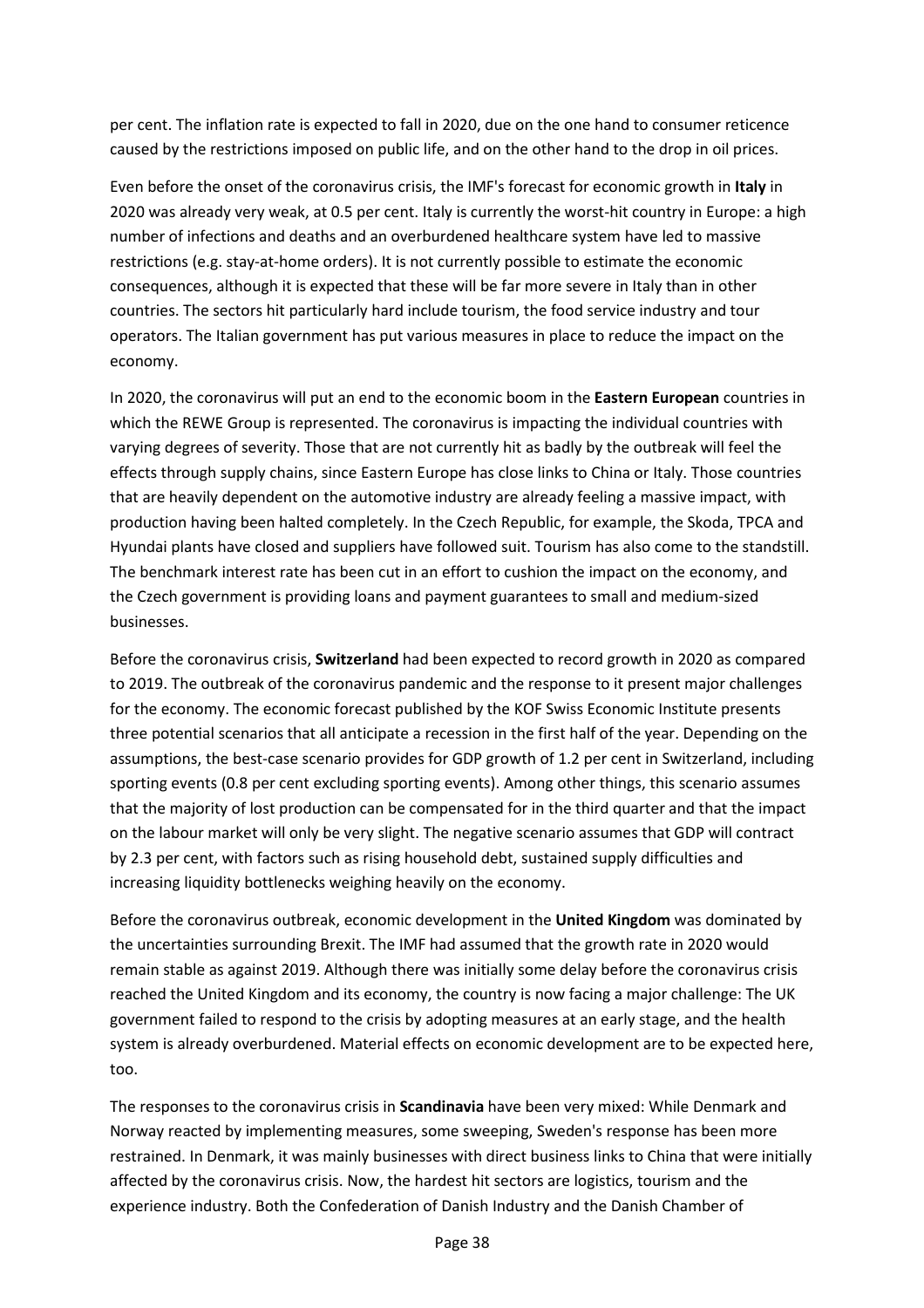Commerce expect economic growth of approximately 1.0 per cent in the best-case scenario. In Sweden, the government's expectation is that GDP will slow by 0.3 percentage points in the optimistic scenario and up to 0.8 percentage points in the pessimistic variant.

Before the outbreak of the coronavirus crisis, economic growth in **France** had been expected to remain level year on year at 1.3 per cent. France has also been hit hard by the coronavirus crisis: The rate at which the pandemic is spreading has accelerated sharply, and the containment measures implemented by the government are being intensified almost daily. The growth outlook for 2020 has worsened rapidly within a short period of time, and the French government currently assumes a decline of 1.0 per cent. Some sectors have been hit particularly hard by the restrictions on movement: event organisers, hotels, tour operators, restaurants and aviation. The current uncertainty is expected to prompt a reluctance to invest on the part of businesses and a drop in consumer spending. Businesses will also be hit by the disruption to international supply chains and employee absences. Large companies such as Michelin, PSA and Renault ordered the closure of production facilities in mid-March. The government has implemented a range of measures to support the economy, such as issuing payment guarantees for small and medium-sized businesses, simplifying short-time working and deferring social security and tax payments.

### **2. EXPECTED REVENUE AND EBITA DEVELOPMENT**

The current economic uncertainty caused by the coronavirus crisis will have a material impact on the REWE Combine's revenue and EBITA development. From today's perspective it is difficult to visualise the overall development for the Group. This depends primarily on the extent and duration of the pandemic. For example, legal measures and restrictions will become the hallmark of peoples' daily routine and influence all aspects of public life. The intensity and diversity of the measures taken in individual countries adds further uncertainty and, as a result, predicting how the crisis will unfold can only be a matter of guesswork. Consequently, in this situation the previous expectations as to revenue and EBITA growth will certainly be missed. For example, food retail initially recorded significant revenue growth due to stockpiling by members of the public and a reduction in takeaway sales. By contrast, reservations in the travel sector came to almost a complete standstill.

Based on the current situation, we assume that the food retail will record a slight increase in revenue in 2020. Since most of this is revenue from stockpiling, the healthy figures recorded in the first months will not fully impact revenue for the year as a whole.

The assessment of the expected internal EBITA development is subject to great uncertainty. We anticipate moderate year-on-year earnings growth in food retail. However, this estimate assumes that supply chains can be maintained. If this is not the case, the development will deviate from the assumptions.

We expect negative internal EBITA in Travel and Tourism. Since the travel industry has currently been brought to a standstill and it cannot be predicted how long this situation will last, it is not possible to make any more precise assertion here either.

In the DIY Stores business segment, the coronavirus crisis has led to temporary store closures. Keeping the requisite measures such as store closures or restrictions on customers in place for longer will adversely affect revenue and earnings.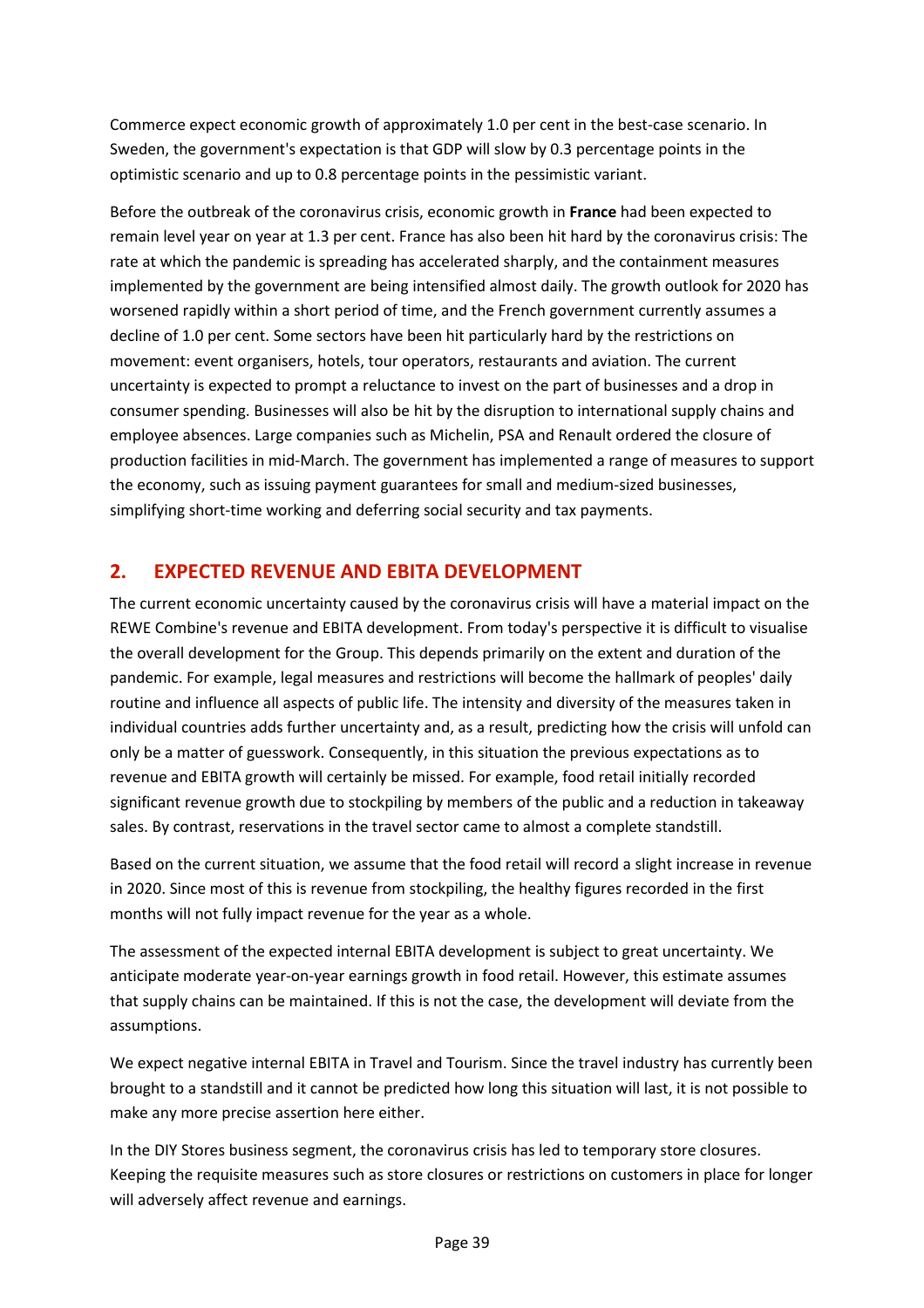#### **Retail Germany**

In the **REWE** division, the strengthening of the price-performance perception in the over-the-counter business and the further development of the online business will generally remain at the forefront in 2020. Investments in the existing store network and logistics will secure the Company's long-term future.

Due to the current situation, however, the focus is on continuing to supply the population with food. The requirements are firstly to secure the supply chain and secondly to guarantee in-store processes.

The revenue growth in the first months of 2020 is having a positive effect on earnings development. It is nevertheless impossible at present to predict which revenues and gross margins will have a permanent effect on the year as a whole and whether cost trends can be maintained in the existing structure.

We expect that internal EBITA in the **PENNY** division will decrease slightly in 2020. This is primarily due to the intensified competition in the discount sector.

Additional investments in the existing store network will continue to weigh on earnings.

The optimisation of the product range, efficient process and cost structures, and a rising number of stores will have a positive effect on earnings growth.

For PENNY, too, maintaining the supply of food to the population is a major challenge in the current situation. Revenue growth in the first quarter of 2020 is causing a positive earnings trend. Since a large portion of this is due to stockpiling, however, it is questionable whether this development will effect the figures for the year as a whole.

#### **Retail International**

We assume that revenue in the **Austria and CEE Full-Range Stores** divisions will increase slightly in 2020 as compared to 2019. The growth on existing space and the modernisation work – both completed and still in planning – would have led to further revenue and earnings growth. BIPA Austria is performing according to plan but will continue to weigh down earnings in 2020. Nevertheless, the planned activities lay the foundation for future competitiveness in a solid environment.

Developments in Austria, as in Germany, will be heavily influenced by the coronavirus crisis. The impact on revenue and earnings is expected to be similar to that experienced in Germany.

We expect that the existing store network and expansion activities in Eastern Europe will also generate revenue growth. The situations in Russia and Ukraine also remain challenging. The integration of UAB Palink, Vilnius, Lithuania, again contributed to growth in 2020.

At **Penny International**, revenue is forecast to increase as compared to 2019. This is due primarily to the positive performance of existing stores and the continued expansion. The positive revenue trend has a positive influence on the earnings situation, although increasing costs will erode this. Despite various project activities, expansion investments in infrastructure and the planned cost increases, earnings are projected to exceed the figure recorded in 2019.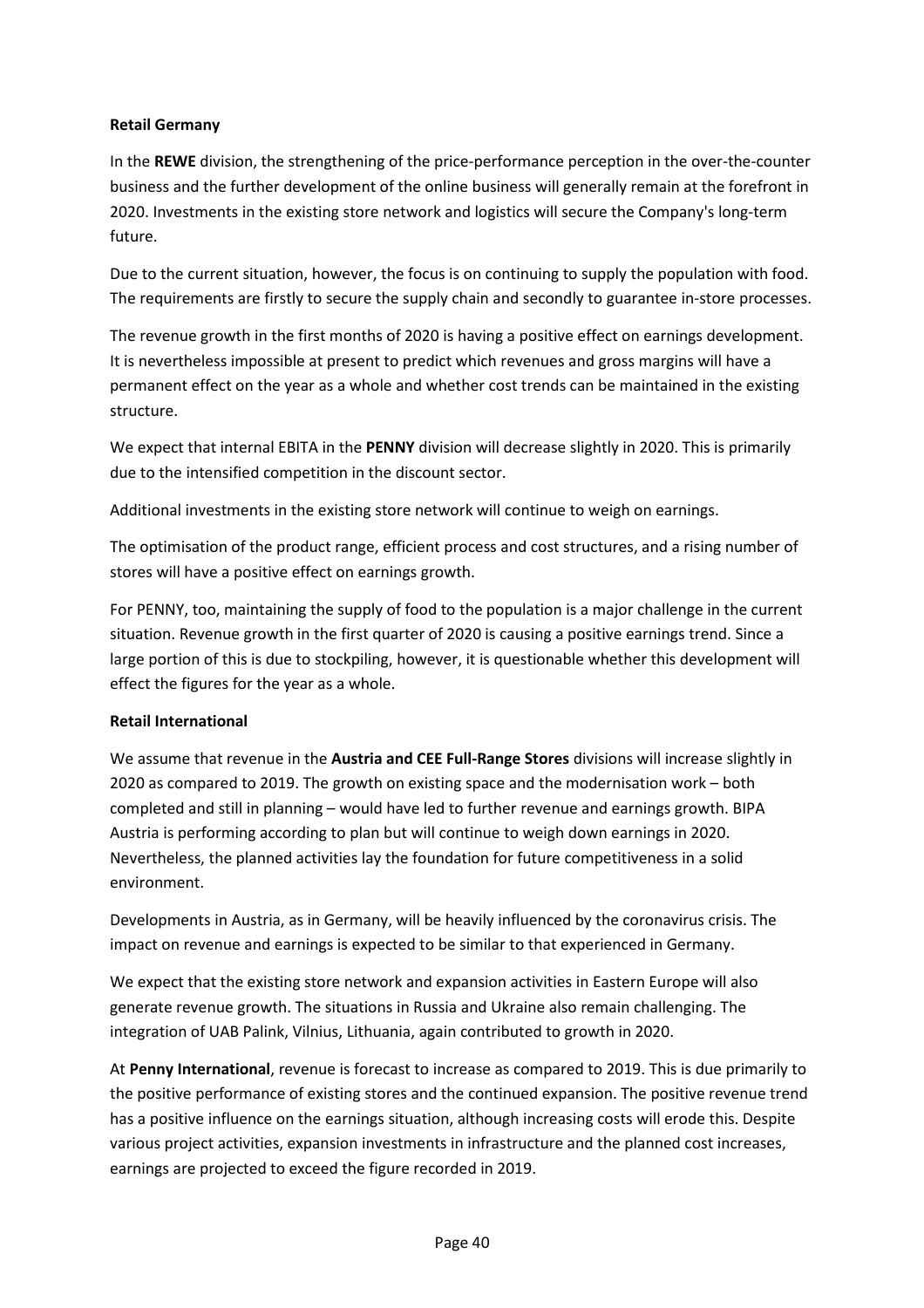Italy has been hardest hit by the coronavirus crisis. The high number of infections and deaths and a completely overburdened healthcare system are putting extreme pressure on the population. The economy is under severe strain due to strict government restrictions on public life and the closure of non-essential production facilities. Here as in all other countries, the primary focus for our stores is to supply the population, although the conditions in Italy are making this particularly difficult. Despite the current revenue growth, the impact of the crisis on our revenue and earnings position cannot currently be predicted.

#### **Travel and Tourism**

As a result of the coronavirus crisis, the expected developments for Travel and Tourism are no longer sustainable. The complete standstill in Travel and Tourism means that revenue will fall far short of expectations. The main factor here is the duration of the crisis. The longer it lasts, the more pronounced the adverse effects on revenue and earnings development will be.

The lack of new travel reservations and the cancellations caused by the coronavirus crisis will significantly reduce the Travel and Tourism business segment's contribution to the liquidity position of the REWE Group in financial year 2020. Appropriate countermeasures are being put in place in the operating business in order to react to the change in demand and reduce the likely effects on revenue and earnings development. Even if key destinations are closed for a longer period, the REWE Group's liquidity reserves are sufficient to meet all obligations as they fall due, even without recourse to government lending schemes.

#### **DIY Stores**

The **DIY Stores** business segment assumed a slight improvement in the revenue situation and budgeted for a slight increase in earnings. The continued development of the online activities in connection with the brick-and-mortar business and growth on existing space will remain a focus of activities in 2020.

The coronavirus crisis has led to temporary store closures in the DIY sector. Keeping the requisite measures such as store closures or restrictions on customers in place for longer will adversely affect revenue and earnings.

# **Management's Overall Assertion on Revenue, Internal EBITA and Debt Development**

The business units had been expected to generate significant revenue growth in financial year 2020. Additional expansions and renovation activities were set to support long-term revenue development.

Thanks to a positive revenue development, efficient cost structures and the expansion of our business models, we had planned an internal EBITA for 2020 - excluding one-off effects from company disposals and Group restructuring in 2019 - that was significantly higher than the previous year.

An overall assertion for the Group is not possible due to the coronavirus crisis and the associated uncertainty in assessing current revenue and earnings development in the individual business segments. Due to the current situation, we expect a significant year-on-year decline in internal EBITA – particularly in the DIY Stores and Travel and Tourism business segments – that any positive trend in